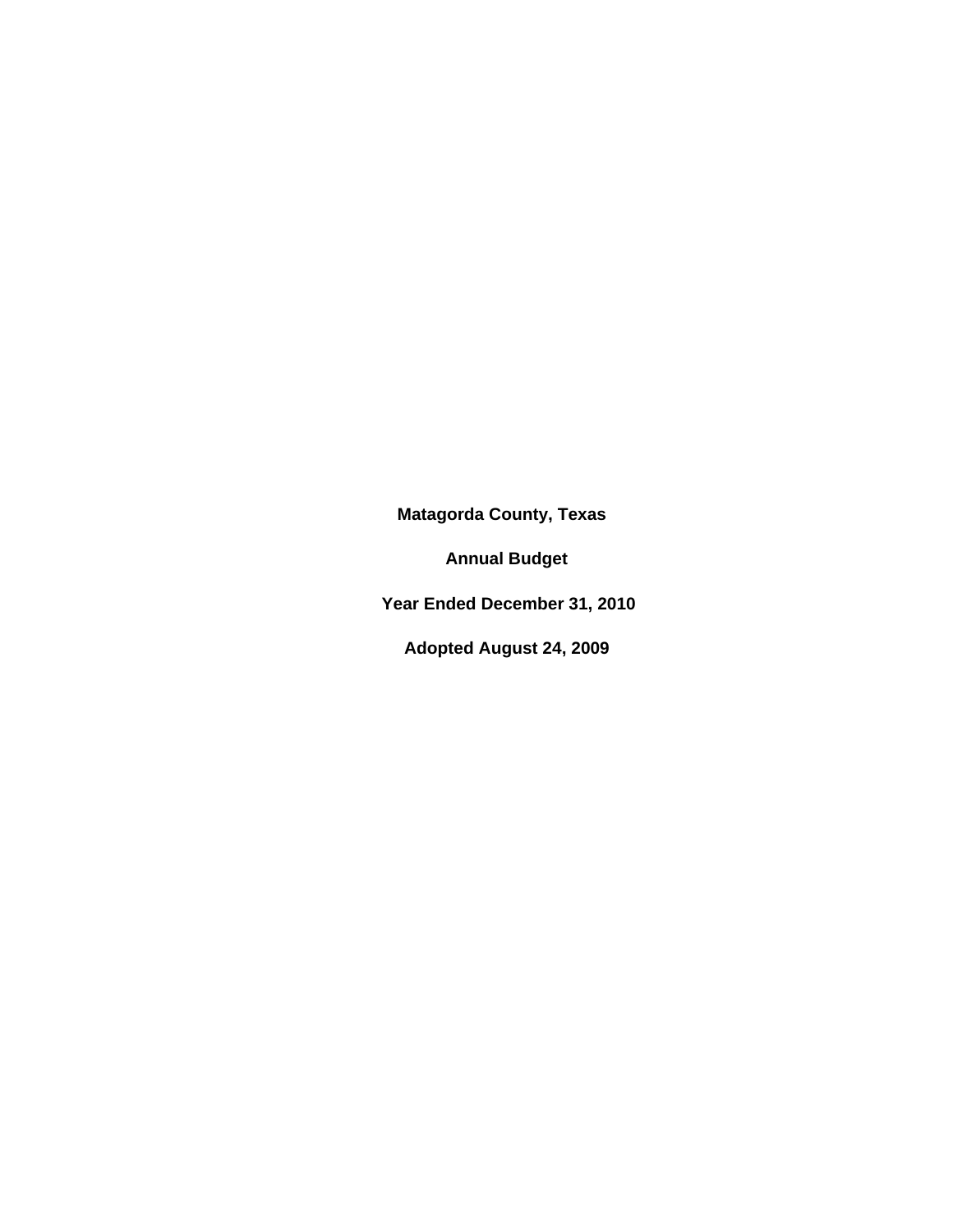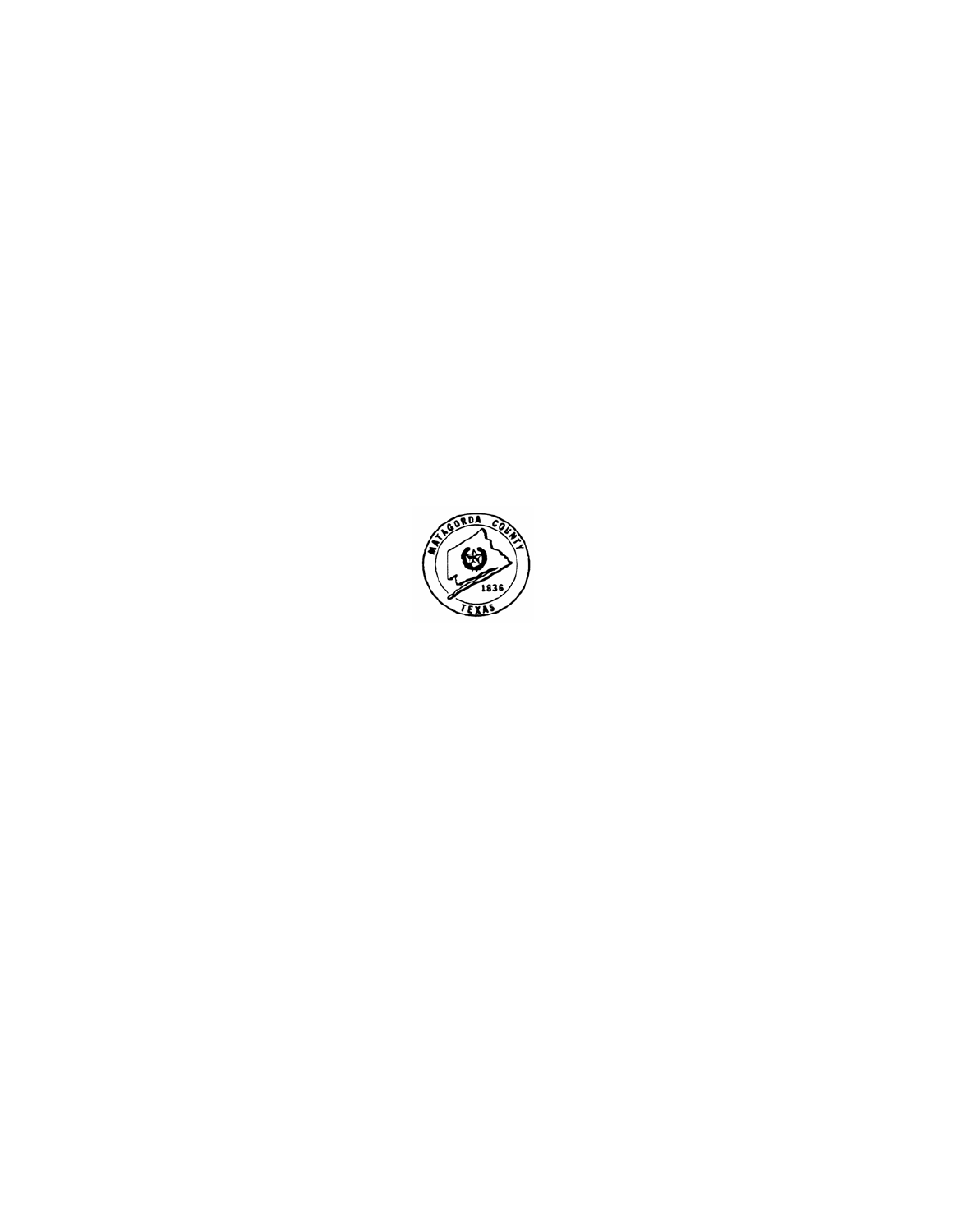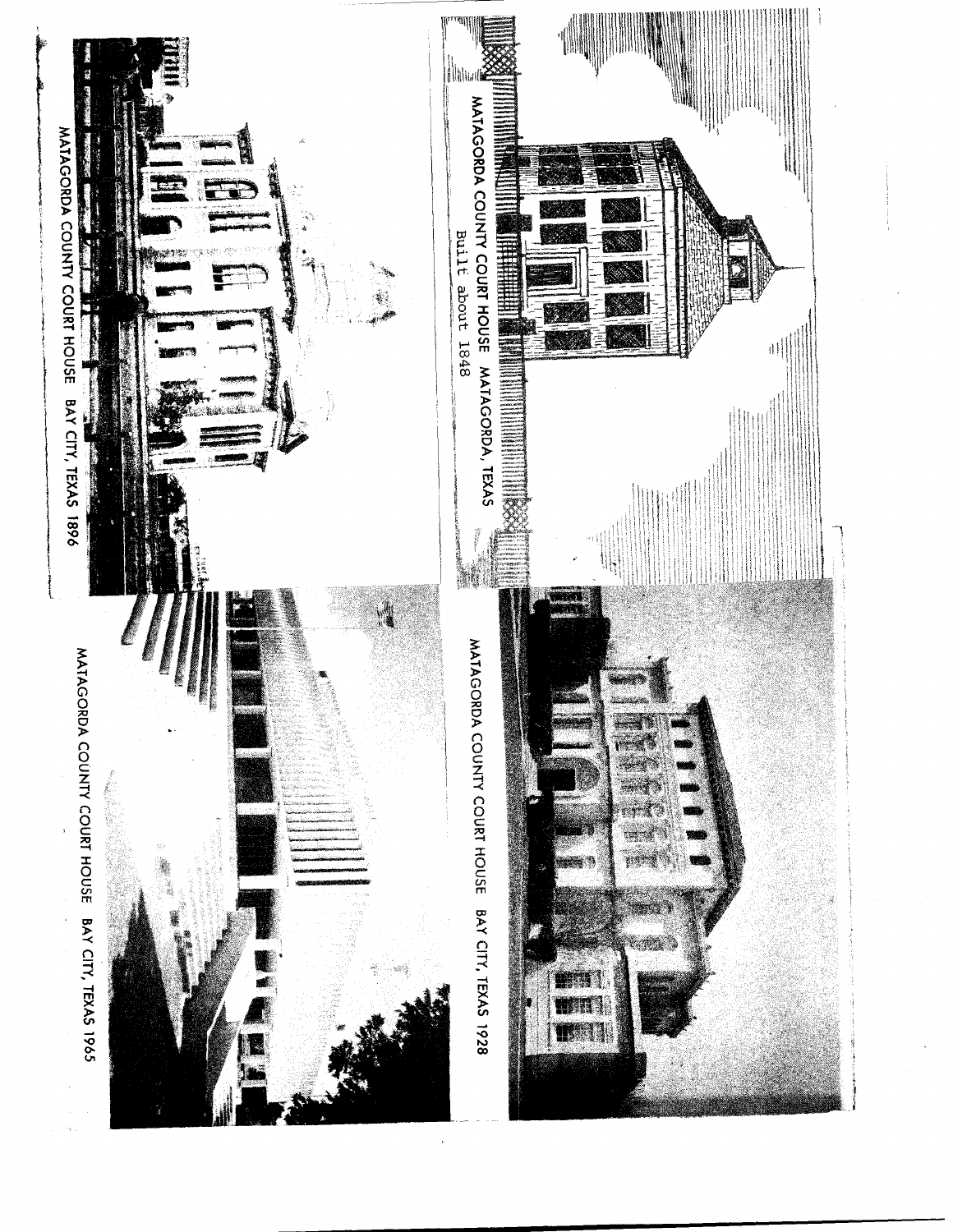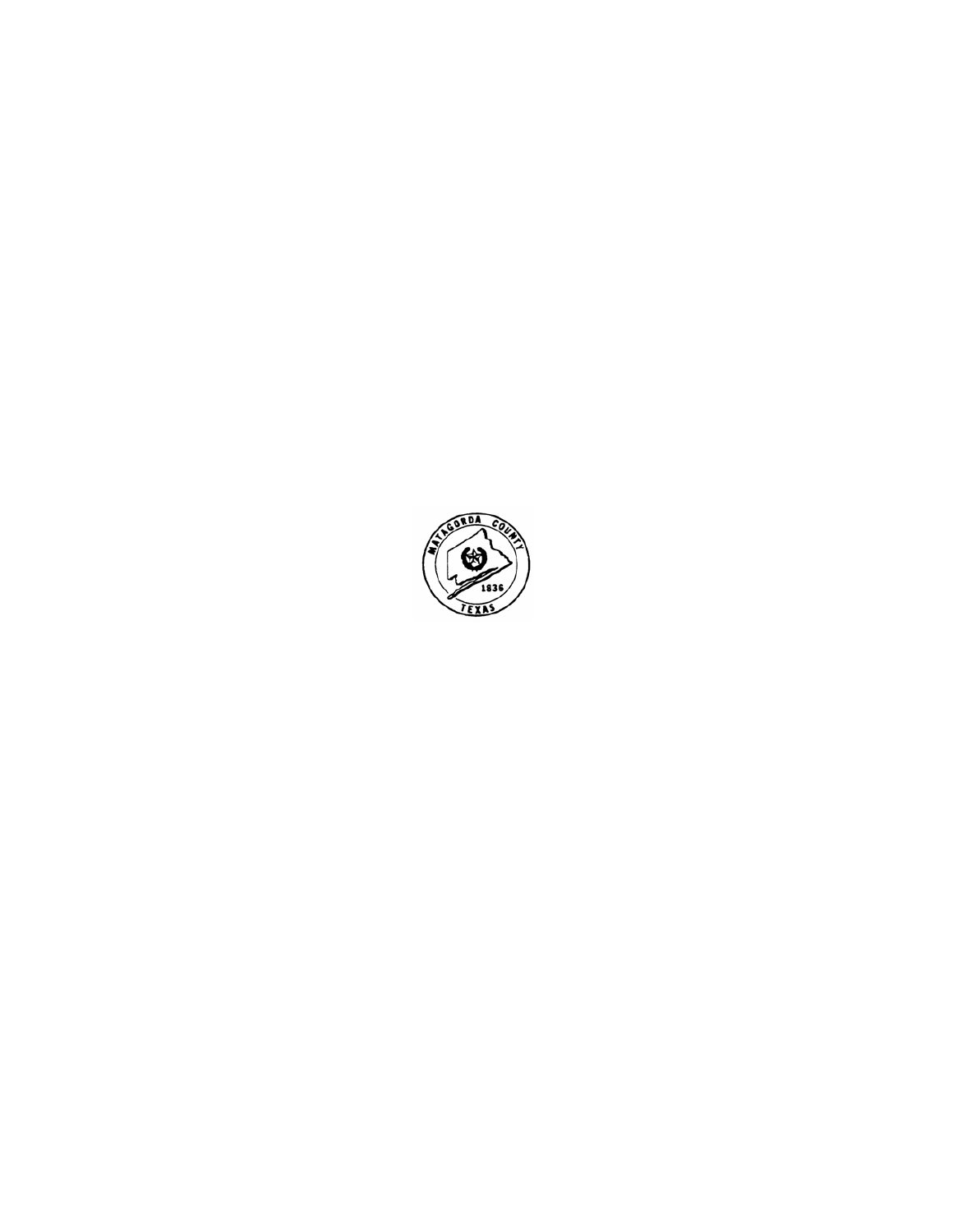THE STATE OF TEXAS

**COUNTY OF MATAGORDA** 

### AN ORDER ADOPTING BUDGET FOR THE FISCAL YEAR 2010

₽

₽

On this the 24th day of August, 2009, came on to be considered the Budget for Estimated Revenues and Proposed County Expenditures for the period beginning January 1, 2010 and ending December 31, 2010. It appearing to the Court that said Budget is in accordance with the law, and has been duly prepared by the County Judge, assisted by the County Auditor and duly filed for inspection; that notice has been given in accordance with the law for public hearing on the adoption of the Budget; and that the said Budget having been duly considered by the Court with amendments hereto and corrections made by the Court, upon motion made, seconded and unanimously carried, IT IS ORDERED that the said Budget be, and the same is hereby approved and adopted reflecting total appropriations as per attachment hereto.

BE IT ORDERED by the Court that the totals shown in said Budget for Total Personnel Costs, Total Operating Costs, and Total Capital Outlay be considered to be Budget Line Items and that amounts shown for individual items in such totals be considered to be supplementary information.

APPROVED this the 24th day of August, 2009

Vlate McKonald

NATE McDONALD, COUNTY JUDGE MATAGORDA COUNTY, TEXAS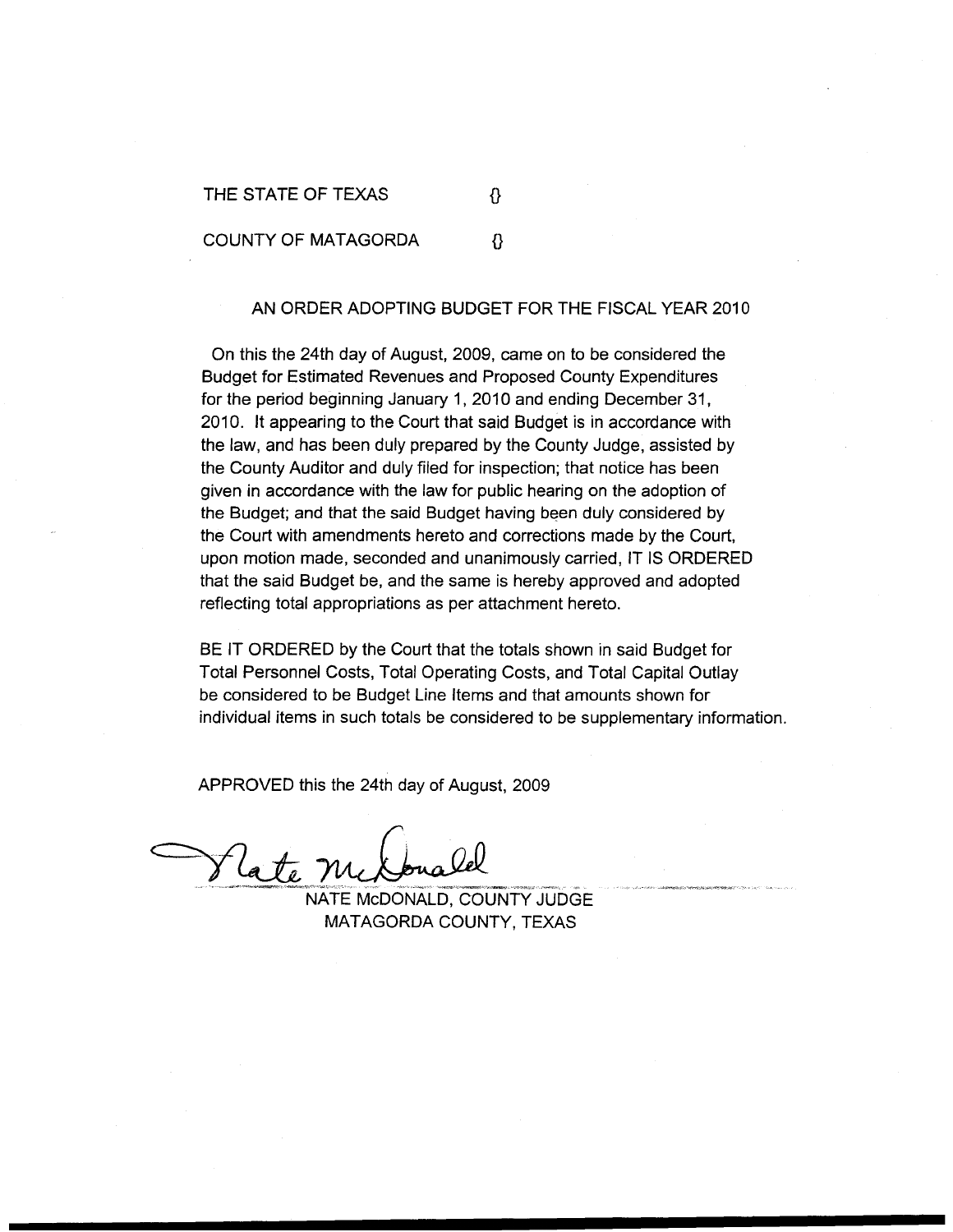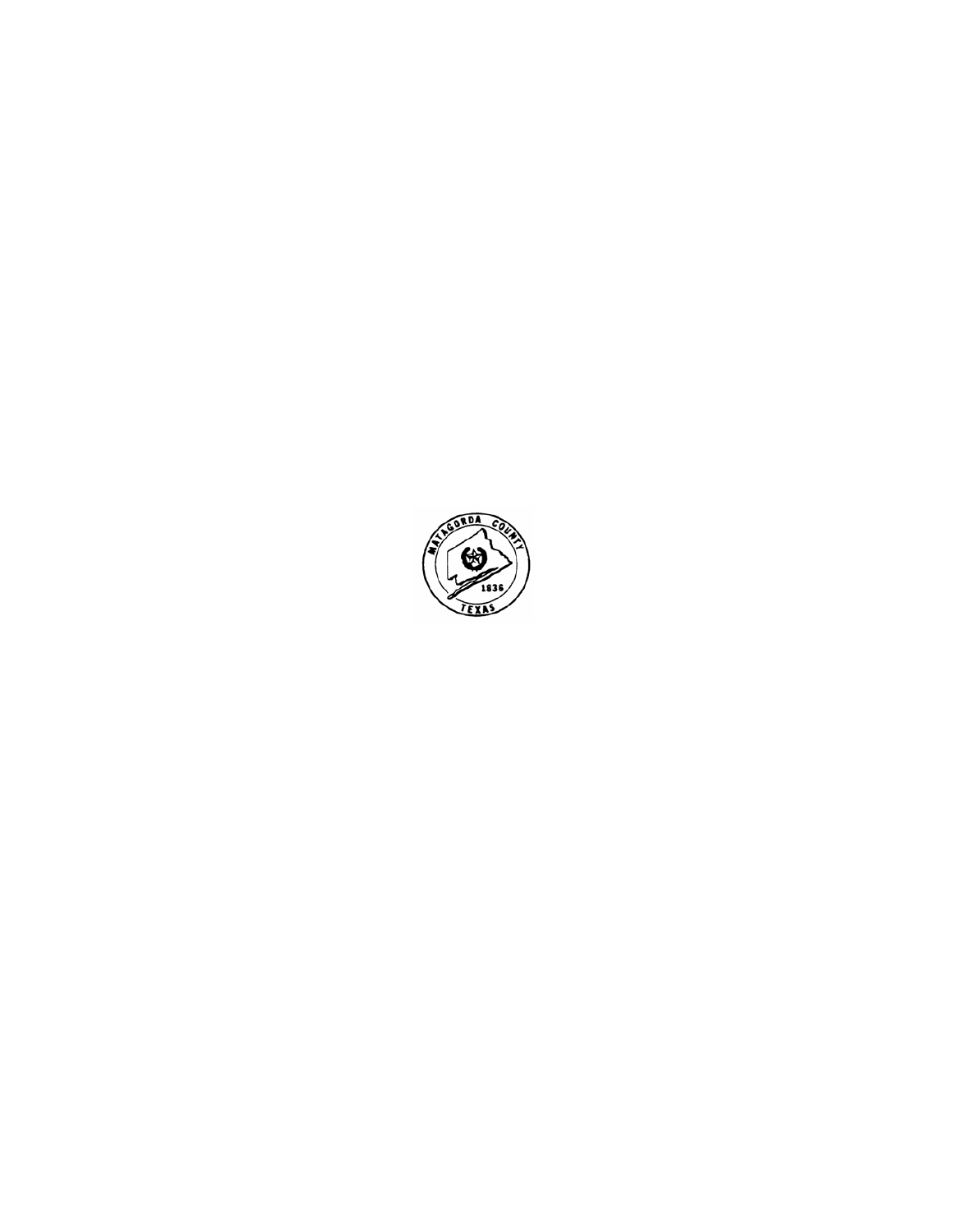#### **MATAGORDA COUNTY, TEXAS ANNUAL BUDGET** YEAR ENDED DECEMBER 31, 2010 ADOPTED AUGUST 24, 2009 **TABLE OF CONTENTS**

|                                     | i-ii    |
|-------------------------------------|---------|
|                                     | iii     |
|                                     | iv      |
|                                     | v       |
|                                     |         |
| <b>General Fund:</b>                |         |
|                                     | 1       |
|                                     | $2 - 3$ |
|                                     | 4-5     |
| Expenditures & Other Financing Uses |         |
|                                     | 6       |
|                                     | 7       |
|                                     | 8       |
|                                     | 9       |
|                                     | 10      |
|                                     | 11      |
|                                     | 11      |
|                                     | 12      |
|                                     | 12      |
|                                     | 13      |
|                                     | 13      |
|                                     | 14      |
|                                     | 15      |
|                                     | 16      |
|                                     | 17      |
|                                     | 18      |
|                                     | 19      |
|                                     | 20      |
|                                     | 21      |
|                                     | 22      |
|                                     |         |
|                                     | 23      |
|                                     | 24      |
|                                     | 25      |
|                                     | 26      |
|                                     | 27      |
|                                     | 28      |
|                                     | 29      |
|                                     | 30      |
|                                     | 30      |
|                                     |         |
|                                     | 34      |
|                                     | 35      |
|                                     | 35      |
|                                     | 36      |
|                                     | 37      |
|                                     | 37      |
|                                     | 38      |
|                                     | 38      |
|                                     | 39      |
|                                     | 40      |
|                                     | 41      |
|                                     | 42      |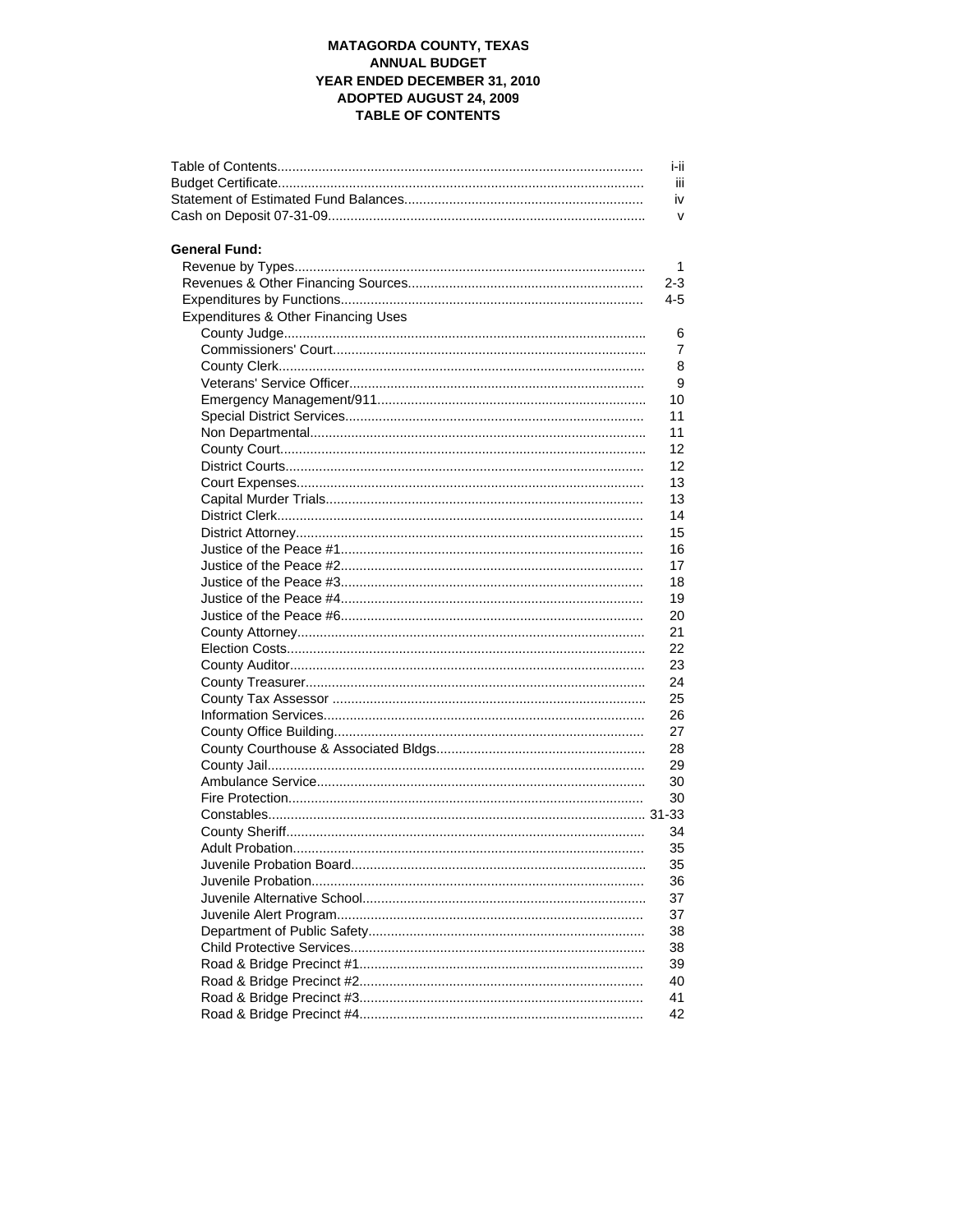#### **MATAGORDA COUNTY, TEXAS ANNUAL BUDGET YEAR ENDED DECEMBER 31, 2010 ADOPTED AUGUST 24, 2009 TABLE OF CONTENTS**

#### **General Fund:**

Expenditures & Other Financing Uses, Continued

|                                                 | 43 |
|-------------------------------------------------|----|
|                                                 | 43 |
|                                                 | 44 |
|                                                 | 44 |
|                                                 | 45 |
|                                                 | 46 |
|                                                 | 46 |
|                                                 | 46 |
|                                                 | 47 |
|                                                 | 48 |
|                                                 | 49 |
|                                                 | 49 |
|                                                 | 50 |
|                                                 | 51 |
|                                                 | 51 |
|                                                 |    |
| <b>Special Revenue Funds:</b>                   |    |
| <b>Legal &amp; Law Discretionary</b>            |    |
| District Attorney Legal/Law                     |    |
|                                                 | 52 |
|                                                 | 52 |
| Sheriff and Jail Discretionary                  |    |
|                                                 | 53 |
|                                                 | 53 |
| Records Management, Preservation, Automation,   |    |
| <b>Security, and Justice Court Technology</b>   |    |
| County Clerk Preservation and Automation        |    |
|                                                 | 54 |
|                                                 | 54 |
| County Wide Records Management and Preservation |    |
|                                                 | 55 |
|                                                 | 55 |
| <b>Courthouse Security</b>                      |    |
|                                                 | 56 |
|                                                 | 56 |
| Justice Court Technology                        |    |
|                                                 | 57 |
|                                                 | 57 |
| District Clerk Records Mgt & Preservation       |    |
|                                                 | 58 |
|                                                 | 58 |
| <b>Debt Service Fund:</b>                       |    |
|                                                 | 59 |
|                                                 | 59 |
|                                                 |    |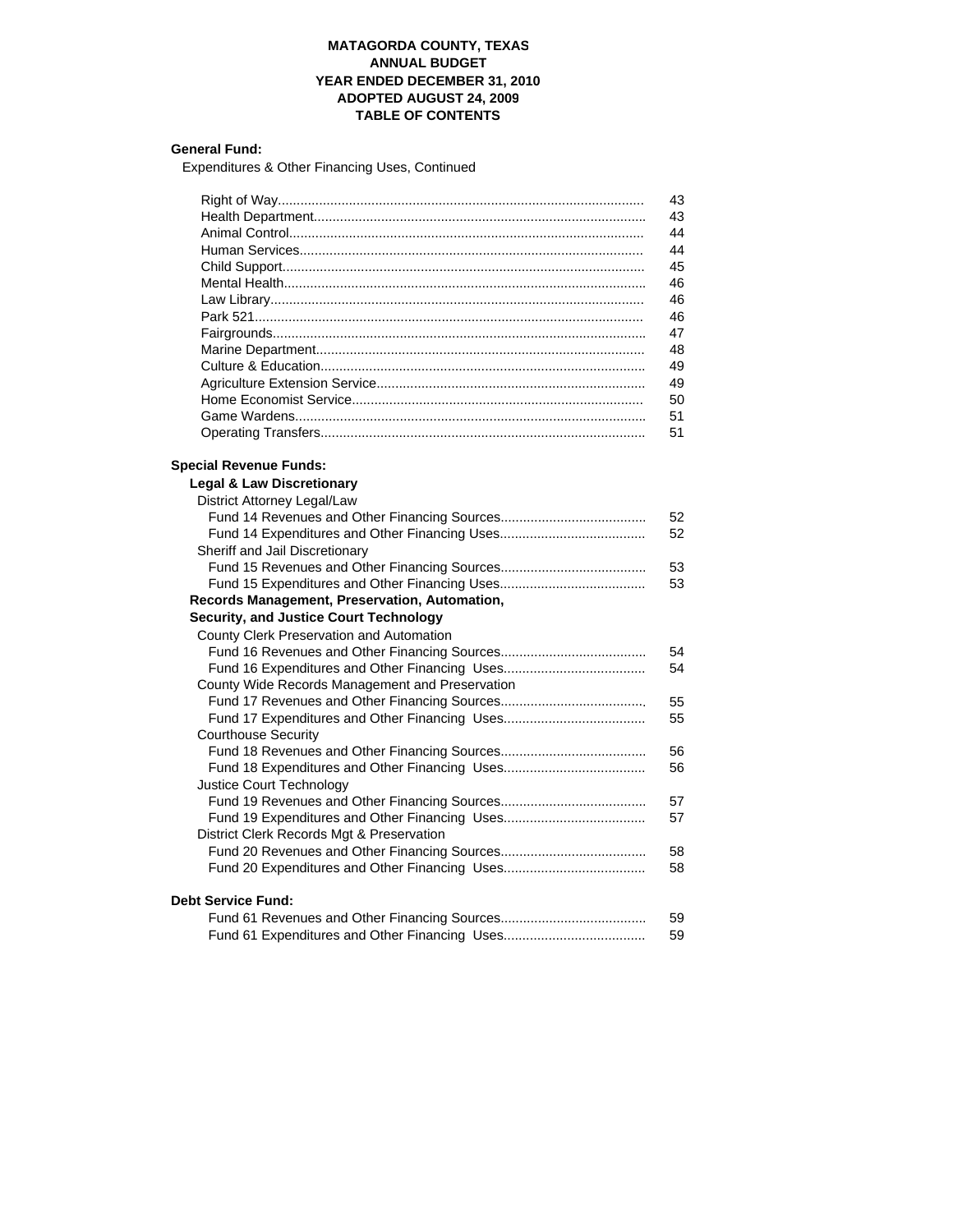Budget of Matagorda County, Texas. Budget year January 1, to December 31, 2010

August 24, 2009

The State of Texas County of Matagorda

We, Nate McDonald, County Judge; Gail Denn, County Clerk; and Ellen Dodd, County Auditor of Matagorda County, Texas, do hereby certify that the attached budget is a true and correct copy of the budget of Matagorda County, Texas as passed and approved by the Commissioner's Court of said county on the 24th day of August, as the same appears on file in the office of the County Clerk of said county. The tax revenue has been calculated on an adopted tax rate of \$.27055 per \$100 assessed valuation for Maintenance and Operation and \$.00443 per assessed valuation for Debt Service.

Nate McDonald, County Judge

Gail Denn, County Clerk

Ellen Dodd, County Auditor

Subscribed and sworn to before me, the undersigned authority this 24th day of August, 2009.



County Clerk, Matagorda County

iled for Record 2009 this the C h dav of

County Clerk of Matagorda County, Texas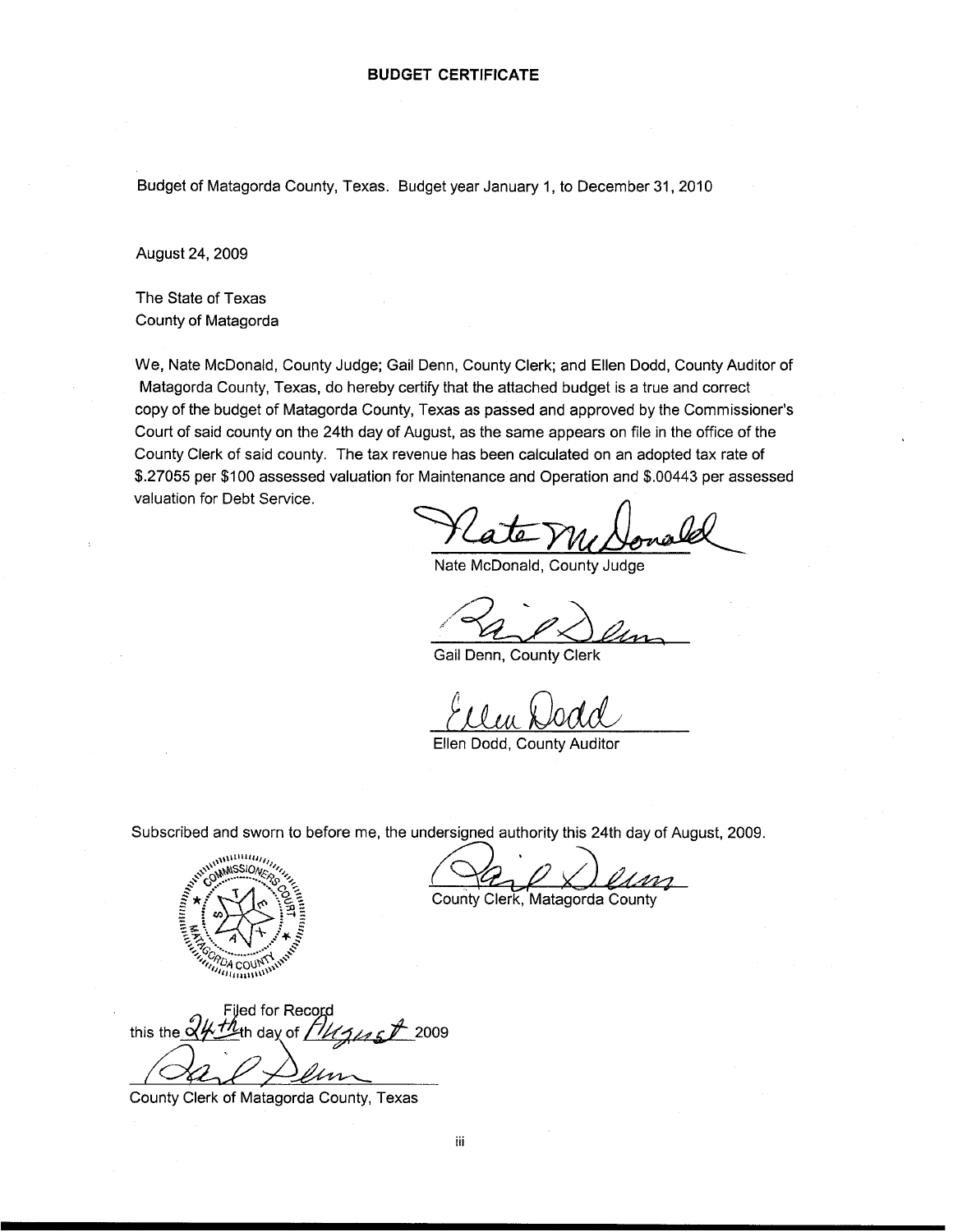## **MATAGORDA COUNTY STATEMENT OF ESTIMATED FUND BALANCES**

|                                    | <b>Estimated</b> |              |              | <b>Estimated</b> |
|------------------------------------|------------------|--------------|--------------|------------------|
|                                    | <b>Balances</b>  | 2010 Budget  |              | <b>Balances</b>  |
|                                    | 1/1/2010         |              |              | 12/31/2010       |
| <b>OPERATING FUND:</b>             |                  |              |              |                  |
| General                            | \$6,200,000      | \$17,897,172 | \$17,897,172 | \$6,200,000      |
| <b>Total Operating Fund</b>        | \$6,200,000      | \$17,897,172 | \$17,897,172 | \$6,200,000      |
|                                    |                  |              |              |                  |
| <b>SPECIAL REVENUE FUNDS:</b>      |                  |              |              |                  |
| District Attorney Legal & Law      | \$102,044        | \$61,750     | \$61,750     | \$102,044        |
| Sheriff & Jail Discretionary       | 29,270           | 74,775       | 74,775       | 29,270           |
| County Clerk Pres & Automation     | 437,051          | 55,300       | 55,300       | 437,051          |
| Co-Wide Records Mgt & Pres         | 185,408          | 16,500       | 16,500       | 185,408          |
| <b>Courthouse Security</b>         | 193,428          | 32,300       | 68,604       | 157,124          |
| <b>Justice Court Technology</b>    | 63,822           | 13,000       | 13,000       | 63,822           |
| Dist Clrk Records Mgt & Pres       | 22,594           | 7,556        | 3,146        | 27,004           |
| <b>Total Special Revenue Funds</b> | \$1,033,617      | \$261,181    | \$293,075    | \$1,001,723      |
| <b>Debt Service Funds</b>          |                  |              |              |                  |
| Debt Service-Jail Addition         | \$0              | \$183,659    | \$183,659    | \$0              |
|                                    |                  |              |              |                  |
| <b>Total Debt Service Funds</b>    | \$0              | \$183,659    | \$183,659    | \$0              |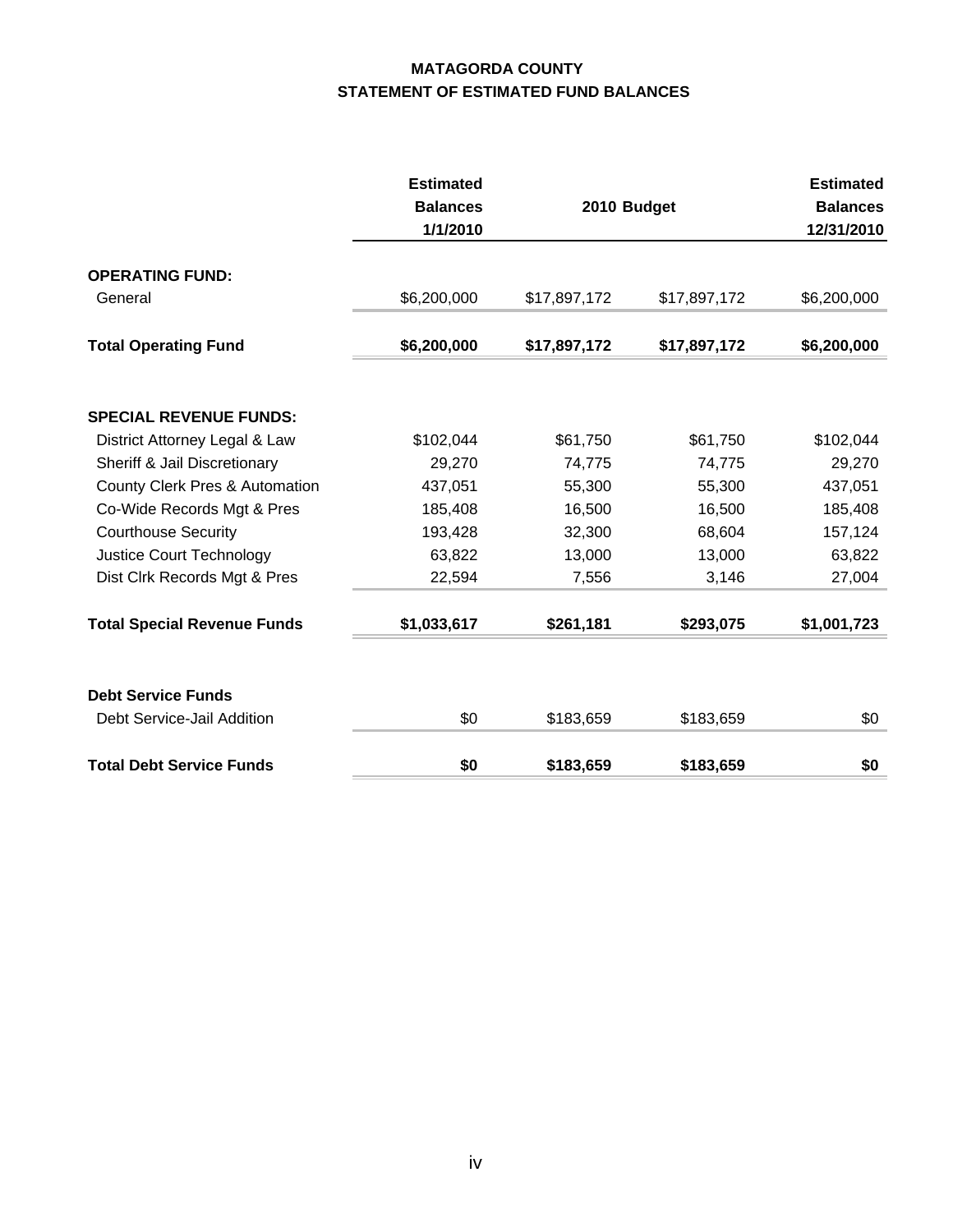# **MATAGORDA COUNTY CASH ON DEPOSIT JULY 31, 2009**

| <b>General Fund:</b>                              | <b>Balance</b> |
|---------------------------------------------------|----------------|
| <b>General Account</b>                            | \$8,404,995    |
| <b>SEC Investor Cash Trust</b>                    | 0              |
| Clerk's Jury Fund                                 | 873            |
| Misdemeanor Cash Bonds                            | 23,531         |
| Payroll                                           | 852            |
| <b>Sheriffs' Narcotics Account</b>                | 1,738          |
| Juvenile Restitution                              | 1,315          |
| <b>Total General Fund Accounts</b>                | \$8,433,304    |
| <b>Special Revenue Funds:</b>                     |                |
| District Attorney Legal & Law                     | \$114,225      |
| Sheriff and Jail Discretionary                    | 108,237        |
| <b>County Clerk Preservation &amp; Automation</b> | 442,707        |
| Co-Wide Records Mgt & Preservation                | 172,634        |
| <b>Justice Court Technology</b>                   | 68,644         |
| <b>Courthouse Security</b>                        | 196,133        |
| District Clerk Records Mgt & Preservation         | 16,219         |
| Local Emergency Planning                          | 12,259         |
| <b>Total Special Revenue Accounts</b>             | \$1,131,058    |
| <b>Trust &amp; Agency Funds:</b>                  |                |
| <b>County Clerk Trust Accounts</b>                | \$176,409      |
| <b>District Clerk Trust Accounts</b>              | 1,648,060      |
| <b>Total Trust &amp; Agency Accounts</b>          | \$1,824,469    |
| <b>Internal Service Funds:</b>                    |                |
| <b>County Employees Group Insurance</b>           | \$1,647,587    |
|                                                   |                |
| <b>Total Internal Service Funds</b>               | \$1,647,587    |
| <b>Debt Service Funds:</b>                        |                |
| County Jail Expansion                             | \$76,814       |
| <b>Total Debt Service Funds</b>                   | \$76,814       |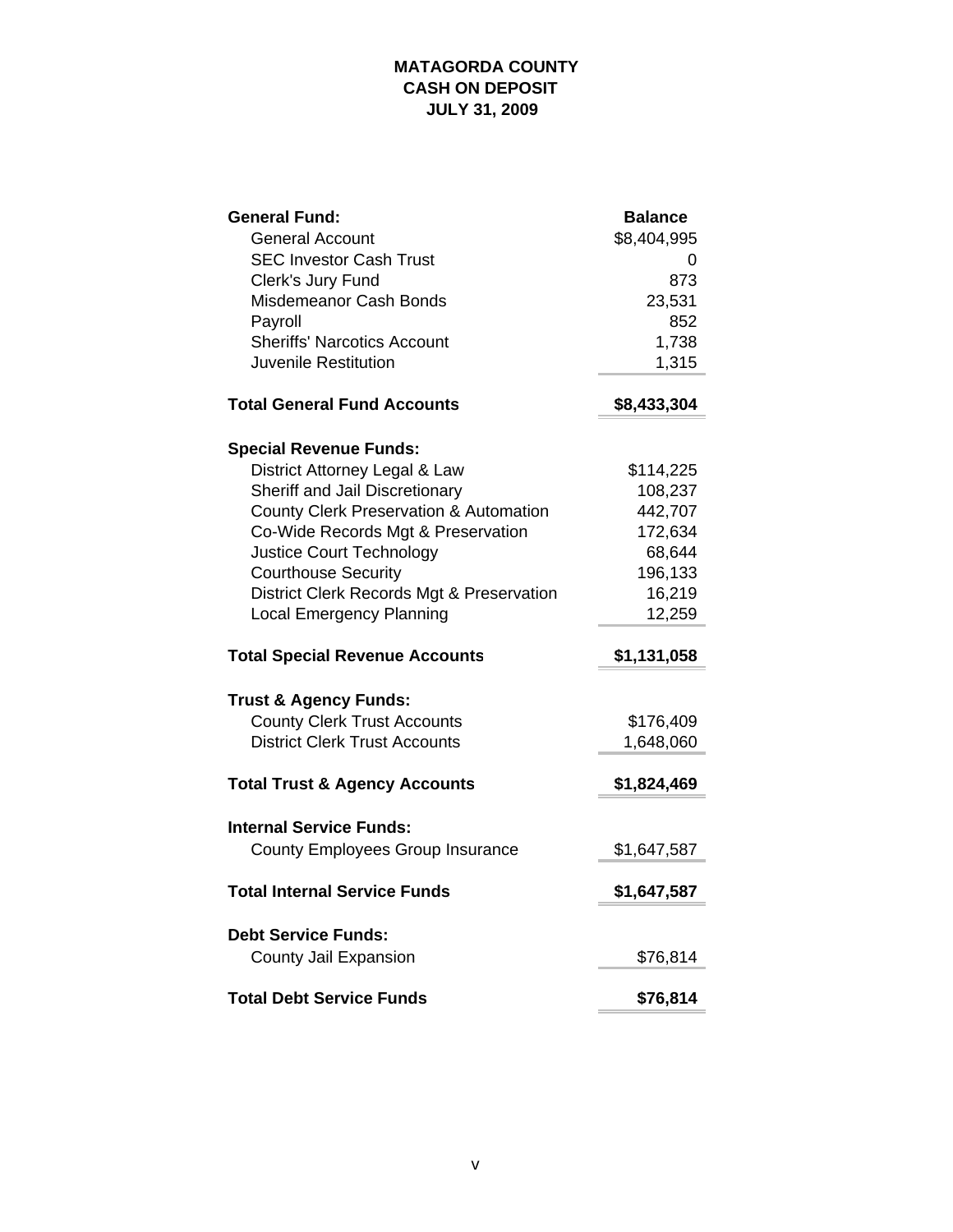# **GENERAL FUND**

 $\mathcal{L}(\mathcal{A})$  and  $\mathcal{L}(\mathcal{A})$ 

 $\bar{\beta}$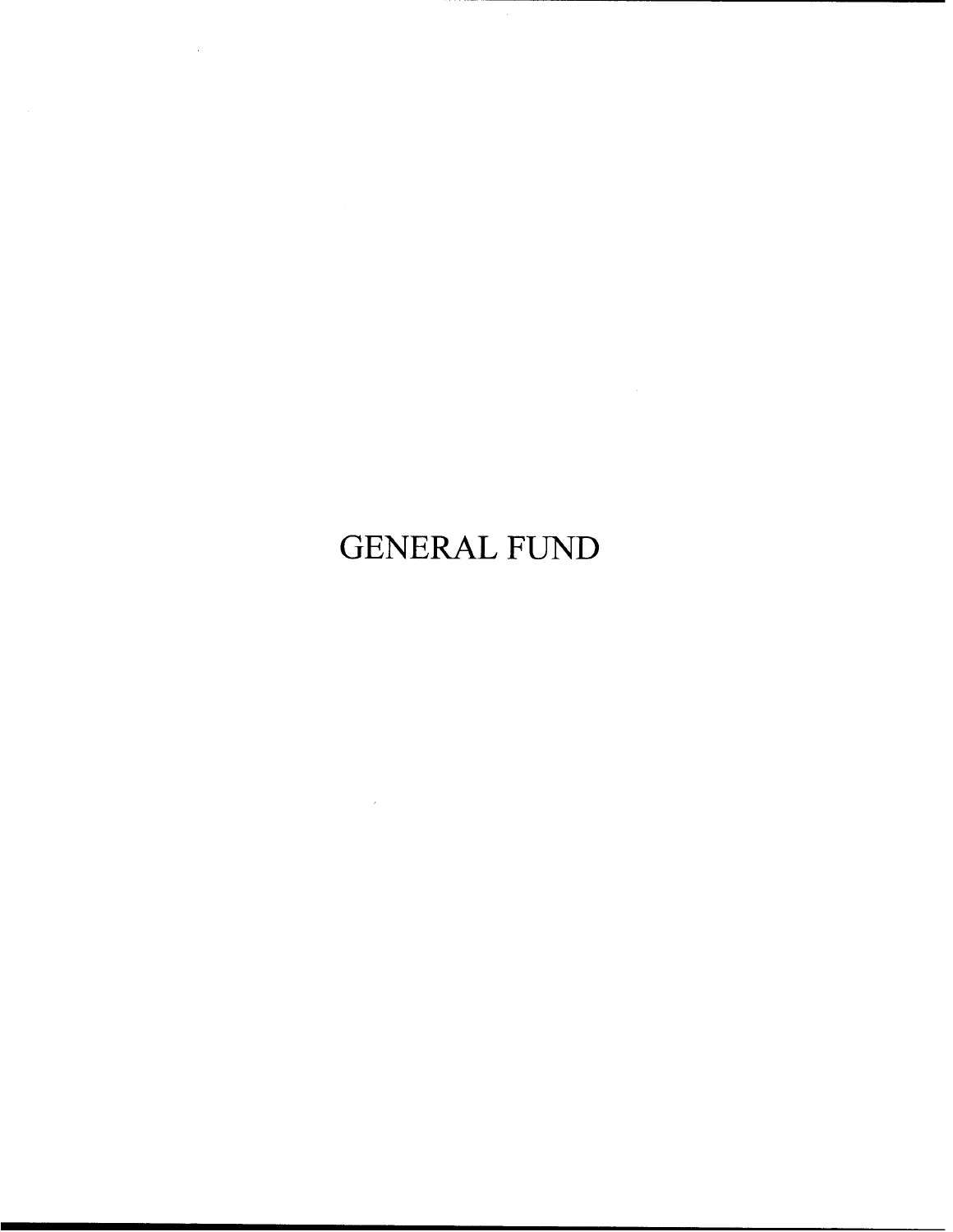# **2010 GENERAL FUND REVENUE BY TYPE**

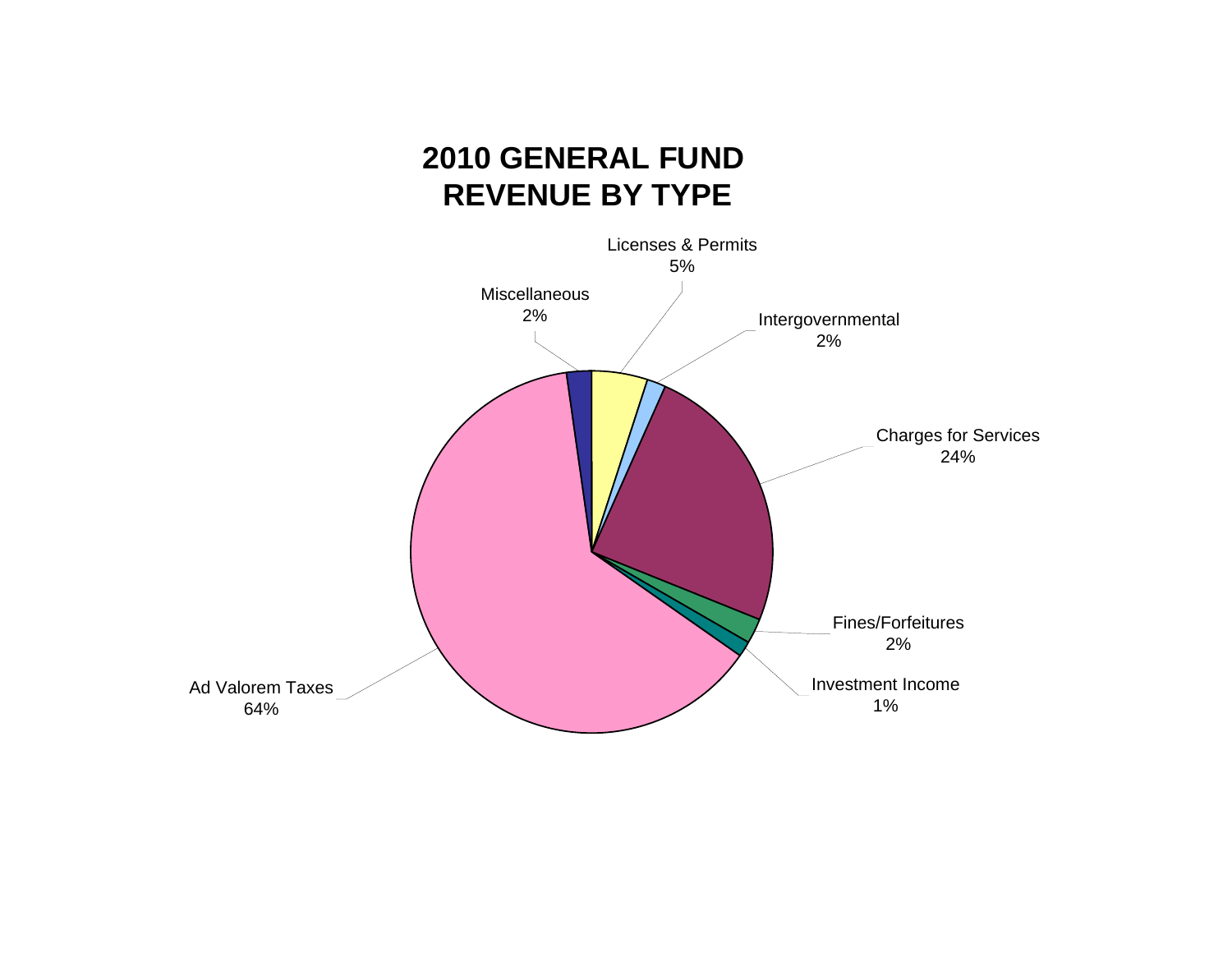#### **MATAGORDA COUNTY GENERAL FUND REVENUES AND OTHER FINANCING SOURCES 2010**

| Account       |     |                                            | 2008          | 2009          | 2010          |
|---------------|-----|--------------------------------------------|---------------|---------------|---------------|
| <b>Number</b> |     | <b>Account Title</b>                       | <b>Actual</b> | <b>Budget</b> | <b>Budget</b> |
|               |     | <b>ADVALOREM TAXES</b>                     |               |               |               |
| 310 110       |     | <b>Current Taxes</b>                       | \$9,426,448   | \$10,567,866  | \$11,024,371  |
| 310 120       |     | <b>Delinquent Taxes</b>                    | 149,069       | 160,000       | 148,000       |
| 319 120       |     | Penalty & Interest                         | 109,979       | 130,000       | 125,000       |
|               |     | <b>Total Ad Valorem Taxes</b>              | \$9,685,497   | \$10,857,866  | \$11,297,371  |
|               |     | <b>LICENSES &amp; PERMITS</b>              |               |               |               |
| 320 100       |     | Alcoholic Beverage Permits                 | \$65          | \$100         | \$100         |
| 320 101       |     | Marriage License                           | 4,908         | 4,800         | 5,000         |
| 320 102       |     | <b>Building Permits</b>                    | 56,050        | 60,000        | 80,000        |
| 320 200       |     | Occupancy Taxes                            | 0             | 0             | 18,000        |
| 321 200       |     | Motor Vehicle License Receipts             | 458,179       | 510,000       | 455,000       |
| 321 201       |     | Motor Vehicle Road & Bridge Fee            | 323,388       | 310,000       | 320,000       |
|               |     | <b>Total Licenses &amp; Permits</b>        | \$842,590     | \$884,900     | \$878,100     |
|               |     | <b>INTERGOVERNMENTAL</b>                   |               |               |               |
| 332 000       |     | Payment in Lieu of Taxes                   | \$4,262       | \$3,500       | \$4,000       |
| 335 005       |     | Mixed Drink Tax                            | 36,628        | 25,000        | 20,000        |
| 335 050       |     | Child Protect Ser Title IV-E Reimbursement | 15,119        | 20,000        | 18,000        |
| 335 100       |     | Child Support Title IV-E Reimb.            | 256           | 600           | 300           |
| 335 102       |     | TPW-St Mary's Bayou Boat Ramp              | 47,024        | 0             | 0             |
| 335 105       |     | State Comptroller - Lateral Road           | 41,311        | 28,000        | 35,000        |
| 335 106       |     | <b>Beach Cleaning</b>                      | 10,446        | 15,000        | 15,000        |
| 335 107       |     | Dept of Trans-Weight Fees                  | 29,978        | 25,000        | 28,000        |
| 335 109       |     | <b>Other State Revenue</b>                 | 23,557        | 20,000        | 20,000        |
| 335 110       |     | Fed Emerg Mgmt Assistance                  | 21,916        | 18,000        | 18,000        |
| 335 112       |     | HGAC 911 Funds                             | 45,526        | 40,000        | 42,000        |
| 335 113       |     | <b>LEOSE Annual Allocation</b>             | 5,006         | 5,000         | 0             |
| 335 114       |     | <b>HGAC Hazardous Waste</b>                | 4,000         | 0             | 0             |
| 335 115       |     | Houston Galveston Area Council             | 12,639        | 0             | $\pmb{0}$     |
| 335 120       |     | <b>DA-Victims Assistance</b>               | 34,097        | 0             | $\pmb{0}$     |
| 335 126       |     | FEMA-Hurricane Ike                         | 200,734       | 0             | $\pmb{0}$     |
| 335 400       | 200 | <b>CEPRA Grant</b>                         | 45,451        | 0             | $\mathbf 0$   |
| 335 406       | 210 | <b>Buffer Zone Protection Plan</b>         | 178,485       | 0             | $\mathbf 0$   |
| 335 406       | 400 | Homeland Security-2007 Award               | 400,000       | $\Omega$      | $\Omega$      |
| 335 436       |     | Indigent Defense Grant                     | 22,279        | 15,000        | 22,000        |
| 335 490       |     | <b>HAVA Grant</b>                          | 1,401         | 1             | 0             |
| 335 512       |     | Federal Alien Assistance Grant             | 25,621        | 10,000        | 20,000        |
| 338 001       |     | Co. Judge Reimbursement - State            | 12,872        | 15,000        | 15,000        |
| 338 002       |     | County Attorney State Supplement           | 20,833        | 62,500        | 62,500        |
|               |     | <b>Total Intergovernmental</b>             | \$1,239,441   | \$302,601     | \$319,800     |
|               |     | <b>CHARGES FOR SERVICES</b>                |               |               |               |
| 338 010       |     | Jury Fee Reimburse SB1704                  | \$21,216      | \$10,000      | \$12,000      |
| 338 100       |     | <b>Court Appointed Attorney Fees</b>       | 28,297        | 20,000        | 24,000        |
| 340 000       |     | <b>Arrest Fees</b>                         | 18,940        | 17,000        | 18,000        |
| 340 050       |     | <b>County Treasurer</b>                    | 22,501        | 21,000        | 22,000        |
| 340 100       |     | County Judge                               | 2,417         | 2,200         | 2,200         |
| 340 200       |     | <b>County Sheriff</b>                      | 89,293        | 85,000        | 85,000        |
| 340 250       |     | Video Fees                                 | 75            | 100           | 100           |
| 340 300       |     | <b>County Attorney</b>                     | 80            | 0             | 0             |
| 340 400       |     | <b>County Clerk</b>                        | 390,141       | 400,000       | 400,000       |
| 340 410       |     | Guardianship Fee                           | 2,500         | 2,000         | 2,500         |
| 340 420       |     | <b>County Clerk Registrar Fees</b>         | 546           | 500           | 500           |
| 340 430       |     | <b>County Clerk Collection Fees</b>        | 39,373        | 0             | 0             |
| 340 500       |     | Tax Assessor - Collector                   | 372,816       | 290,000       | 290,000       |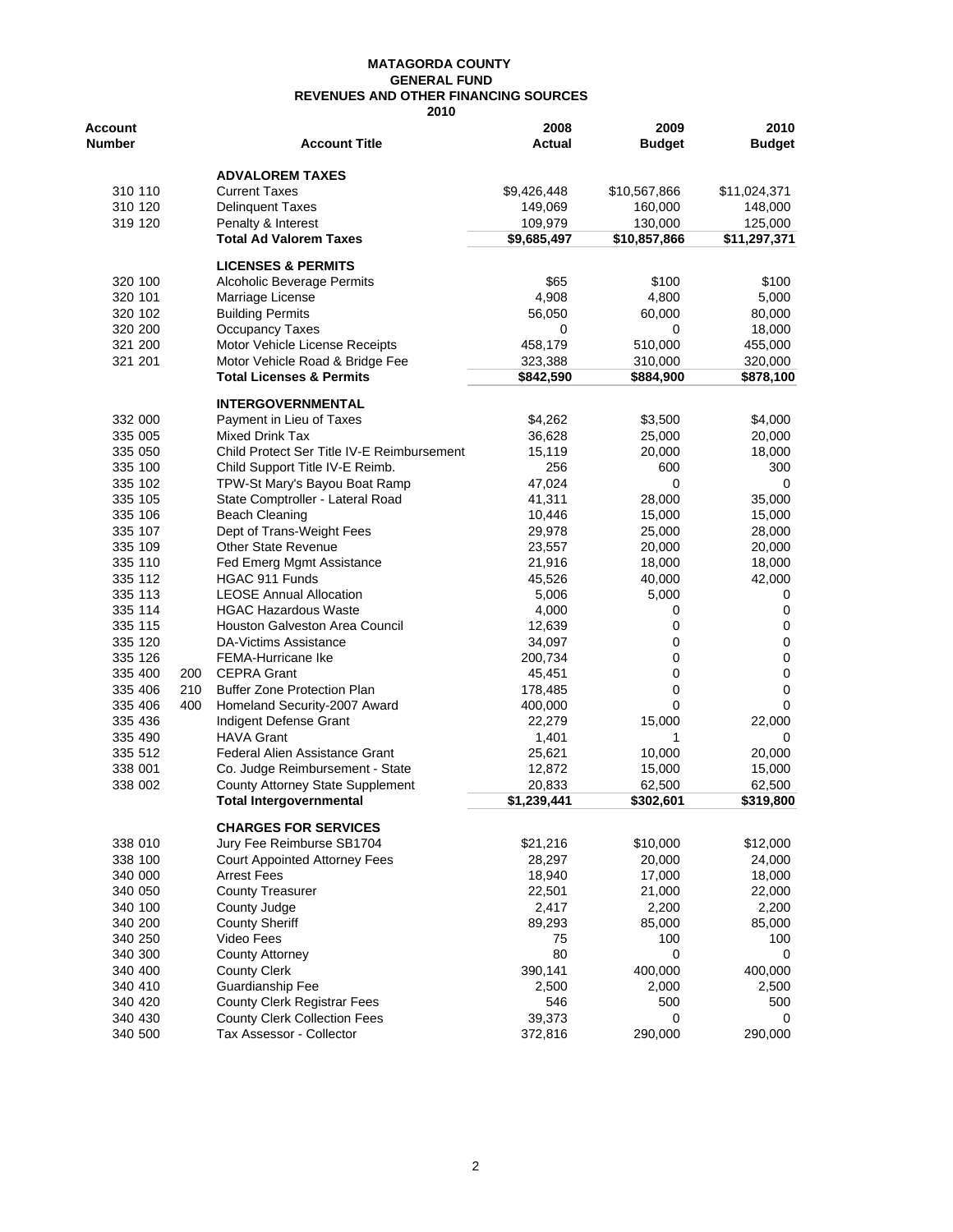#### **MATAGORDA COUNTY GENERAL FUND REVENUES AND OTHER FINANCING SOURCES**

**2010**

| Account<br><b>Number</b> |     | <b>Account Title</b>                                    | 2008<br>Actual      | 2009<br><b>Budget</b> | 2010<br><b>Budget</b> |
|--------------------------|-----|---------------------------------------------------------|---------------------|-----------------------|-----------------------|
|                          |     |                                                         |                     |                       |                       |
| 340 600                  |     | <b>District Attorney</b>                                | 7,490               | 7,000                 | 7,000                 |
| 340 700                  |     | <b>District Clerk</b>                                   | 116,019             | 120,000               | 160,000               |
| 340 700                  | 001 | <b>District Clerk Registry Fees</b>                     | 4,036               | 5,000                 | 5,000                 |
| 340 710                  |     | Family Protection Fee G Code                            | 3,035               | 1,000                 | 1,500                 |
| 340 800<br>340 850       |     | Justice of the Peace<br><b>Constable Arrest Fees</b>    | 45,778              | 40,000                | 45,000                |
|                          |     |                                                         | 2,449               | 3,500                 | 2,500<br>4,000        |
| 340 900<br>340 910       |     | <b>County Auditor</b><br><b>Reimb Special Districts</b> | 3,883<br>31,292     | 4,800<br>33,652       | 43,419                |
| 340 920                  |     | Reimb Room & Board - Bay City                           | 24,050              | 30,000                | 25,000                |
| 340 925                  |     | Inmate Housing-Other Counties                           | 0                   | 584,000               | 0                     |
| 340 950                  |     | <b>Other County Fees</b>                                | 2,995               | 2,000                 | 2,000                 |
| 341 000                  |     | <b>Library Fees</b>                                     | 20,991              | 15,000                | 15,000                |
| 342 000                  |     | <b>Child Support Fees</b>                               | 1,122               | 500                   | 500                   |
| 343 000                  |     | Dist Court Reporter Service Fees                        | 7,800               | 8,000                 | 8,000                 |
| 343 001                  |     | County Crt Reporter Service Fees                        | 251                 | 0                     | 0                     |
| 344 000                  |     | <b>Sanitary Landfill Fees</b>                           | 17,502              | 15,000                | 24,000                |
| 345 000                  |     | <b>Graffitti Eradication</b>                            | 5                   | 0                     | 0                     |
| 345 100                  |     | Time-Payment-Administration                             | 1,035               | 1,000                 | 1,000                 |
| 346 000                  |     | <b>Health Department Fees</b>                           | 1,456               | 1,000                 | 1,000                 |
| 347 000                  |     | <b>Beach Collections</b>                                | 96,183              | 85,000                | 100,000               |
| 349 000                  |     | <b>Emergency Response Fee</b>                           | 3,321,024           | 3,143,554             | 3,085,921             |
|                          |     | <b>Total Charges for Services</b>                       | \$4,696,593         | \$4,947,806           | \$4,387,140           |
|                          |     | <b>INVESTMENT INCOME</b>                                |                     |                       |                       |
| 360 000                  |     | Interest                                                | \$377,987           | \$450,000             | \$200,000             |
| 364 200                  |     |                                                         |                     | \$0                   |                       |
|                          |     | <b>Insurance Dividends</b>                              | \$0                 |                       | \$39,868              |
|                          |     | <b>Total Investment Income</b>                          | \$377,987           | \$450,000             | \$239,868             |
|                          |     | <b>FINES &amp; FORFEITURES</b>                          |                     |                       |                       |
| 350 100                  |     | <b>County Court Fines</b>                               | \$114,081           | \$100,000             | \$100,000             |
| 350 200                  |     | Justice of the Peace Fines                              | 238,133             | 225,000               | 250,000               |
| 350 300                  |     | <b>District Court Fines</b>                             | 48,573              | 40,000                | 50,000                |
| 350 400                  |     | <b>Constable Fines</b>                                  | 7,193               | 7,500                 | 5,000                 |
|                          |     | <b>Total Fines &amp; Forfeitures</b>                    | \$407,980           | \$372,500             | \$405,000             |
|                          |     | <b>MISCELLANEOUS</b>                                    |                     |                       |                       |
| 361 000                  |     | Rent                                                    | \$6,670             | \$5,000               | \$5,000               |
| 362 000                  |     | Rent-Fairgrounds                                        | 21,318              | 18,000                | 20,000                |
| 364 000                  |     | Sale of Assets                                          | 9,681               | 2,000                 | 10,000                |
| 364 001                  |     | <b>Insurance Recoveries</b>                             | 32,151              | 1,000                 | 1,000                 |
| 370 000                  |     | <b>Other Revenue</b>                                    | 126,356             | 8,000                 | 8,000                 |
| 370 004                  |     | Royalty & Mineral Leases                                | 18,922              | 20,000                | 7,500                 |
| 370 016                  |     | Juvenile Alert Program                                  | 5,175               | 1,000                 | 1,000                 |
| 370 017                  |     | Boot Camp Fees                                          | 725                 | 1,000                 | 1,000                 |
| 370 020                  |     | <b>Restitution For Extradition</b>                      | 0                   | 500                   | 500                   |
| 370 040                  |     | Pay Telephone Receipts                                  | 25,033              | 24,000                | 15,000                |
| 370 050                  |     | Restitution                                             | 24,071              | 500                   | 1,000                 |
| 370 100<br>371 000       |     | <b>Bail Bond Fees</b>                                   | 150                 | 500<br>0              | 100                   |
|                          |     | Contributions<br><b>Total Miscellaneous</b>             | 27,338<br>\$297,589 | \$81,500              | 0<br>\$70,100         |
|                          |     |                                                         |                     |                       |                       |
|                          |     | <b>TRANS &amp; OTHER FINANCING SOURCES</b>              |                     |                       |                       |
| 390 014                  |     | <b>Transfer from DA Trust</b>                           | \$43,636            | \$0                   | \$19,000              |
| 271 000                  |     | <b>Funds Available from Fund Balance</b>                | 0                   | 0                     | 292,090               |
|                          |     | <b>Total Trans &amp; Other Financing Sources</b>        | \$43,636            | \$0                   | \$311,090             |
|                          |     | <b>TOTAL REVENUES &amp; OTHER SOURCES</b>               | \$17,591,314        | \$17,897,173          | \$17,908,469          |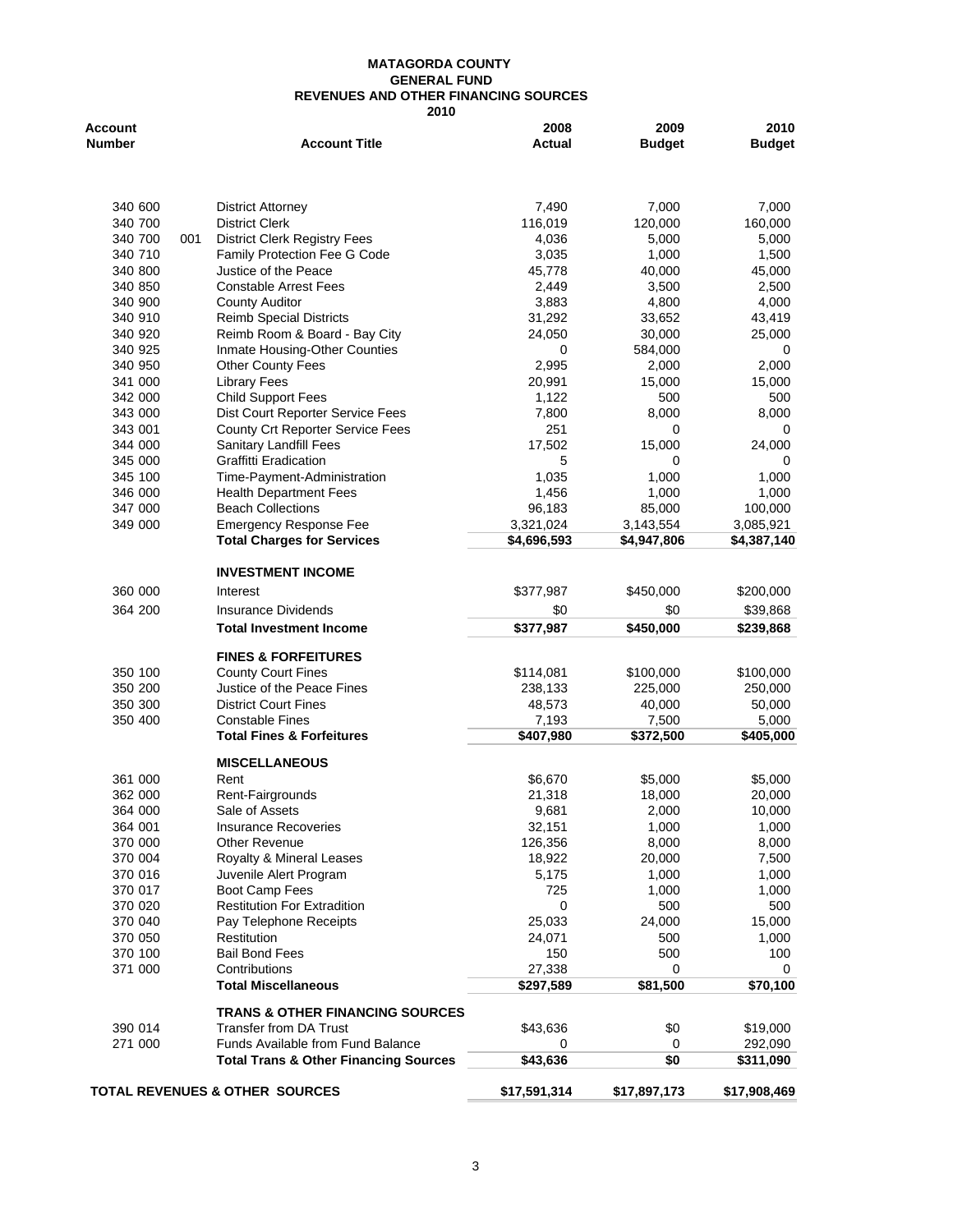# **2010 GENERAL FUND EXPENDITURES BY FUNCTION**

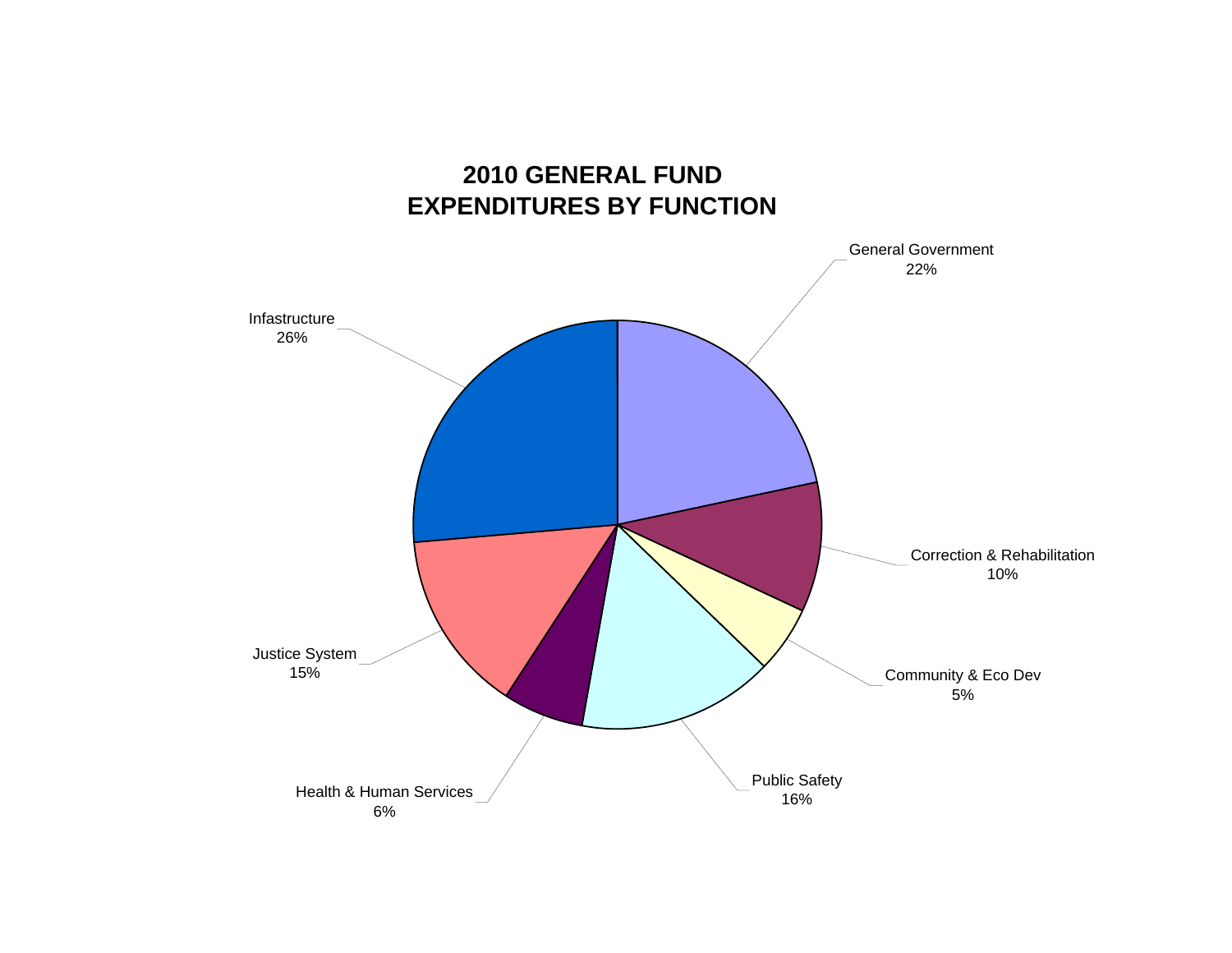### **EXPENDITURES BY FUNCTION 2010**

| <b>General Government</b>               |       | <b>Justice System</b>            |      |
|-----------------------------------------|-------|----------------------------------|------|
| County Judge                            | 4%    | Alternative Juv School           | 4%   |
| <b>Commissioners Court</b>              | 3%    | <b>Child Support</b>             | 3%   |
| <b>County Auditor</b>                   | 9%    | <b>Child Protective Services</b> | 2%   |
| <b>County Clerk</b>                     | 9%    | <b>County Attorney</b>           | 8%   |
| <b>County Courthouse</b>                | 8%    | <b>County Court</b>              | 1%   |
| <b>County Office Building</b>           | 3%    | <b>District Attorney</b>         | 22%  |
| <b>County Tax Assessor</b>              | 13%   | <b>District Court</b>            | 7%   |
| <b>County Treasurer</b>                 | 5%    | <b>Court Expenses</b>            | 14%  |
| <b>Election Cost</b>                    | 1%    | <b>District Clerk</b>            | 10%  |
| <b>Information Services</b>             | 8%    | Justices of Peace                | 20%  |
| Non-Departmental                        | 36%   | Juvenile Probation               | 9%   |
| <b>Special District Services</b>        | 1%    | Law Library                      | 1%   |
| <b>Total</b>                            | 100%  | <b>Total</b>                     | 100% |
| <b>Corrections &amp; Rehabilitation</b> |       |                                  |      |
| <b>Adult Probation</b>                  | 1%    |                                  |      |
| County Jail                             | 99%   |                                  |      |
| <b>Total</b>                            | 100%  |                                  |      |
|                                         |       | <b>Community &amp; Eco Dev</b>   |      |
| <b>Public Safety</b>                    |       | <b>Agricultural Extension</b>    | 21%  |
| Emergency Management/911                | 5%    | <b>Cultural &amp; Education</b>  | 39%  |
| <b>Fire Protection</b>                  | 1%    | Fairgrounds                      | 12%  |
| <b>County Sheriff</b>                   | 88%   | <b>Home Economist Service</b>    | 13%  |
| Constables                              | 4%    | 521 Park                         | 1%   |
| Dept of Public Safety                   | $1\%$ | Marine                           | 15%  |
| <b>Game Wardens</b>                     | 1%    | <b>Total</b>                     | 100% |
| Total                                   | 100%  |                                  |      |

| 52%  |  |
|------|--|
| 10%  |  |
| 24%  |  |
| 5%   |  |
| 3%   |  |
| 6%   |  |
| 100% |  |
|      |  |

|                |      | <b>UMONOU UYONUM</b>             |      |
|----------------|------|----------------------------------|------|
| ge             | 4%   | Alternative Juv School           | 4%   |
| ners Court     | 3%   | <b>Child Support</b>             | 3%   |
| litor          | 9%   | <b>Child Protective Services</b> | 2%   |
| rk             | 9%   | <b>County Attorney</b>           | 8%   |
| ırthouse       | 8%   | <b>County Court</b>              | 1%   |
| ce Building    | 3%   | <b>District Attorney</b>         | 22%  |
| : Assessor     | 13%  | <b>District Court</b>            | 7%   |
| asurer         | 5%   | <b>Court Expenses</b>            | 14%  |
| ιst            | 1%   | <b>District Clerk</b>            | 10%  |
| Services       | 8%   | Justices of Peace                | 20%  |
| tmental        | 36%  | Juvenile Probation               | 9%   |
| trict Services | 1%   | Law Library                      | 1%   |
| Total          | 100% | Total                            | 100% |

| Total                           | 100%  |
|---------------------------------|-------|
| Marine                          | 15%   |
| 521 Park                        | $1\%$ |
| <b>Home Economist Service</b>   | 13%   |
| Fairgrounds                     | 12%   |
| <b>Cultural &amp; Education</b> | 39%   |
| <b>Agricultural Extension</b>   | 21%   |
|                                 |       |

| <b>Infrastructure</b> |      |  |
|-----------------------|------|--|
| Commissioner-Pct #1   | 25%  |  |
| Commissioner-Pct #2   | 25%  |  |
| Commissioner-Pct #3   | 25%  |  |
| Commissioner-Pct #4   | 25%  |  |
| Total                 | 100% |  |
|                       |      |  |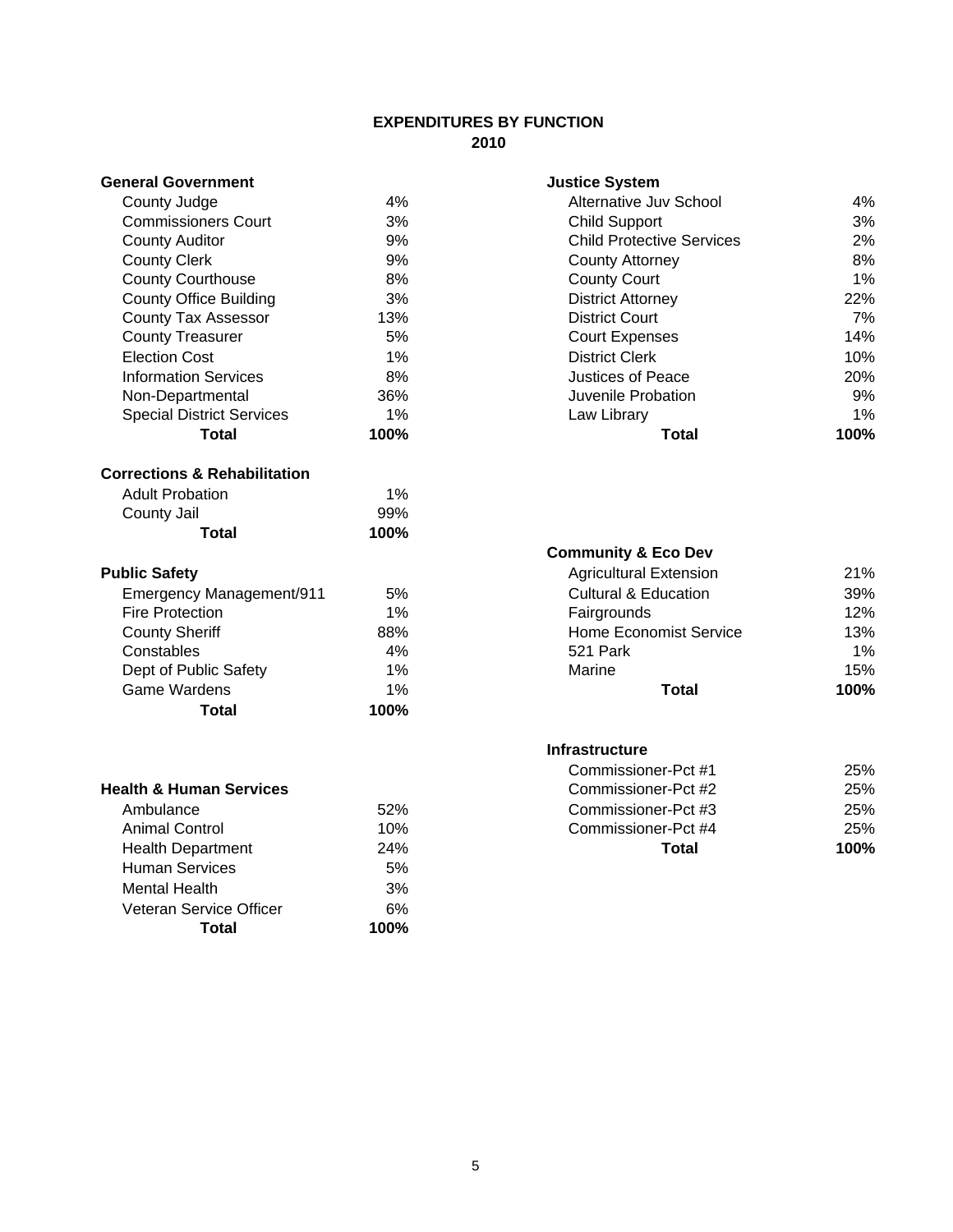| <b>Account</b>            |                                   | 2008          | 2009          | 2010          |
|---------------------------|-----------------------------------|---------------|---------------|---------------|
| <b>Number</b>             | <b>Account Title</b>              | <b>Actual</b> | <b>Budget</b> | <b>Budget</b> |
| 400                       | <b>COUNTY JUDGE</b>               |               |               |               |
| 400-101                   | Salary - Elected Official         | \$54,425      | \$57,146      | \$58,574      |
| 400-102                   | Salary - Supplement               | 16,104        | 15,000        | 15,000        |
| 400-105                   | Salary - Secretarial              | 28,669        | 28,662        | 29,378        |
| 400-106                   | Salary - Travel                   | 7,124         | 7,480         | 7,124         |
| 400-107                   | Salary - Part Time                | 400           | 3,000         | 3,000         |
| 400-108                   | Salary - Overtime                 | 5,192         | 5,000         | 5,000         |
| 400-201                   | Medicare                          | 1.594         | 1,686         | 1,712         |
| 400-202                   | Group Hospital Insurance          | 15,420        | 16,620        | 16,620        |
| 400-203                   | Retirement                        | 14,346        | 14,569        | 15,478        |
| 400-206                   | Unemployment                      | 58            | 72            | 34            |
| 400-207                   | Alternate Retirement              | 7,658         | 7,873         | 7,995         |
|                           | <b>Total Personnel Costs</b>      | 150,989       | 157,109       | 159,915       |
| 400-210                   | <b>Travel &amp; Trip Costs</b>    | 1,815         | 1,500         | 1,500         |
| 400-330                   | <b>Supplies</b>                   | 3,549         | 2,300         | 2,300         |
| 400-400                   | <b>Professional Services</b>      | 0             | 0             | $\Omega$      |
| 400-410                   | Insurance & Bonds                 | 0             | 1,000         | 1,000         |
| 400-420                   | Telephone                         | 1,843         | 2,500         | 2,500         |
| 400-451                   | Repairs & Maintenance - Equipment | 0             | 0             | 0             |
| 400-485                   | Seminars & Association Dues       | 300           | 1,000         | 1,000         |
|                           | <b>Total Operating Costs</b>      | 7,506         | 8,300         | 8,300         |
| <b>TOTAL COUNTY JUDGE</b> |                                   | \$158,495     | \$165,409     | \$168,215     |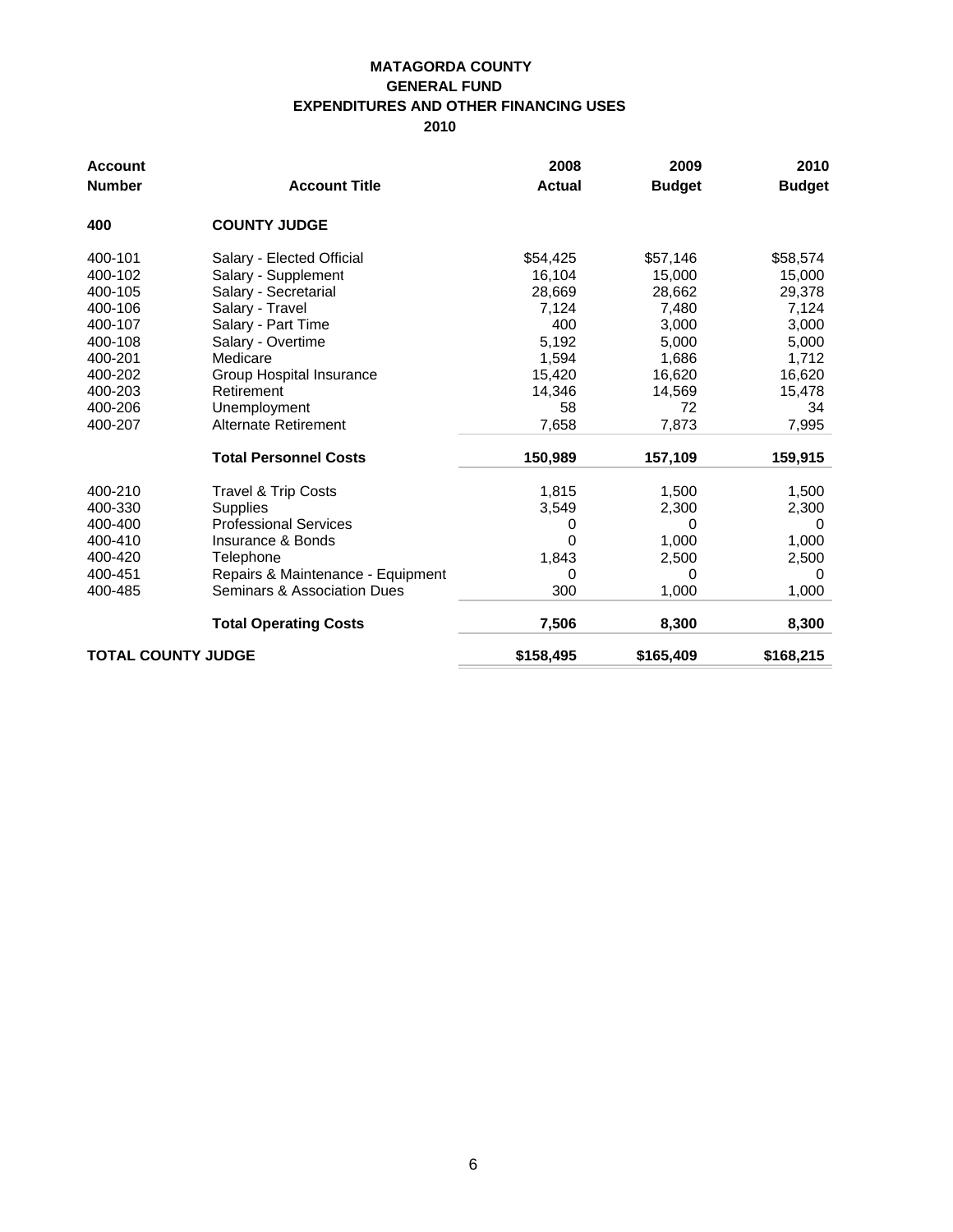| <b>Account</b><br><b>Number</b>           | <b>Account Title</b>                                                                                | 2008<br><b>Actual</b>      | 2009<br><b>Budget</b>      | 2010<br><b>Budget</b>      |
|-------------------------------------------|-----------------------------------------------------------------------------------------------------|----------------------------|----------------------------|----------------------------|
| 401                                       | <b>COMMISSIONERS COURT</b>                                                                          |                            |                            |                            |
| 401-210<br>401-330<br>401-400             | <b>Travel &amp; Trip Costs</b><br><b>Supplies</b><br><b>Professional Services</b>                   | \$5,274<br>4,141<br>73,032 | \$8,500<br>2,000<br>80,000 | \$8,500<br>2,000<br>80,000 |
| 401-400-201<br>401-400-202<br>401-400-203 | Coastal Impact-Nature Conservatory<br>Coastal Impact-Southwest<br><b>Coastal Impact-Sand Source</b> | 0<br>0<br>0                |                            | 0<br>0<br>0                |
| 401-401<br>401-430<br>401-458             | <b>Attorney Fees</b><br>Advertising<br><b>Subdivision Upgrades</b>                                  | 0<br>1,565<br>0            | 15,000<br>1,000<br>0       | 15,000<br>1,000<br>0       |
| 401-485                                   | <b>Seminars &amp; Association Dues</b>                                                              | 4,846                      | 8,000                      | 8,000                      |
|                                           | <b>Total Operating Costs</b>                                                                        | 88,858                     | 114,500                    | 114,500                    |
| 401-570                                   | Machinery & Equipment                                                                               | $\mathbf 0$                | 0                          | $\Omega$                   |
|                                           | <b>Total Capital Outlay</b>                                                                         | $\mathbf 0$                | $\bf{0}$                   | $\bf{0}$                   |
|                                           | <b>TOTAL COMMISSIONERS COURT</b>                                                                    | \$88,858                   | \$114,500                  | \$114,500                  |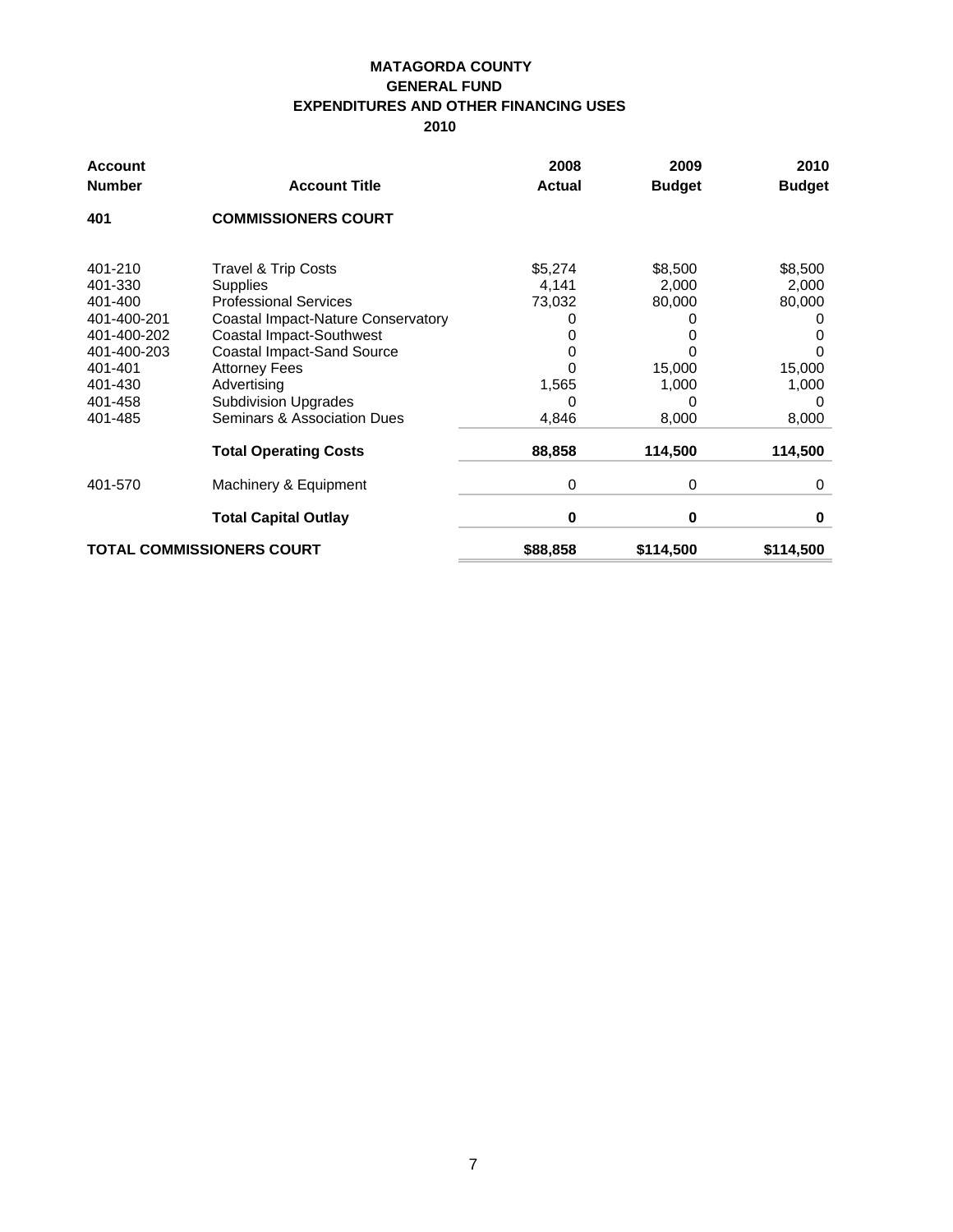| <b>Account</b><br><b>Number</b> | <b>Account Title</b>                   | 2008<br><b>Actual</b> | 2009<br><b>Budget</b> | 2010<br><b>Budget</b> |
|---------------------------------|----------------------------------------|-----------------------|-----------------------|-----------------------|
|                                 |                                        |                       |                       |                       |
| 403                             | <b>COUNTY CLERK</b>                    |                       |                       |                       |
| 403-101                         | Salary - Elected Official              | \$54.425              | \$57,146              | \$58,574              |
| 403-104                         | Salary - Deputies                      | 129,596               | 138,188               | 141,109.78            |
| 403-107                         | Salary - Part Time                     | 1,568                 | $\Omega$              | 0                     |
| 403-201                         | Medicare                               | 1,409                 | 1,578                 | 1,570                 |
| 403-202                         | Group Hospital Insurance               | 54,940                | 56,880                | 62,040                |
| 403-203                         | Retirement                             | 23,668                | 25,120                | 26,858                |
| 403-206                         | Unemployment                           | 223                   | 276                   | 127                   |
| 403-207                         | <b>Alternate Retirement</b>            | 12,667                | 13,380                | 13,678                |
|                                 | <b>Total Personnel Costs</b>           | 278,497               | 292,568               | 303,957               |
| 403-210                         | <b>Travel &amp; Trip Costs</b>         | 1,570                 | 2,000                 | 2,000                 |
| 403-330                         | <b>Supplies</b>                        | 25,777                | 30,000                | 30,000                |
| 403-410                         | Insurance & Bonds                      | 0                     | 0                     | 0                     |
| 403-420                         | Telephone                              | 1,873                 | 2,200                 | 2,200                 |
| 403-449                         | Maintenance of Records                 | 0                     | 500                   | 500                   |
| 403-451                         | Repair & Maintenance - Equipment       | 1,620                 | 2,120                 | 2,120                 |
| 403-460                         | Rentals                                | 4,401                 | 5,500                 | 5,500                 |
| 403-485                         | <b>Seminars &amp; Association Dues</b> | 655                   | 1,500                 | 1,500                 |
|                                 | <b>Total Operating Costs</b>           | 35,895                | 43,820                | 43,820                |
|                                 |                                        |                       |                       |                       |
| 403-570                         | Machinery & Equipment                  | 0                     | $\mathbf 0$           | $\mathbf 0$           |
|                                 | <b>Total Capital Outlay</b>            | $\bf{0}$              | $\mathbf 0$           | $\mathbf 0$           |
| <b>TOTAL COUNTY CLERK</b>       |                                        | \$314,392             | \$336,388             | \$347.777             |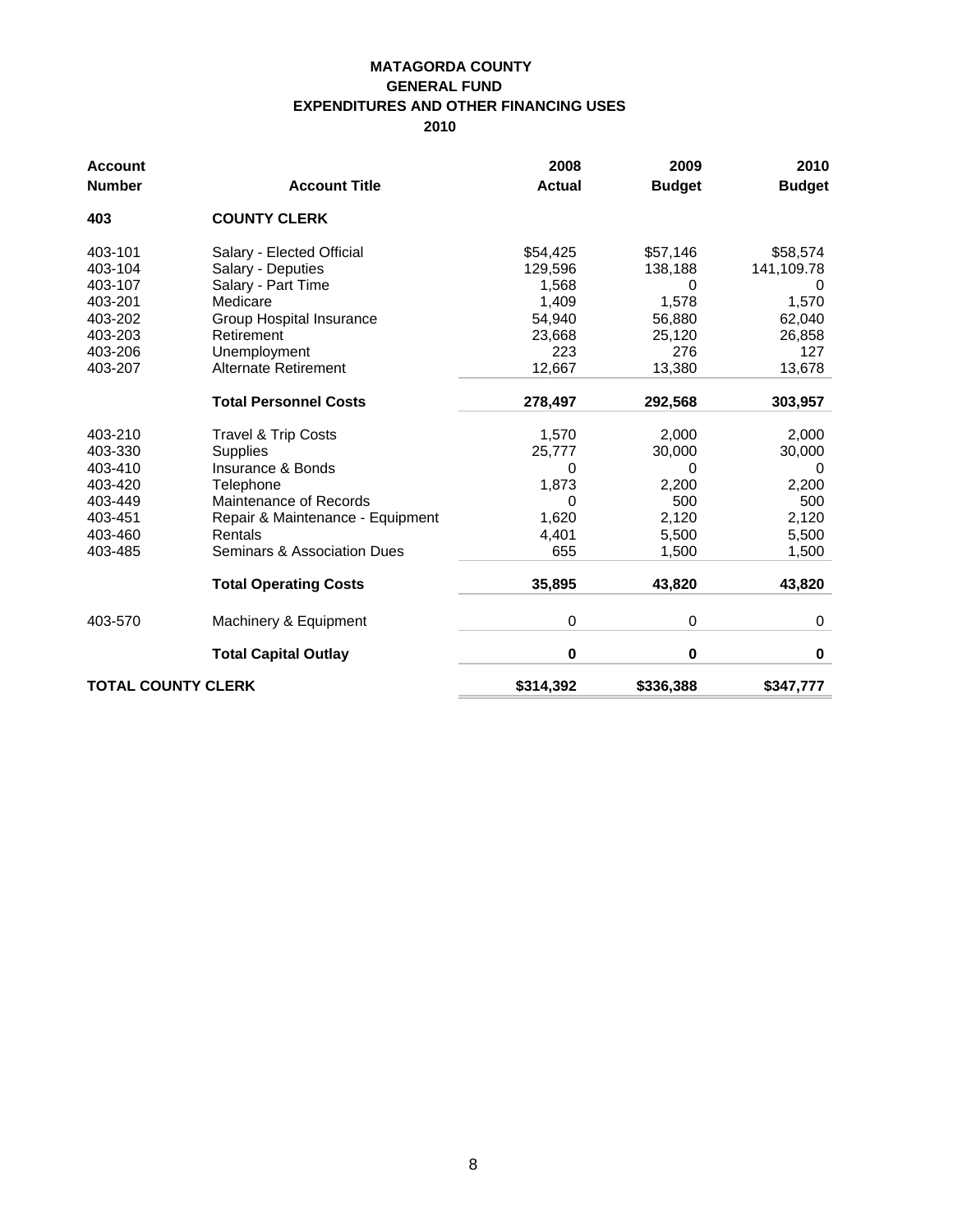| Account<br><b>Number</b> | <b>Account Title</b>                   | 2008<br><b>Actual</b> | 2009<br><b>Budget</b> | 2010<br><b>Budget</b> |
|--------------------------|----------------------------------------|-----------------------|-----------------------|-----------------------|
| 405                      | <b>VETERANS' SERVICE OFFICER</b>       |                       |                       |                       |
| 405-102                  | Salary - Appointed                     | \$21,857              | \$30,866              | \$31,637              |
| 405-107                  | Salary - Part Time                     | 7,192                 | 8,990                 | 8,990                 |
| 405-201                  | Medicare                               | 426                   | 578                   | 589                   |
| 405-202                  | Group Hospital Insurance               | 6,420                 | 7,020                 | 7,020                 |
| 405-203                  | Retirement                             | 3,736                 | 5,125                 | 5,464                 |
| 405-206                  | Unemployment                           | 49                    | 80                    | 37                    |
| 405-207                  | Alternate Retirement                   | 1,767                 | 2,451                 | 2,504                 |
|                          | <b>Total Personnel Costs</b>           | 41,447                | 55,110                | 56,241                |
| 405-210                  | <b>Travel &amp; Trip Costs</b>         | 4,450                 | 4,650                 | 4,650                 |
| 405-330                  | <b>Supplies</b>                        | 1,479                 | 1,200                 | 1,200                 |
| 405-410                  | Insurance & Bond                       | 0                     | 150                   | 150                   |
| 405-420                  | Telephone                              | 679                   | 1,200                 | 1,200                 |
| 405-451                  | Repair & Maintenance - Equipment       | 0                     | 400                   | 400                   |
| 405-485                  | <b>Seminars &amp; Association Dues</b> | $\Omega$              | 0                     | $\Omega$              |
|                          | <b>Total Operating Costs</b>           | 6,608                 | 7,600                 | 7,600                 |
| 405-570                  | Machinery & Equipment                  | $\mathbf 0$           | 0                     | $\mathbf 0$           |
|                          | <b>Total Capital Outlay</b>            | $\mathbf 0$           | $\bf{0}$              | 0                     |
|                          | TOTAL VETERANS' SERVICE OFFICER        | \$48,055              | \$62,710              | \$63,841              |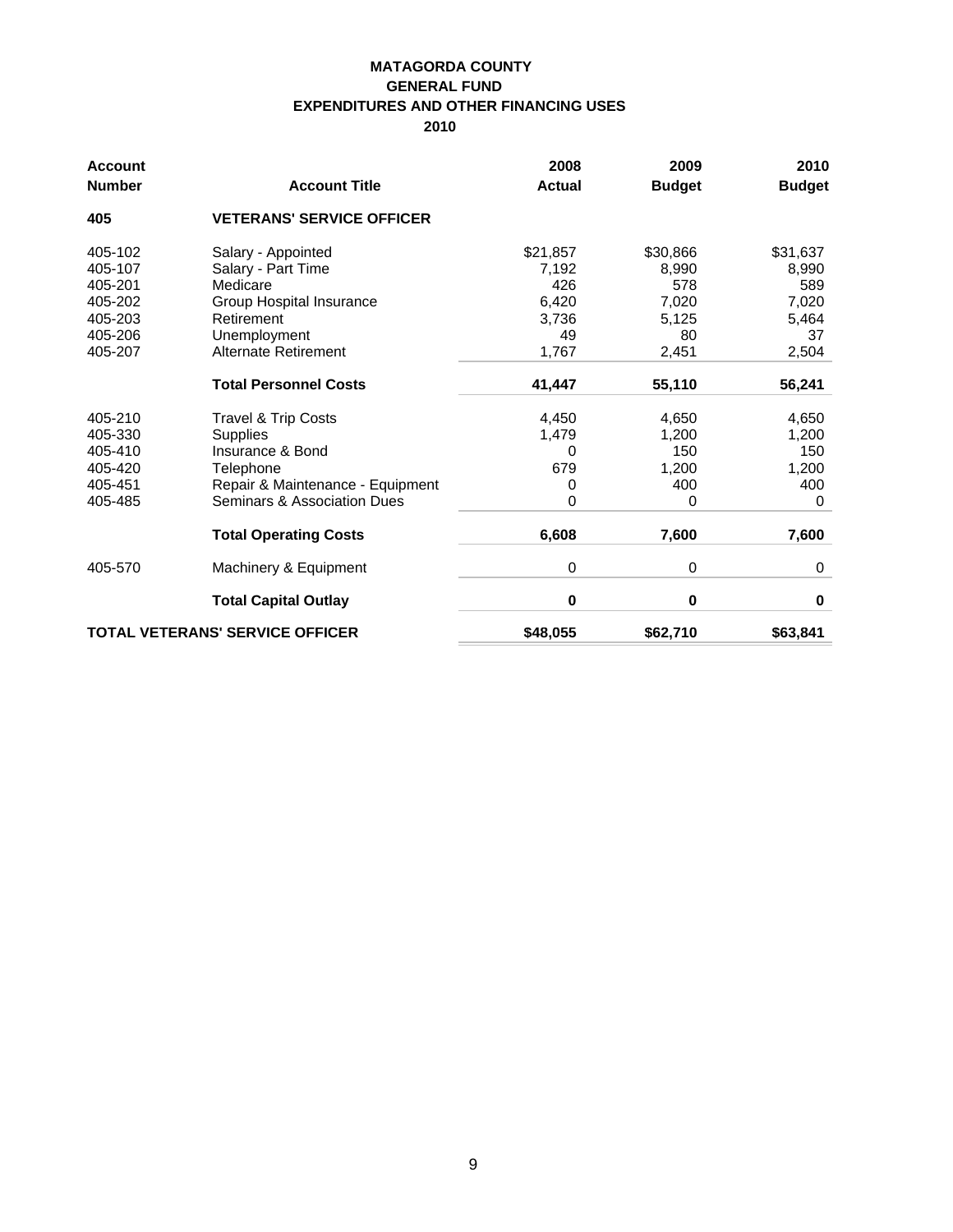| <b>Account</b><br><b>Number</b> | <b>Account Title</b>                  | 2008<br><b>Actual</b> | 2009<br><b>Budget</b> | 2010<br><b>Budget</b> |
|---------------------------------|---------------------------------------|-----------------------|-----------------------|-----------------------|
| 406                             | <b>EMERGENCY MANAGEMENT/911</b>       |                       |                       |                       |
| 406-102                         | Salary - Appointed                    | \$48,534              | \$50,960              | \$52,234              |
| 406-105                         | Salary - Secretary                    | $\Omega$              | 21,844                | 22,950                |
| 406-107                         | Salary - Part Time                    | 12,004                | 0                     | $\Omega$              |
| 406-201                         | Medicare                              | 884                   | 1,056                 | 1,090                 |
| 406-202                         | Group Hospital Insurance              | 6,420                 | 14,040                | 16,620                |
| 406-203                         | Retirement                            | 6,621                 | 9,363                 | 10,112                |
| 406-206                         | Unemployment                          | 103                   | 146                   | 68                    |
| 406-207                         | <b>Alternate Retirement</b>           | 3,776                 | 4,987                 | 5,150                 |
|                                 | <b>Total Personnel Costs</b>          | 78,341                | 102,396               | 108,225               |
| 406-210                         | <b>Travel &amp; Trip Costs</b>        | 2,577                 | 3,000                 | 3,000                 |
| 406-330                         | <b>Supplies</b>                       | 182,558               | 4,000                 | 4,000                 |
| 406-331                         | Fuel                                  | 1,498                 | 3,000                 | 3,000                 |
| 406-330-500                     | Hurricane Ike                         | 10,652                | $\Omega$              | $\Omega$              |
| 406-400                         | Professional                          | 23,634                | 12,000                | 12,000                |
| 406-420                         | Telephone                             | 3,204                 | 3,500                 | 3,500                 |
| 406-451                         | Repair & Maintenance - Equipment      | 1,564                 | 2,500                 | 2,500                 |
| 406-485                         | Seminars & Association Dues           | 500                   | 500                   | 500                   |
|                                 | <b>Total Operating Costs</b>          | 226,188               | 28,500                | 28,500                |
| 406-570                         | Machinery & Equipment                 | 0                     | 0                     | 0                     |
| 406-579                         | <b>Fed Assets Other Entities</b>      | 400,000               | $\Omega$              | $\mathbf 0$           |
|                                 | <b>Total Capital Outlay</b>           | 400,000               | $\mathbf 0$           | $\mathbf 0$           |
|                                 | <b>TOTAL EMERGENCY MANAGEMENT/911</b> | \$704,529             | \$130,896             | \$136,725             |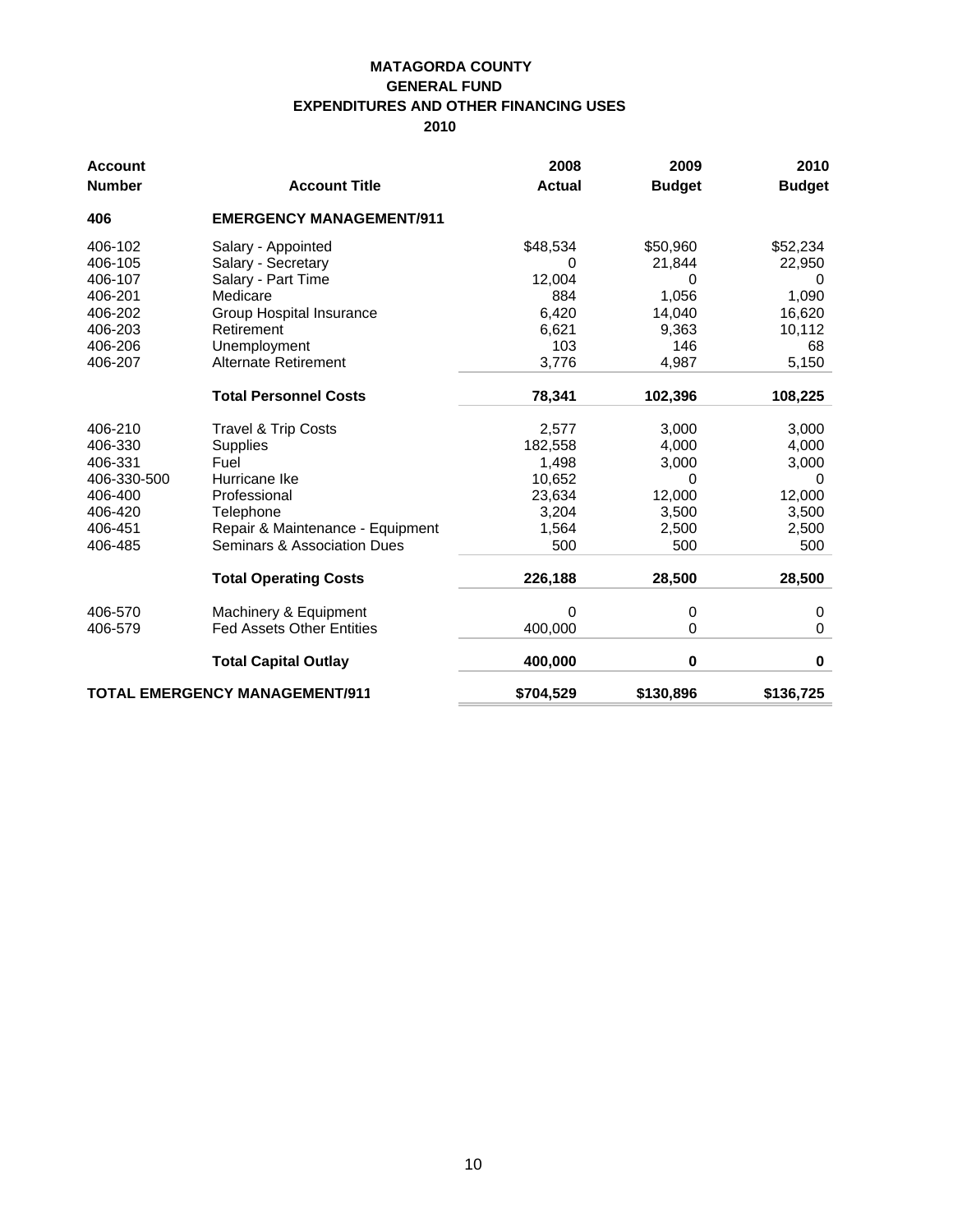| Account<br><b>Number</b>      | <b>Account Title</b>                                | 2008<br><b>Actual</b> | 2009<br><b>Budget</b> | 2010<br><b>Budget</b> |
|-------------------------------|-----------------------------------------------------|-----------------------|-----------------------|-----------------------|
| 408                           | <b>SPECIAL DISTRICT SERVICES</b>                    |                       |                       |                       |
| 408-102                       | Salary - Appointed                                  | \$17,727              | \$20,792              | \$22,950              |
| 408-103                       | Salary - Supplemental                               | 3,600                 | 3,600                 | 3,600                 |
| 408-107                       | Salary - Part Time                                  | 0                     | 0                     | 0                     |
| 408-201                       | Medicare                                            | 307                   | 354                   | 385                   |
| 408-202                       | Group Hospital Insurance                            | 1,070                 | 0                     | 7,020                 |
| 408-203                       | Retirement                                          | 2,743                 | 3,137                 | 3,571                 |
| 408-206                       | Unemployment                                        | 36                    | 48                    | 24                    |
| 408-207                       | <b>Alternate Retirement</b>                         | 1,461                 | 1,671                 | 1,819                 |
|                               | <b>Total Personnel Costs</b>                        | 26,944                | 29,602                | 39,369                |
| 408-330                       | Supplies                                            | 2,192                 | 2,000                 | 2,000                 |
| 408-420                       | Telephone                                           | 0                     | 300                   | 300                   |
| 408-451                       | Repair & Maintenance-Equipment                      | 0                     | 250                   | 250                   |
| 408-480                       | <b>Other Services</b>                               | $\Omega$              | 1,500                 | 1,500                 |
|                               | <b>Total Operating Costs</b>                        | 2,192                 | 4,050                 | 4,050                 |
| 408-570                       |                                                     | $\mathbf 0$           | 0                     | 0                     |
|                               | Machinery & Equipment                               |                       |                       |                       |
|                               | <b>Total Capital Outlay</b>                         | $\bf{0}$              | 0                     | 0                     |
|                               | <b>TOTAL SPECIAL DISTRICT SERVICES</b>              | \$29,136              | \$33,652              | \$43,419              |
| 409                           | <b>NON-DEPARTMENTAL</b>                             |                       |                       |                       |
|                               |                                                     |                       |                       |                       |
| 409-330                       | <b>Supplies</b>                                     | \$531<br>22,520       | \$6,000               | \$3,000               |
| 409-400                       | J P Autopsies                                       | 109,253               | 60,000                | 60,000                |
| 409-407                       | <b>Appraisal District Fees</b><br>Insurance & Bonds |                       | 143,481               | 127,722<br>0          |
| 409-410                       |                                                     | 1,996<br>570,218      | 0                     |                       |
| 409-411                       | Self Insurance                                      |                       | 598,677               | 598,677               |
| 409-412                       | <b>Health Insurance-Retirees</b>                    | 426,930               | 491,400               | 519,480               |
| 409-460<br>409-479            | Rentals<br>Contingency                              | 0<br>0                | 0<br>72,867           | 0<br>72,867           |
|                               | <b>Total Operating Costs</b>                        | 1,131,449             | 1,372,425             | 1,381,746             |
| <b>TOTAL NON-DEPARTMENTAL</b> |                                                     | \$1,131,449           | \$1,372,425           | \$1,381,746           |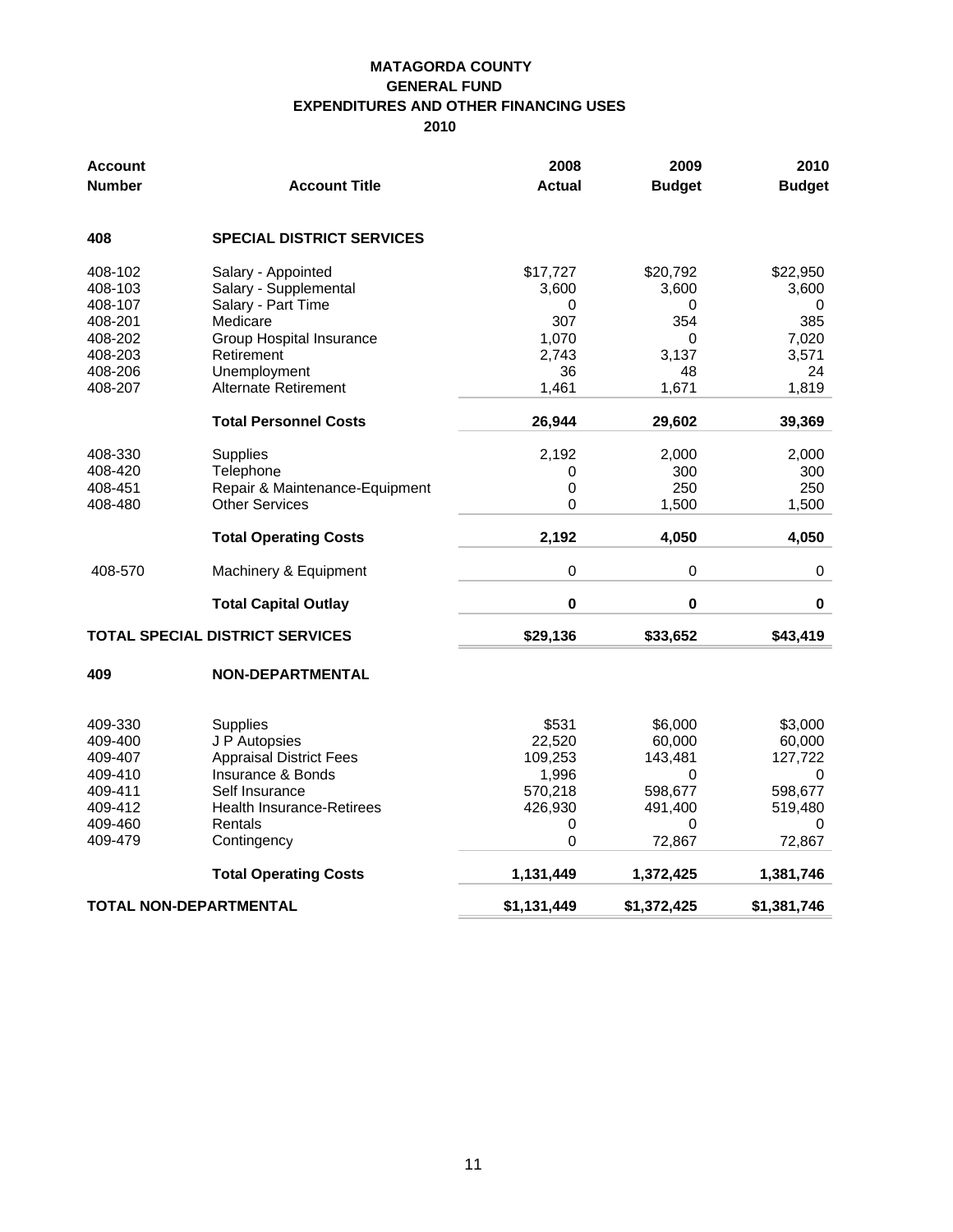| <b>Account</b><br><b>Number</b> | <b>Account Title</b>                        | 2008<br><b>Actual</b> | 2009<br><b>Budget</b> | 2010<br><b>Budget</b> |
|---------------------------------|---------------------------------------------|-----------------------|-----------------------|-----------------------|
| 426                             | <b>COUNTY COURT</b>                         |                       |                       |                       |
| 426-330                         | <b>Supplies</b>                             | \$464                 | \$300                 | \$300                 |
| 426-400                         | <b>Professional Services</b>                | 22,526                | 12,000                | 12,000                |
| 426-403                         | Juror Expense                               | 1,048                 | 1,200                 | 1,200                 |
|                                 | <b>Total Operating Costs</b>                | 24,038                | 13,500                | 13,500                |
| 426-570                         | Machinery & Equipment                       | 0                     | $\pmb{0}$             | 0                     |
|                                 | <b>Total Capital Outlay</b>                 | $\pmb{0}$             | $\mathbf 0$           | $\mathbf 0$           |
| <b>TOTAL COUNTY COURT</b>       |                                             | \$24,038              | \$13,500              | \$13,500              |
| 435                             | <b>DISTRICT COURTS</b>                      |                       |                       |                       |
| 435-104                         | Salary - Bailiff                            | \$0                   | \$0                   | \$0                   |
| 435-107                         | Salary - Part Time                          | 7,182                 | 3,200                 | 3,200                 |
| 435-108                         | Salary - Overtime                           | 0                     | 1,000                 | 1,000                 |
| 435-109                         | Salary - Supervisor                         | 17,321                | 27,281                | 27,963                |
| 435-110                         | Salary - Court Reporter                     | 69,168                | 70,715                | 72,483                |
| 435-201                         | Medicare                                    | 1,285                 | 1,482                 | 1,517                 |
| 435-202                         | Group Hospital Insurance                    | 23,030                | 26,220                | 26,220                |
| 435-203                         | Retirement                                  | 11,122                | 12,731                | 13,644                |
| 435-206                         | Unemployment<br><b>Alternate Retirement</b> | 159                   | 204                   | 94                    |
| 435-207                         |                                             | 6,181                 | 6,901                 | 7,069                 |
|                                 | <b>Total Personnel Costs</b>                | 135,449               | 149,734               | 153,190               |
| 435-210                         | <b>Travel &amp; Trip Costs</b>              | 238                   | 1,000                 | 1,000                 |
| 435-330                         | <b>Supplies</b>                             | 6,214                 | 11,700                | 11,700                |
| 435-400                         | <b>Professional Services</b>                | 29,854                | 21,500                | 21,500                |
| 435-410                         | <b>Insurance &amp; Bonds</b>                | 1,296                 | 1,050                 | 1,050                 |
| 435-420                         | Telephone                                   | 1,742                 | 2,500                 | 2,500                 |
| 435-451                         | Repair & Maintenance - Equipment            | 545                   | 1,000                 | 1,000                 |
| 435-485                         | <b>Seminars &amp; Association Dues</b>      | 1,165                 | 1,500                 | 1,500                 |
|                                 | <b>Total Operating Costs</b>                | 41,054                | 40,250                | 40,250                |
| 435-570                         | Machinery & Equipment                       | $\mathsf 0$           | $\pmb{0}$             | $\pmb{0}$             |
|                                 | <b>Total Capital Outlay</b>                 | $\pmb{0}$             | $\pmb{0}$             | $\bf{0}$              |
| <b>TOTAL DISTRICT COURTS</b>    |                                             | \$176,503             | \$189,984             | \$193,440             |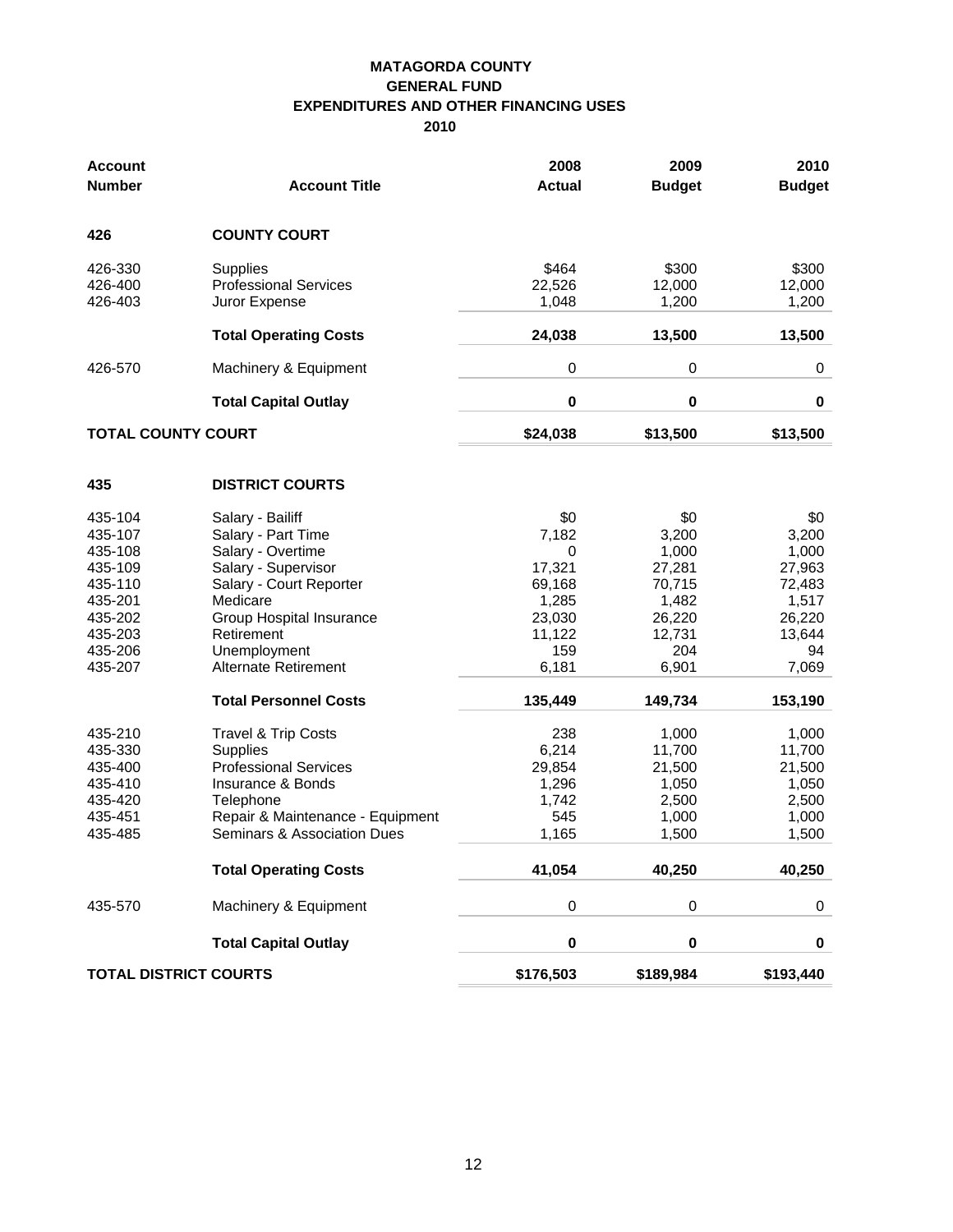| <b>Account</b><br><b>Number</b> | <b>Account Title</b>                           | 2008<br><b>Actual</b> | 2009<br><b>Budget</b> | 2010<br><b>Budget</b> |
|---------------------------------|------------------------------------------------|-----------------------|-----------------------|-----------------------|
| 436                             | <b>COURT EXPENSES</b>                          |                       |                       |                       |
| 436-401-000                     | <b>Court Appointed Attorneys-Civil</b>         | \$42,675              | \$0                   | \$30,000              |
| 436-401-023                     | Court Appointed Attorneys-23rd                 | 0                     | 0                     | 0                     |
| 436-401-130                     | Court Appointed Attorneys-130th                | 140,987               | 152,300               | 152,300               |
| 436-401-426                     | Court Appointed Attorneys-County Ct            | 5,000                 | 7,500                 | 7,500                 |
| 436-401-455                     | Court Appointed Attorneys-JP's                 | 0                     | 0                     | 0                     |
| 436-402                         | <b>Special Trial - District Court Expenses</b> | $\Omega$              | 0                     | $\Omega$              |
| 436-403                         | Juror Expense                                  | 56,905                | 24,000                | 24,000                |
| 436-403-001                     | <b>Trial Expenses</b>                          | 15,052                | 23,000                | 23,000                |
| 436-404                         | <b>Judges Fees</b>                             | 976                   | 8,000                 | 8,000                 |
| 436-405                         | Special Trial - District Attorney Exp          | 0                     | 5,000                 | 5,000                 |
| 436-406                         | <b>Special Trial-Appeals</b>                   | 0                     | 500                   | 500                   |
| 436-407                         | <b>Capital Murder</b>                          | $\Omega$              | 0                     | 0                     |
| 436-412-001                     | Indigent-Investigation                         | 775                   | 500                   | 500                   |
| 436-412-003                     | Indigent-Other                                 | $\Omega$              | 0                     | 0                     |
| 436-572                         | Juvenile Trial Expense                         | $\mathbf 0$           | 5,400                 | 5,400                 |
|                                 | <b>Total Operating Costs</b>                   | 262,370               | 226,200               | 256,200               |
| <b>TOTAL COURT EXPENSES</b>     |                                                | \$262,370             | \$226,200             | \$256,200             |
| 437                             | <b>CAPITAL MURDER TRIALS</b>                   |                       |                       |                       |
|                                 | 437-400-001-5111 Expert Witnesses              | \$0                   | \$0                   | \$100,000             |
|                                 | 437-400-001-5138 Expert Witnesses              | 23,152                | 0                     | 0                     |
|                                 | 437-400-001-7013 Expert Witnesses              | 0                     | 0                     | 0                     |
|                                 | 437-401-130-5111 Ct Apptd Attorneys-130th Dist | $\mathbf 0$           | 0                     | 0                     |
|                                 | 437-401-130-5138 Ct Apptd Attorneys-130th Dist | $\mathbf 0$           | 0                     | $\boldsymbol{0}$      |
|                                 | 437-401-130-7013 Ct Apptd Attorneys-130th Dist | $\mathbf 0$           | $\Omega$              | 0                     |
|                                 | 437-412-001-5138 Investigation Expense         | $\Omega$              | 0                     | $\Omega$              |
|                                 | <b>Total Operating Costs</b>                   | 23,152                | 0                     | 100,000               |
|                                 | <b>TOTAL CAPITAL MURDER TRIALS</b>             | \$23,152              | \$0                   | \$100,000             |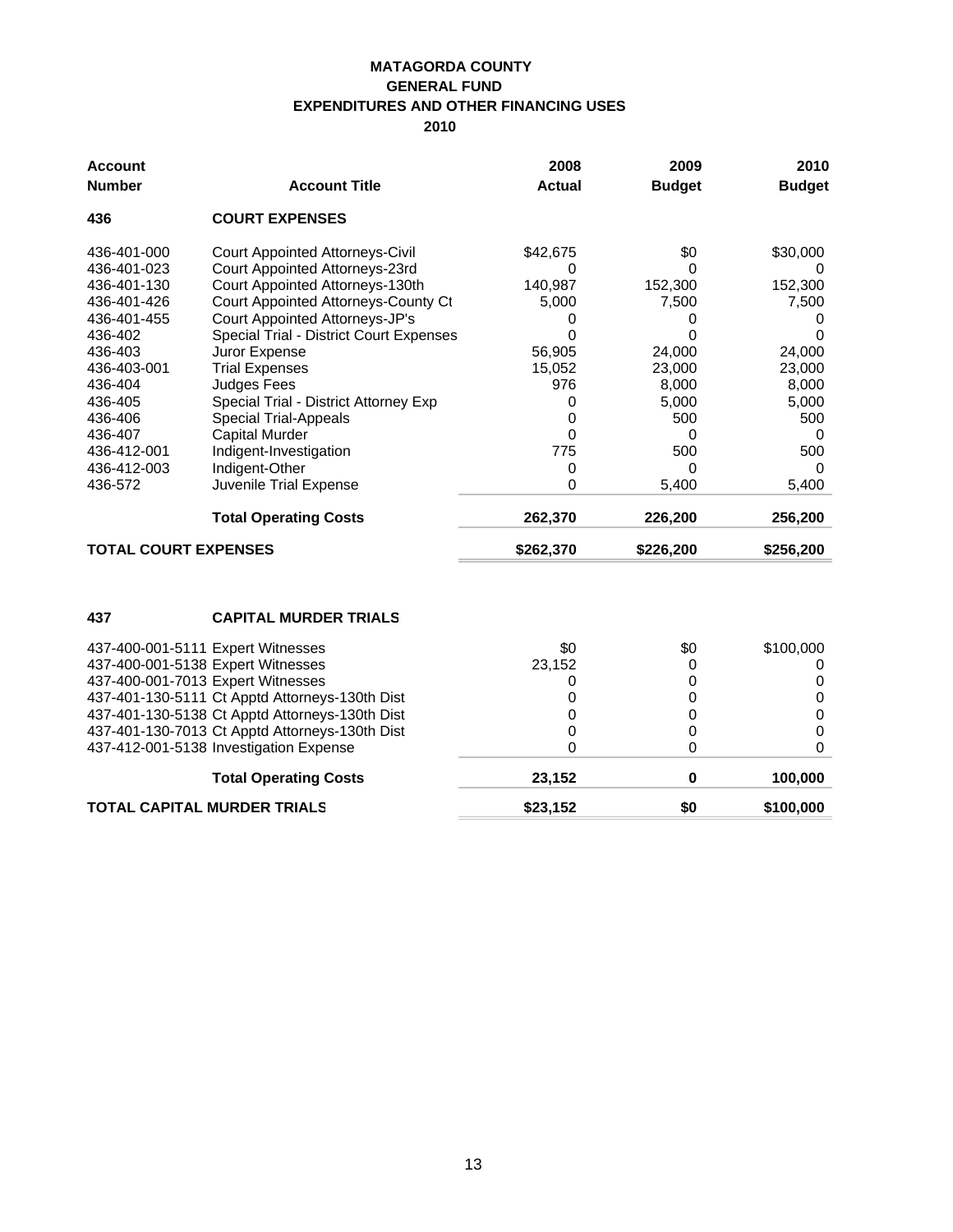| <b>Account</b><br><b>Number</b> | <b>Account Title</b>                   | 2008<br><b>Actual</b> | 2009<br><b>Budget</b> | 2010<br><b>Budget</b> |
|---------------------------------|----------------------------------------|-----------------------|-----------------------|-----------------------|
| 450                             | <b>DISTRICT CLERK</b>                  |                       |                       |                       |
| 450-101                         | Salary - Elected Official              | \$54,425              | \$57,146              | \$58,574              |
| 450-104                         | Salary - Deputies                      | 70,696                | 90,708                | 92,976                |
| 450-107                         | Salary - Part Time                     | 0                     | 1,500                 | 1,500                 |
| 450-108                         | Salary - Overtime                      | 0                     | 250                   | 250                   |
| 450-201                         | Medicare                               | 1,007                 | 1,341                 | 1,374                 |
| 450-202                         | Group Hospital Insurance               | 31,088                | 42,840                | 40,260                |
| 450-203                         | Retirement                             | 16,072                | 19,046                | 20,417                |
| 450-206                         | Unemployment                           | 120                   | 185                   | 85                    |
| 450-207                         | <b>Alternate Retirement</b>            | 8,561                 | 10,201                | 10,455                |
|                                 | <b>Total Personnel Costs</b>           | 181,968               | 223,217               | 225,891               |
| 450-210                         | <b>Travel &amp; Trip Costs</b>         | 546                   | 800                   | 800                   |
| 450-330                         | <b>Supplies</b>                        | 13,096                | 18,000                | 18,000                |
| 450-410                         | Insurance & Bonds                      | 0                     | 0                     | 0                     |
| 450-420                         | Telephone                              | 1,128                 | 1,500                 | 1,500                 |
| 450-451                         | Repair & Maintenance - Equipment       | 0                     | 2,600                 | 2,600                 |
| 450-485                         | <b>Seminars &amp; Association Dues</b> | 350                   | 500                   | 500                   |
|                                 | <b>Total Operating Supplies</b>        | 15,120                | 23,400                | 23,400                |
| 450-570                         | Machinery & Equipment                  | 0                     | $\mathbf 0$           | 0                     |
|                                 | <b>Total Capital Outlay</b>            | 0                     | $\mathbf 0$           | $\mathbf 0$           |
| <b>TOTAL DISTRICT CLERK</b>     |                                        | \$197,088             | \$246,617             | \$249,291             |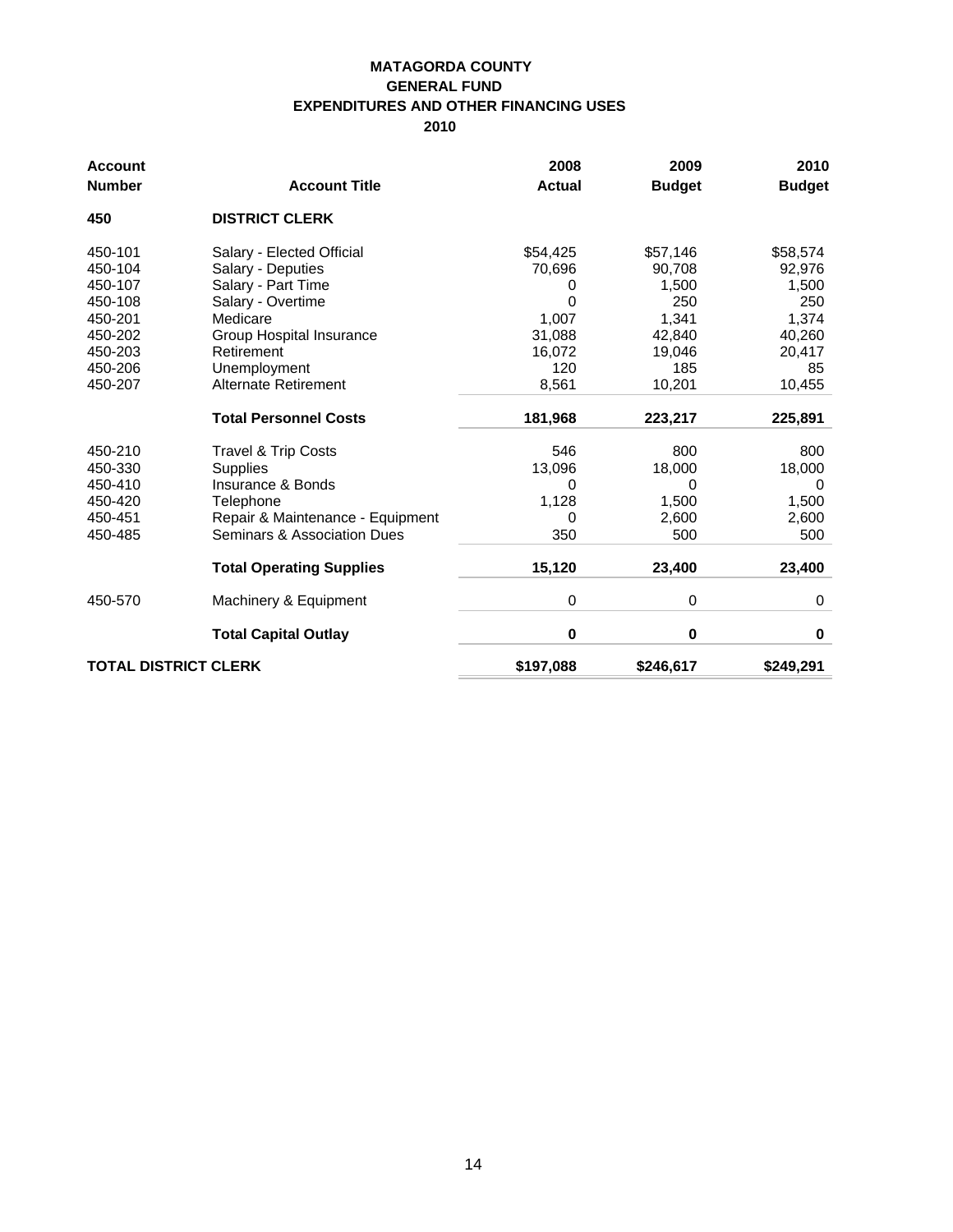| <b>Account</b> |                                        | 2008          | 2009          | 2010          |
|----------------|----------------------------------------|---------------|---------------|---------------|
| <b>Number</b>  | <b>Account Title</b>                   | <b>Actual</b> | <b>Budget</b> | <b>Budget</b> |
| 452            | <b>DISTRICT ATTORNEY</b>               |               |               |               |
| 452-103        | Salary - Assistant DA                  | \$123,676     | \$158,702     | \$162,670     |
| 452-104        | Salary - Investigator                  | 47,729        | 46.965        | 48,140        |
| 452-105        | Salary - Secretarial                   | 90,805        | 95,345        | 97,729        |
| 452-106        | Salary - Victim Assist Coordinator     | 21,195        | 0             | 23,524        |
| 452-107        | Salary - Part Time                     | 21,506        | $\mathbf 0$   | 0             |
| 452-108        | Salary - Overtime                      | $\Omega$      | $\Omega$      | $\mathbf 0$   |
| 452-201        | Medicare                               | 3,653         | 4,365         | 4117          |
| 452-202        | Group Hospital Insurance               | 60,197        | 66,480        | 73,500        |
| 452-203        | Retirement                             | 38,458        | 38,710        | 44,662        |
| 452-206        | Unemployment                           | 519           | 602           | 299           |
| 452-207        | <b>Alternate Retirement</b>            | 20,225        | 20,619        | 22,746        |
|                | <b>Total Personnel Costs</b>           | 427,964       | 431,788       | 477,387       |
| 452-210        | <b>Travel &amp; Trip Costs</b>         | 3,162         | 5,000         | 5,000         |
| 452-330        | <b>Supplies</b>                        | 31,443        | 17,000        | 17,000        |
| 452-331        | <b>Fuel Cost</b>                       | 3,583         | 3,000         | 3,000         |
| 452-407        | <b>Capital Murder Expenses</b>         | 3,586         | 20,000        | 50,000        |
| 452-410        | Insurance & Bonds                      | 105           | 250           | 250           |
| 452-420        | Telephone                              | 7,019         | 7,000         | 7,000         |
| 452-451        | Repair & Maintenance - Equipment       | 2,325         | 1,000         | 1,000         |
| 452-485        | <b>Seminars &amp; Association Dues</b> | 3,304         | 2,500         | 2,500         |
|                | <b>Total Operating Costs</b>           | 54,528        | 55,750        | 85,750        |
|                |                                        |               |               |               |
| 452-570        | Machinery & Equipment                  | $\mathbf 0$   | 0             | 0             |
|                | <b>Total Capital Outlay</b>            | $\bf{0}$      | 0             | $\mathbf 0$   |
|                | <b>TOTAL DISTRICT ATTORNEY</b>         | \$482,491     | \$487,538     | \$563,137     |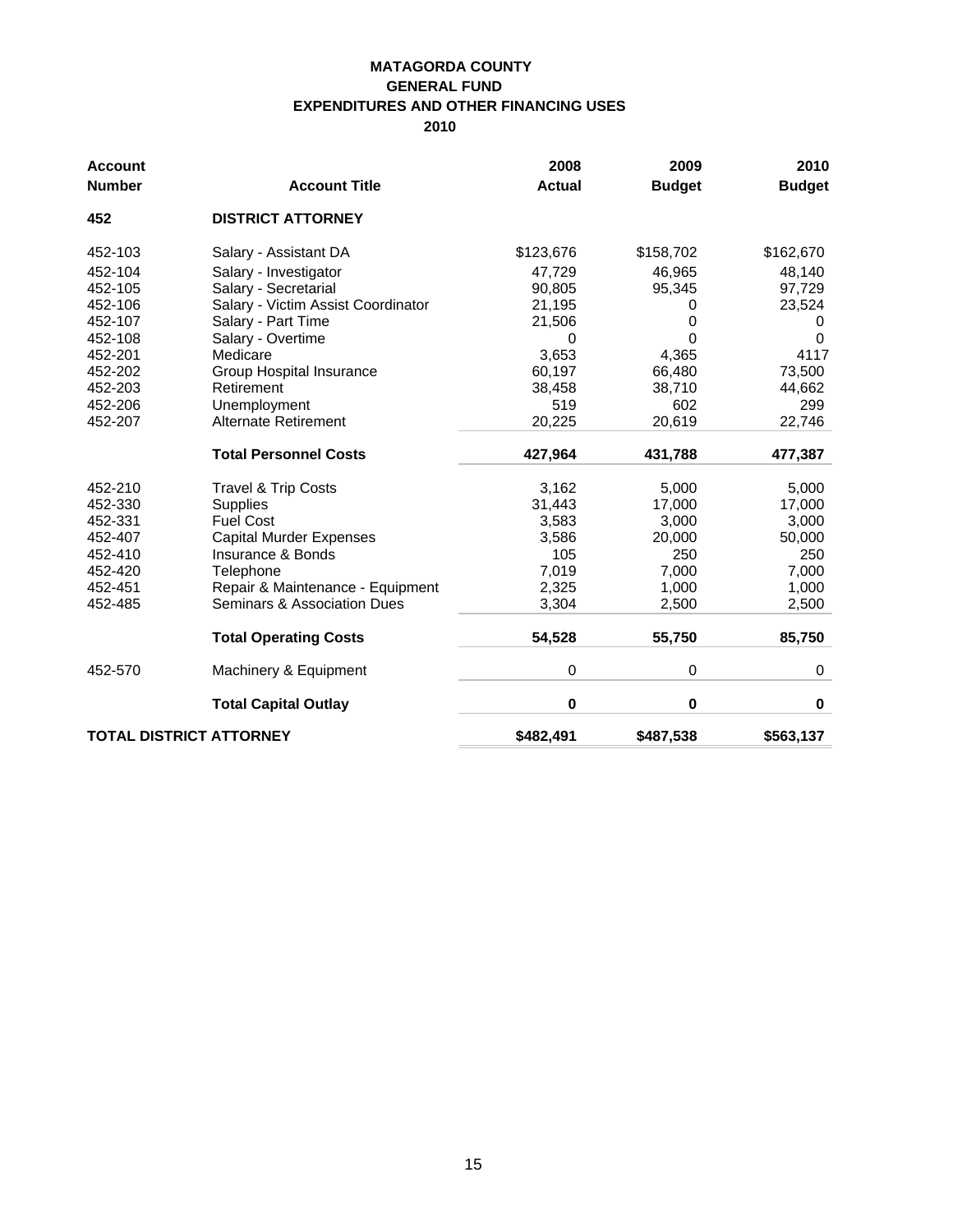| <b>Account</b><br><b>Number</b> | <b>Account Title</b>                             | 2008<br><b>Actual</b> | 2009          | 2010          |
|---------------------------------|--------------------------------------------------|-----------------------|---------------|---------------|
|                                 |                                                  |                       | <b>Budget</b> | <b>Budget</b> |
| 461                             | <b>JUSTICE OF THE PEACE</b><br><b>PRECINCT#1</b> |                       |               |               |
| 461-101                         | Salary - Elected Official                        | \$36,331              | \$38,147      | \$39,101      |
| 461-105                         | Salary - Clerks                                  | 36,048                | 41,584        | 42,623        |
| 461-107                         | Salary - Part Time                               | $\Omega$              | 500           | 500           |
| 461-201                         | Medicare                                         | 1,062                 | 1,163         | 1,192         |
| 461-202                         | Group Hospital Insurance                         | 19,260                | 23,640        | 23,640        |
| 461-203                         | Retirement                                       | 9,308                 | 10,253        | 10,992        |
| 461-206                         | Unemployment                                     | 61                    | 84            | 39            |
| 461-207                         | <b>Alternate Retirement</b>                      | 4,903                 | 5,480         | 5,617         |
|                                 | <b>Total Personnel Costs</b>                     | 106,974               | 120,852       | 123,704       |
| 461-210                         | <b>Travel &amp; Trip Costs</b>                   | 1,593                 | 2,000         | 2,000         |
| 461-330                         | Supplies                                         | 4,388                 | 5,000         | 5,000         |
| 461-400                         | <b>Professional Services</b>                     | $\Omega$              | $\Omega$      | $\Omega$      |
| 461-403                         | Juror Expense                                    | 204                   | 500           | 500           |
| 461-410                         | Insurance & Bonds                                | 0                     | $\Omega$      | $\Omega$      |
| 461-420                         | Telephone                                        | 1,202                 | 1,400         | 1,400         |
| 461-451                         | Repair & Maintenance - Equipment                 | 0                     | 300           | 300           |
| 461-485                         | <b>Seminars &amp; Association Dues</b>           | $\Omega$              | 300           | 300           |
|                                 | <b>Total Operating Costs</b>                     | 7,387                 | 9,500         | 9,500         |
|                                 | <b>TOTAL PRECINCT #1 J P</b>                     | \$114,361             | \$130,352     | \$133,204     |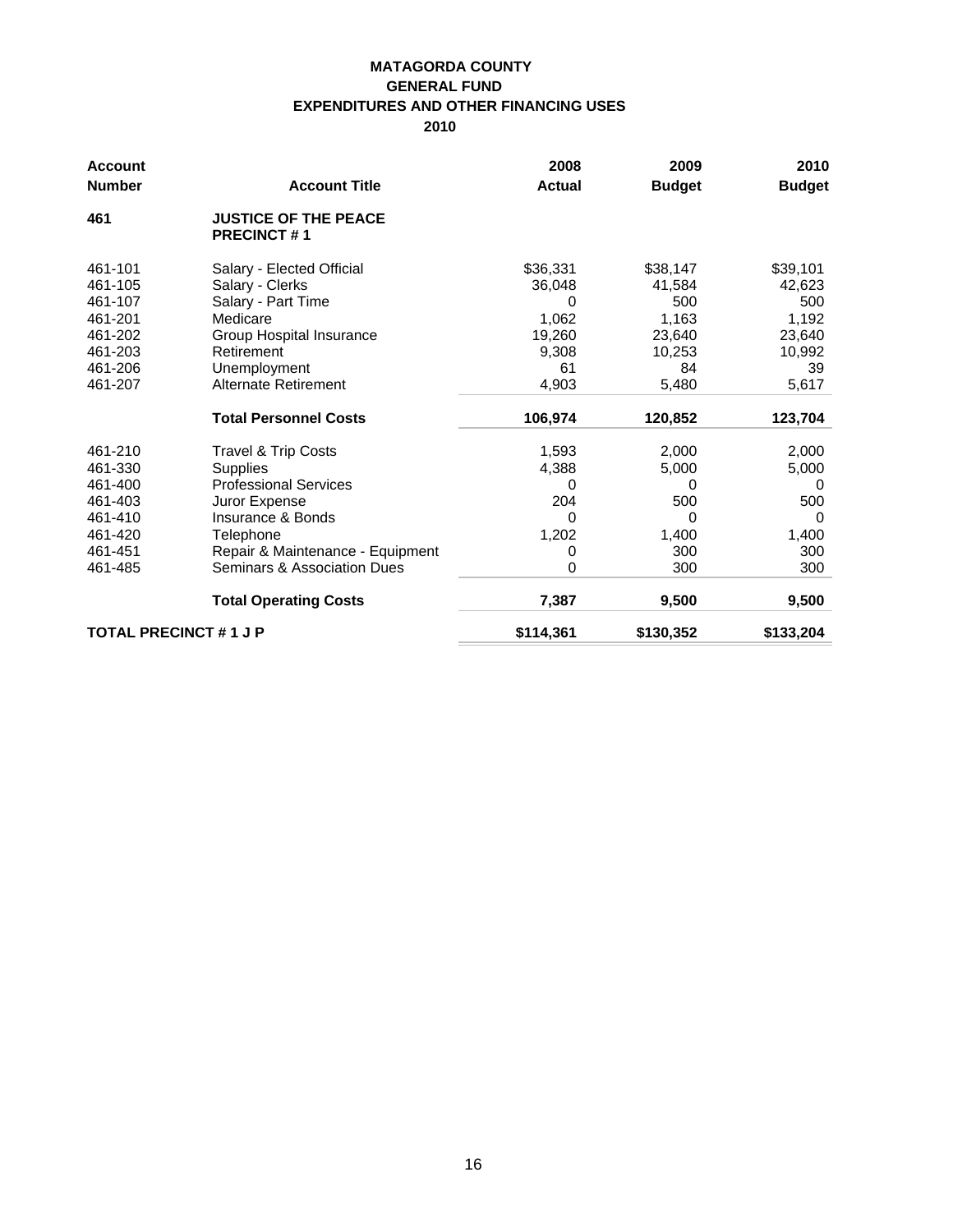| <b>Account</b><br><b>Number</b> | <b>Account Title</b>                             | 2008<br><b>Actual</b> | 2009<br><b>Budget</b> | 2010<br><b>Budget</b> |
|---------------------------------|--------------------------------------------------|-----------------------|-----------------------|-----------------------|
| 462                             | <b>JUSTICE OF THE PEACE</b><br><b>PRECINCT#2</b> |                       |                       |                       |
| 462-101                         | Salary - Elected Official                        | \$36,331              | \$38,147              | \$39,101              |
| 462-105                         | Salary - Clerks                                  | 40,245                | 43,742                | 44,836                |
| 462-107                         | Salary - Part Time                               | 0                     | 4,000                 | 4,000                 |
| 462-108                         | Salary - Overtime                                | 318                   | 0                     | 0                     |
| 462-201                         | Medicare                                         | 583                   | 692                   | 708                   |
| 462-202                         | Group Hospital Insurance                         | 19,260                | 21,060                | 21,060                |
| 462-203                         | Retirement                                       | 9,892                 | 10,531                | 11,289                |
| 462-206                         | Unemployment                                     | 69                    | 95                    | 44                    |
| 462-207                         | <b>Alternate Retirement</b>                      | 5,269                 | 5,759                 | 5,900                 |
|                                 | <b>Total Personnel Costs</b>                     | 111,967               | 124,026               | 126,938               |
| 462-210                         | <b>Travel &amp; Trip Costs</b>                   | 8,482                 | 8,000                 | 8,000                 |
| 462-330                         | <b>Supplies</b>                                  | 5,532                 | 5,000                 | 5,000                 |
| 462-401                         | <b>Attorney Fees</b>                             | 0                     | 0                     | 0                     |
| 462-403                         | Juror Expense                                    | 0                     | 200                   | 200                   |
| 462-410                         | Insurance & Bonds                                | 210                   | 178                   | 178                   |
| 462-420                         | Telephone                                        | 3,819                 | 2,535                 | 2,535                 |
| 462-441                         | <b>Utilities</b>                                 | 4,455                 | 3,759                 | 3,759                 |
| 462-451                         | Repair & Maintenance - Equipment                 | 48                    | 1,200                 | 1,200                 |
| 462-460                         | Rentals                                          | 0                     | 0                     | 0                     |
| 462-485                         | <b>Seminars &amp; Association Dues</b>           | 140                   | 0                     | 0                     |
|                                 | <b>Total Operating Costs</b>                     | 22,686                | 20,872                | 20,872                |
|                                 | <b>TOTAL PRECINCT # 2 J P</b>                    | \$134,653             | \$144,898             | \$147,810             |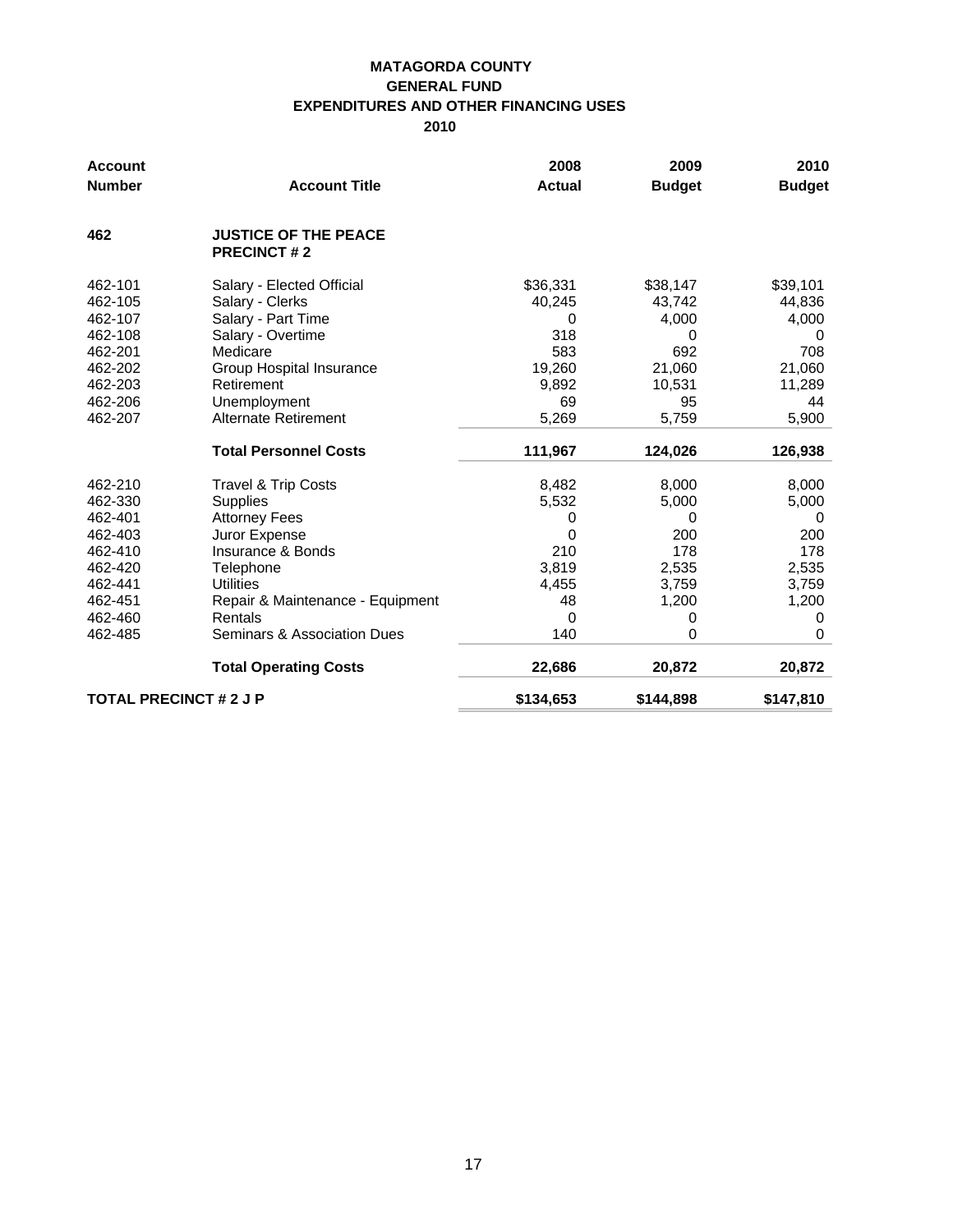| <b>Account</b> |                                                  | 2008          | 2009          | 2010          |
|----------------|--------------------------------------------------|---------------|---------------|---------------|
| <b>Number</b>  | <b>Account Title</b>                             | <b>Actual</b> | <b>Budget</b> | <b>Budget</b> |
| 463            | <b>JUSTICE OF THE PEACE</b><br><b>PRECINCT#3</b> |               |               |               |
| 463-101        | Salary - Elected Official                        | \$36,331      | \$38,147      | \$39,101      |
| 463-105        | Salary - Clerks                                  | 20,297        | 21,312        | 21,844        |
| 463-107        | Salary - Part Time                               | 1,219         | 0             | 0             |
| 463-201        | Medicare                                         | 822           | 862           | 884           |
| 463-202        | Group Hospital Insurance                         | 15,420        | 16,620        | 16,620        |
| 463-203        | Retirement                                       | 7,284         | 7,646         | 8,197         |
| 463-206        | Unemployment                                     | 37            | 43            | 20            |
| 463-207        | <b>Alternate Retirement</b>                      | 3,925         | 4,073         | 4,175         |
|                | <b>Total Personnel Costs</b>                     | 85,334        | 88,703        | 90,840        |
| 463-210        | <b>Travel &amp; Trip Costs</b>                   | 2,579         | 3,325         | 3,325         |
| 463-330        | <b>Supplies</b>                                  | 1,239         | 2,500         | 2,500         |
| 463-403        | Juror Expense                                    | $\Omega$      | 100           | 100           |
| 463-420        | Telephone                                        | 3,056         | 2,500         | 2,500         |
| 463-451        | Repair & Maintenance - Equipment                 | 0             | 150           | 150           |
| 463-485        | <b>Seminars &amp; Association Dues</b>           | 155           | 150           | 150           |
|                | <b>Total Operating Costs</b>                     | 7,029         | 8,725         | 8,725         |
|                | <b>TOTAL PRECINCT #3 J P</b>                     | \$92,363      | \$97,428      | \$99,565      |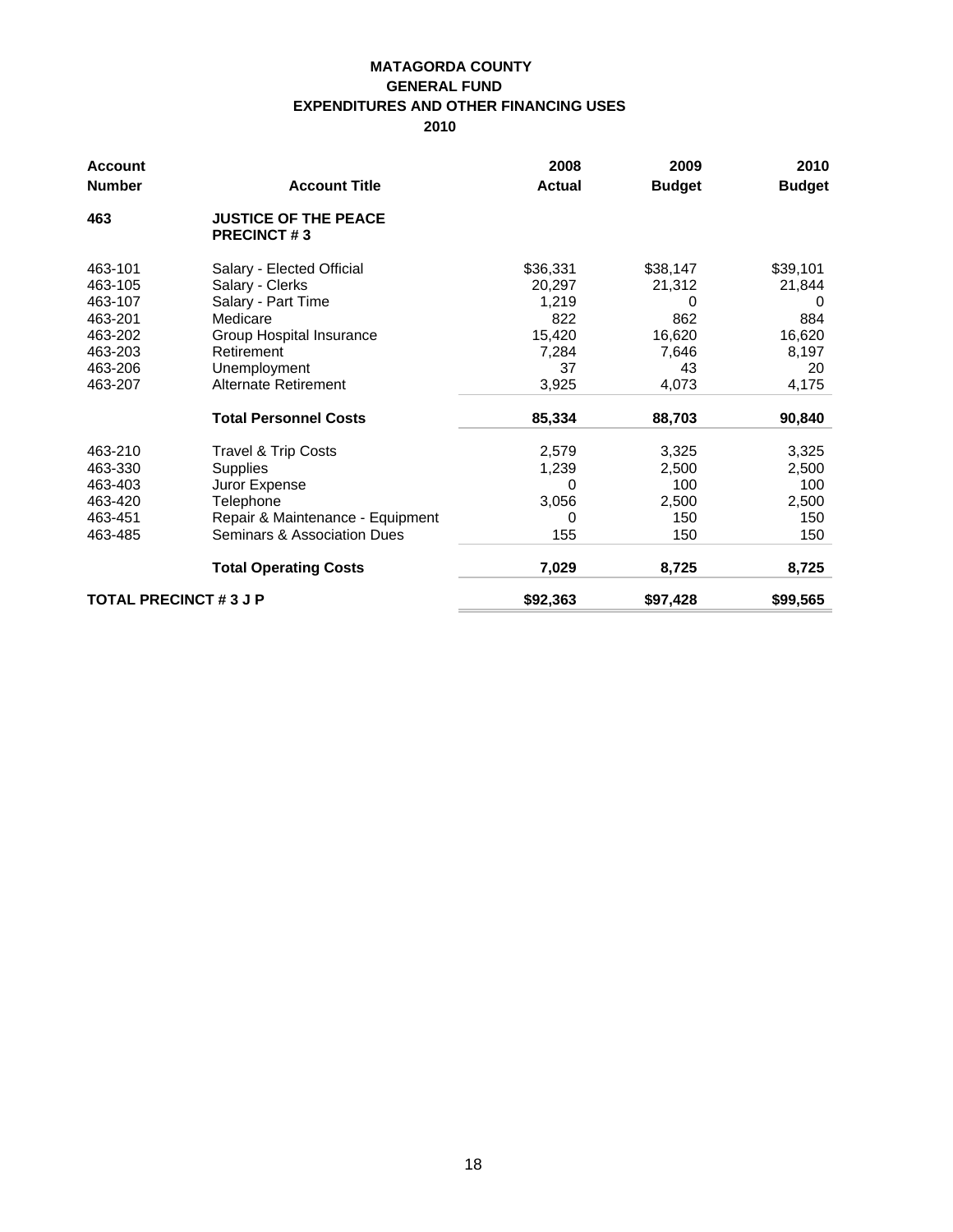| <b>Account</b> |                                                  | 2008          | 2009          | 2010          |
|----------------|--------------------------------------------------|---------------|---------------|---------------|
| <b>Number</b>  | <b>Account Title</b>                             | <b>Actual</b> | <b>Budget</b> | <b>Budget</b> |
| 464            | <b>JUSTICE OF THE PEACE</b><br><b>PRECINCT#4</b> |               |               |               |
| 464-101        | Salary - Elected Official                        | \$36,331      | \$38,147      | \$39,101      |
| 464-105        | Salary - Clerks                                  | 931           | 1,000         | \$22,390      |
| 464-107        | Salary - Part Time                               | 10.592        | 8,990         | \$8,990       |
| 464-201        | Medicare                                         | 20,804        | 21,844        | 1,022         |
| 464-202        | Group Hospital Insurance                         | 15,420        | 16,620        | 16,620        |
| 464-203        | Retirement                                       | 8,626         | 8,871         | 9,480         |
| 464-206        | Unemployment                                     | 53            | 62            | 28            |
| 464-207        | <b>Alternate Retirement</b>                      | 4,311         | 4,447         | 4,549         |
|                | <b>Total Personnel Costs</b>                     | 97,068        | 99,981        | 102,180       |
| 464-210        | <b>Travel &amp; Trip Costs</b>                   | 95            | 1,500         | 1,500         |
| 464-330        | <b>Supplies</b>                                  | 1,102         | 2,500         | 2,500         |
| 464-400        | <b>Professional Service</b>                      | 0             | 500           | 500           |
| 464-403        | Juror Expense                                    | 0             | 500           | 500           |
| 464-410        | Insurance & Bonds                                | $\Omega$      | 178           | 178           |
| 464-420        | Telephone                                        | 2,263         | 2,500         | 2,500         |
| 464-441        | <b>Utilities</b>                                 | 1,596         | 1,000         | 1,000         |
| 464-451        | Repair & Maintenance - Equipment                 | 0             | 200           | 200           |
| 464-485        | <b>Seminars &amp; Association Dues</b>           | 75            | 100           | 100           |
|                | <b>Total Operating Costs</b>                     | 5,131         | 8,978         | 8,978         |
|                | <b>TOTAL PRECINCT #4 J P</b>                     | \$102,200     | \$108,959     | \$111,158     |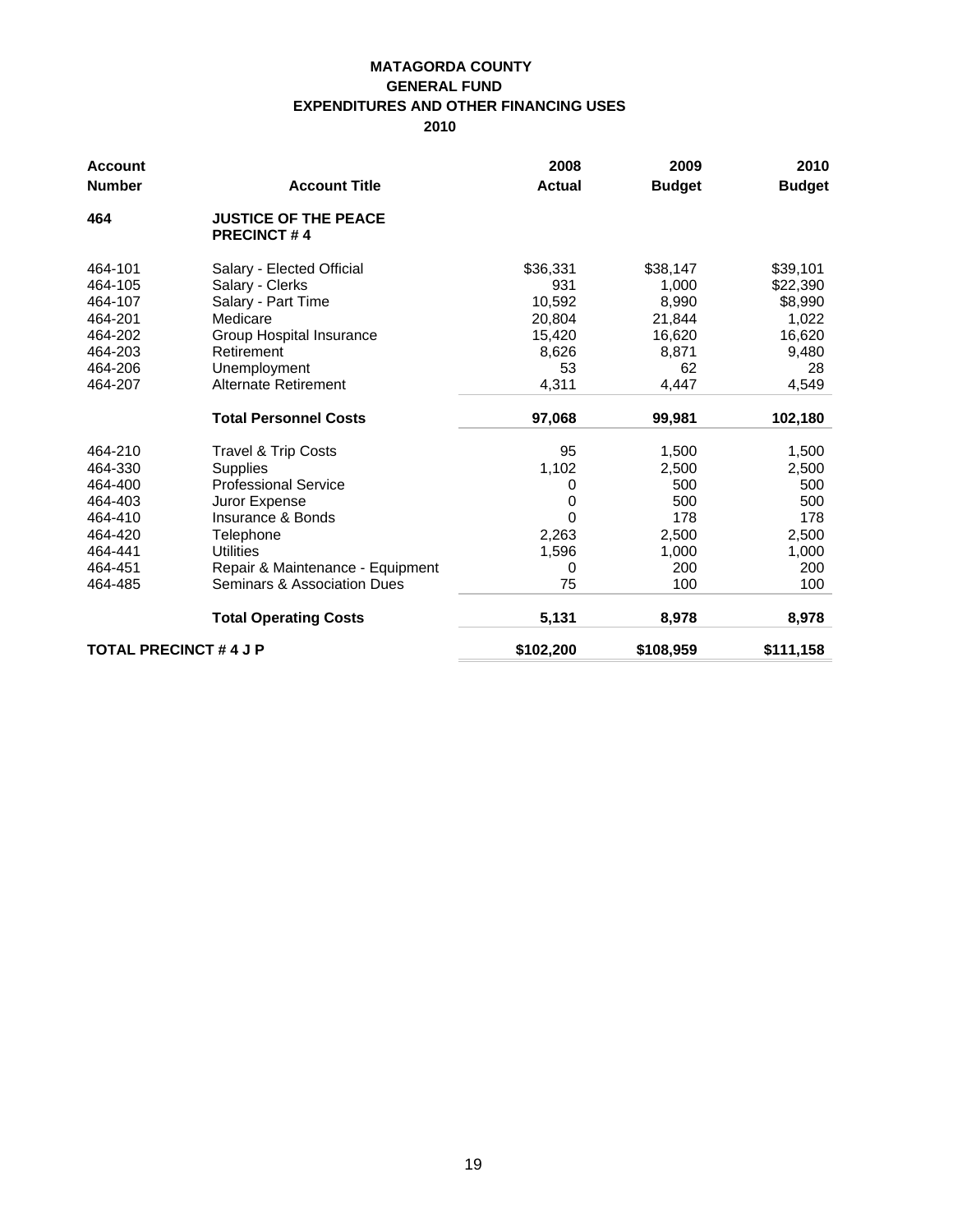| <b>Account</b><br><b>Number</b> | <b>Account Title</b>                            | 2008<br><b>Actual</b> | 2009<br><b>Budget</b> | 2010<br><b>Budget</b> |
|---------------------------------|-------------------------------------------------|-----------------------|-----------------------|-----------------------|
| 466                             | <b>JUSTICE OF THE PEACE</b><br>PRECINCT#6       |                       |                       |                       |
| 466-101<br>466-107              | Salary - Elected Official<br>Salary - Part Time | \$12,210<br>5,912     | \$12,820<br>7,900     | \$13,141<br>7,900     |
| 466-201                         | Medicare                                        | 264                   | 300                   | 305                   |
| 466-202                         | Group Hospital Insurance                        | $\Omega$              | 0                     | $\Omega$              |
| 466-203                         | Retirement                                      | 2,330                 | 1,649                 | 1,767                 |
| 466-206                         | Unemployment                                    | 20                    | 16                    | 7                     |
| 466-207                         | <b>Alternate Retirement</b>                     | 1,058                 | 1,174                 | 1,196                 |
|                                 | <b>Total Personnel Costs</b>                    | 21,795                | 23,859                | 24,318                |
| 466-210                         | <b>Travel &amp; Trip Costs</b>                  | 1,856                 | 1,500                 | 1,500                 |
| 466-330                         | <b>Supplies</b>                                 | 339                   | 500                   | 500                   |
| 466-403                         | Juror Expense                                   | 0                     | 276                   | 276                   |
| 466-410                         | Insurance & Bonds                               | 0                     | 0                     | 0                     |
| 466-420                         | Telephone                                       | 1,841                 | 1,700                 | 1,700                 |
| 466-441                         | Utilities                                       | 1,200                 | 1,200                 | 1,200                 |
| 466-451                         | Repair & Maintenance - Equipment                | 0                     | 200                   | 200                   |
| 466-460                         | Rental                                          | $\Omega$              | 0                     | $\Omega$              |
| 466-485                         | <b>Seminars &amp; Association Dues</b>          | 60                    | 100                   | 100                   |
|                                 | <b>Total Operating Costs</b>                    | 5,296                 | 5,476                 | 5,476                 |
|                                 | <b>TOTAL PRECINCT #6 J P</b>                    | \$27,091              | \$29,335              | \$29,794              |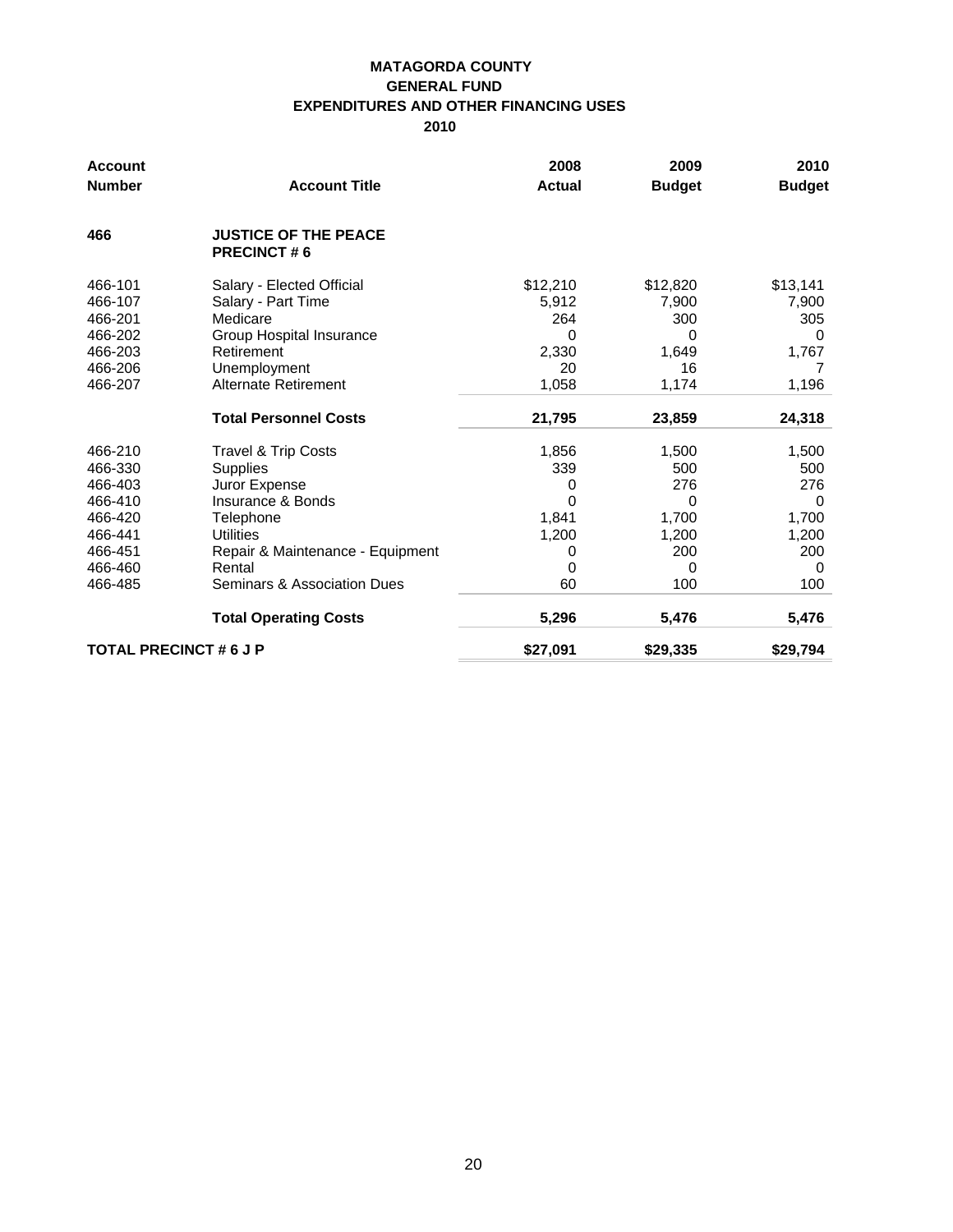| <b>Account</b><br><b>Number</b> | <b>Account Title</b>                   | 2008<br><b>Actual</b> | 2009<br><b>Budget</b> | 2010<br><b>Budget</b> |
|---------------------------------|----------------------------------------|-----------------------|-----------------------|-----------------------|
| 475                             | <b>COUNTY ATTORNEY</b>                 |                       |                       |                       |
| 475-101                         | Salary - Elected Official              | \$85,675              | \$88,396              | \$89,824              |
| 475-103                         | Salary - Assistants                    | 0                     | 0                     |                       |
| 475-105                         | Salary - Secretarial                   | 47,098                | 49,453                | 50,690                |
| 475-107                         | Salary - Part Time                     | 0                     | 0                     | 0                     |
| 475-108                         | Salary - Overtime                      | 335                   | 1,500                 | 1,500                 |
| 475-201                         | Medicare                               | 1.882                 | 2,021                 | 2,059                 |
| 475-202                         | Group Hospital Insurance               | 24,420                | 28,800                | 26,220                |
| 475-203                         | Retirement                             | 17,118                | 17,920                | 19,101                |
| 475-206                         | Unemployment                           | 81                    | 99                    | 47                    |
| 475-207                         | <b>Alternate Retirement</b>            | 9,118                 | 9,545                 | 9,728                 |
|                                 | <b>Total Personnel Costs</b>           | 185,727               | 197,734               | 199,169               |
| 475-210                         | <b>Travel &amp; Trip Costs</b>         | 857                   | 1,700                 | 1,700                 |
| 475-330                         | <b>Supplies</b>                        | 7,112                 | 11,675                | 11,675                |
| 475-400                         | <b>Professional Services</b>           | 1,200                 | 1,200                 | 1,200                 |
| 475-410                         | Insurance & Bonds                      | $\Omega$              | 0                     | $\Omega$              |
| 475-420                         | Telephone                              | 944                   | 1,650                 | 1,650                 |
| 475-451                         | Repair & Maintenance - Equipment       | 0                     | 0                     | 0                     |
| 475-485                         | <b>Seminars &amp; Association Dues</b> | 1,540                 | 1,700                 | 1,700                 |
|                                 | <b>Total Operating Costs</b>           | 11,653                | 17,925                | 17,925                |
| 475-570                         | Machinery & Equipment                  | $\Omega$              | $\Omega$              | 0                     |
|                                 | <b>Total Capital Outlay</b>            | $\bf{0}$              | $\mathbf 0$           | $\mathbf 0$           |
|                                 | <b>TOTAL COUNTY ATTORNEY</b>           | \$197,380             | \$215,659             | \$217,094             |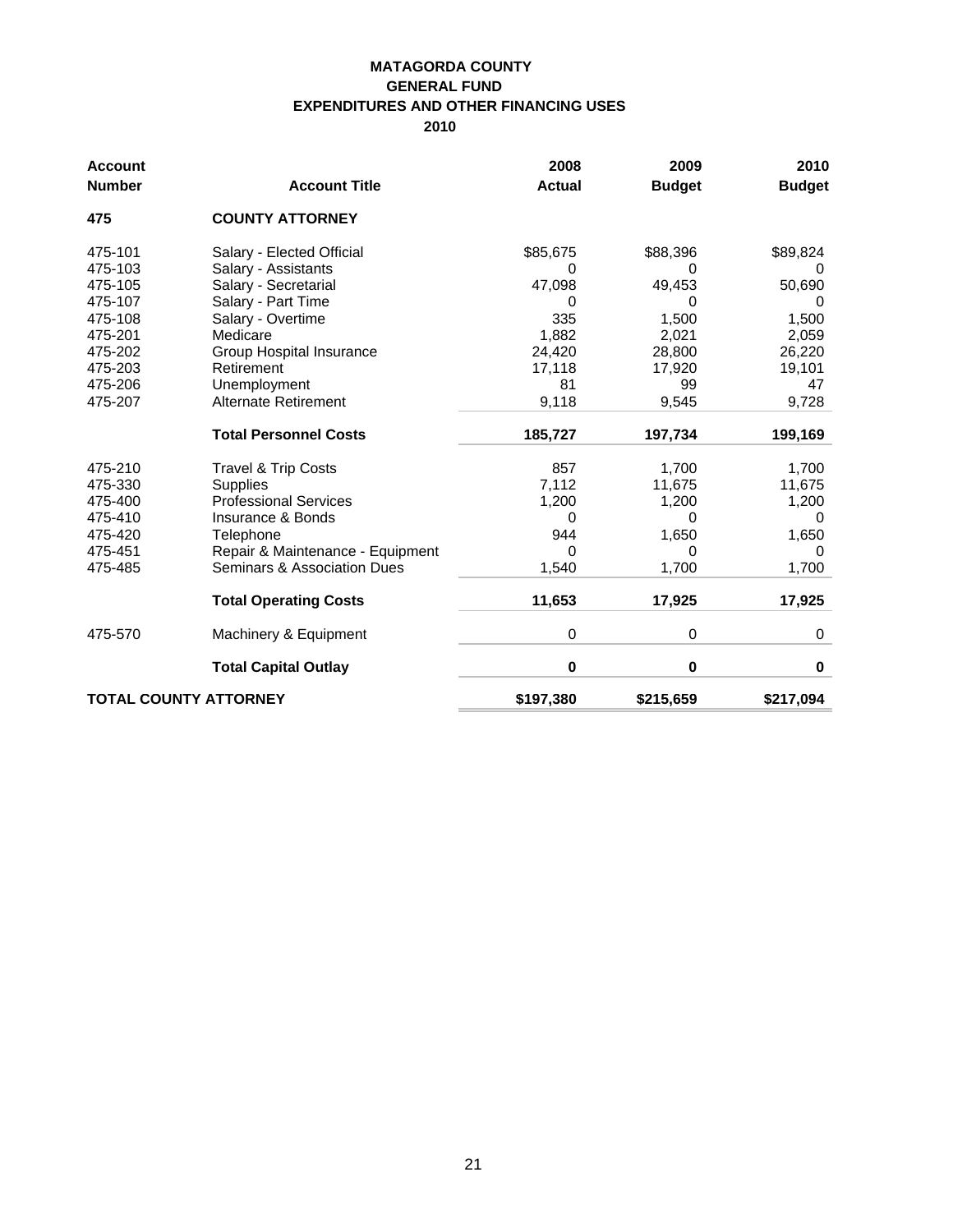| <b>Account</b>     |                                           | 2008            | 2009           | 2010            |
|--------------------|-------------------------------------------|-----------------|----------------|-----------------|
| <b>Number</b>      | <b>Account Title</b>                      | <b>Actual</b>   | <b>Budget</b>  | <b>Budget</b>   |
| 490                | <b>ELECTION COSTS</b>                     |                 |                |                 |
| 490-102<br>490-201 | Salary - Appointed<br>Medicare            | \$8,092<br>165  | \$2,216<br>32  | \$8,092<br>117  |
| 490-203<br>409-207 | Retirement<br><b>Alternate Retirement</b> | 303<br>0        | 0<br>152       | 1,088<br>303    |
|                    | <b>Total Personnel Costs</b>              | 8,560           | 2,400          | 9,601           |
| 490-330<br>490-480 | <b>Supplies</b><br>Other Services         | 15,415<br>5,835 | 3,600<br>9,000 | 15,415<br>5,835 |
|                    | <b>Total Operating Costs</b>              | 21,250          | 12,600         | 21,250          |
| 490-570            | Machinery & Equipment                     | $\mathbf 0$     | 0              | 0               |
|                    | <b>Total Capital Outlay</b>               | $\bf{0}$        | $\mathbf 0$    | 0               |
|                    | <b>TOTAL ELECTION COSTS</b>               | \$29,810        | \$15,000       | \$30,851        |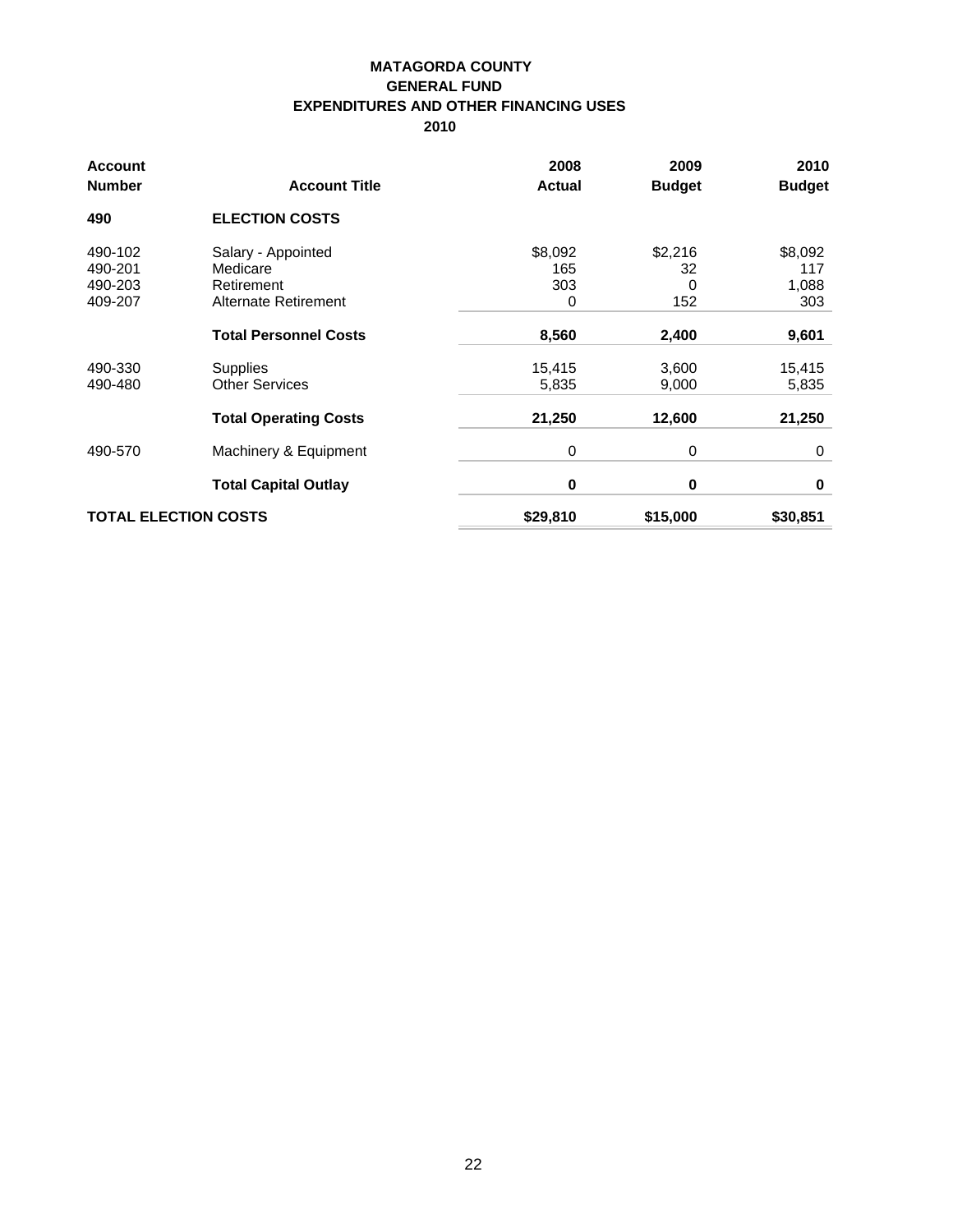| <b>Account</b><br><b>Number</b> | <b>Account Title</b>             | 2008<br><b>Actual</b> | 2009<br><b>Budget</b> | 2010<br><b>Budget</b> |
|---------------------------------|----------------------------------|-----------------------|-----------------------|-----------------------|
| 495                             | <b>COUNTY AUDITOR</b>            |                       |                       |                       |
| 495-102                         | Salary - Appointed               | \$72,109              | \$75,714              | \$77,607              |
| 495-103                         | Salary - Assistants              | 145,225               | 153,347               | 157,181               |
| 495-107                         | Salary - Part Time               | O                     | 0                     | O                     |
| 495-108                         | Salary - Overtime                | 0                     | 0                     | 0                     |
| 495-201                         | Medicare                         | 3,009                 | 3,321                 | 3,404                 |
| 495-202                         | Group Hospital Insurance         | 51,420                | 55,020                | 55,020                |
| 495-203                         | Retirement                       | 27,952                | 29,457                | 31,579                |
| 495-206                         | Unemployment                     | 370                   | 458                   | 211                   |
| 495-207                         | <b>Alternate Retirement</b>      | 14,820                | 15,691                | 16,083                |
|                                 | <b>Total Personnel Costs</b>     | 314,905               | 333,008               | 341,086               |
| 495-210                         | <b>Travel &amp; Trip Costs</b>   | 2,162                 | 2,800                 | 2,800                 |
| 495-330                         | <b>Supplies</b>                  | 3,505                 | 5,000                 | 5,000                 |
| 495-410                         | Insurance & Bonds                | 0                     | 0                     | 0                     |
| 495-420                         | Telephone                        | 1,701                 | 1,900                 | 1,900                 |
| 495-451                         | Repair & Maintenance - Equipment | 125                   | 0                     | 0                     |
| 495-485                         | Seminars & Association Dues      | 1,363                 | 1,700                 | 1,700                 |
|                                 | <b>Total Operating Costs</b>     | 8,854                 | 11,400                | 11,400                |
| 495-570                         | Machinery & Equipment            | 0                     | 0                     | 0                     |
|                                 | <b>Total Capital Outlay</b>      | 0                     | 0                     | $\mathbf 0$           |
| <b>TOTAL COUNTY AUDITOR</b>     |                                  | \$323,759             | \$344,408             | \$352,486             |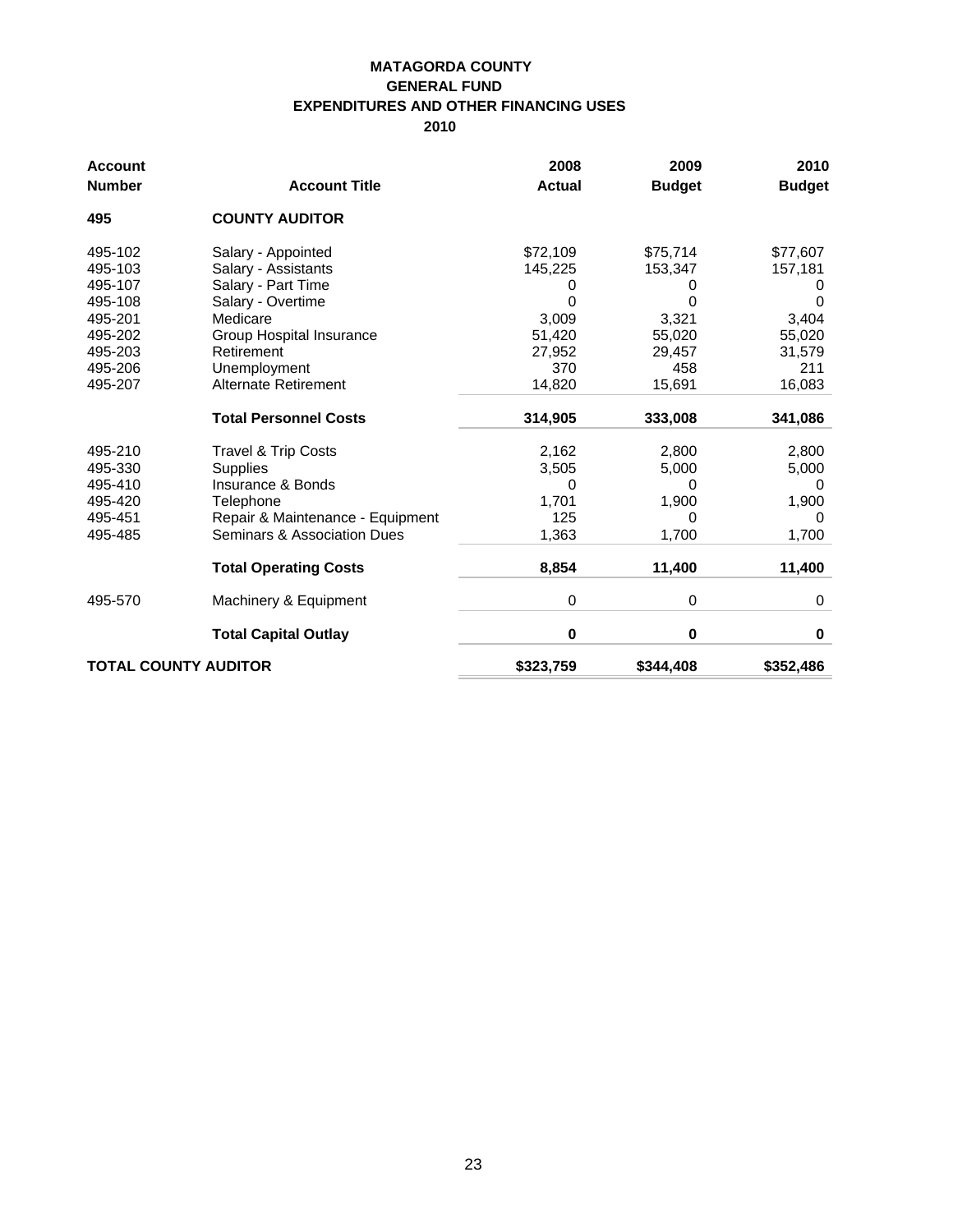| <b>Account</b>                |                                        | 2008          | 2009          | 2010          |
|-------------------------------|----------------------------------------|---------------|---------------|---------------|
| <b>Number</b>                 | <b>Account Title</b>                   | <b>Actual</b> | <b>Budget</b> | <b>Budget</b> |
| 497                           | <b>COUNTY TREASURER</b>                |               |               |               |
| 497-101                       | Salary - Elected Official              | \$54,425      | \$57,146      | \$58,574      |
| 497-104                       | Salary - Deputies                      | 53,929        | 55,580        | 56,352        |
| 497-107                       | Salary - Part Time                     | 0             | 0             | 0             |
| 497-108                       | Salary - Overtime                      | 0             | 0             | 0             |
| 497-201                       | Medicare                               | 1,490         | 1,635         | 1,666         |
| 497-202                       | Group Hospital Insurance               | 22,262        | 26,220        | 26,220        |
| 497-203                       | Retirement                             | 13,934        | 14,497        | 15,458        |
| 497-206                       | Unemployment                           | 91            | 111           | 51            |
| 497-207                       | Alternate Retirement                   | 7,422         | 7,722         | 7,872         |
|                               | <b>Total Personnel Costs</b>           | 153,552       | 162,911       | 166,194       |
| 497-210                       | <b>Travel &amp; Trip Costs</b>         | 2,098         | 4,000         | 4,000         |
| 497-330                       | <b>Supplies</b>                        | 9,805         | 12,000        | 12,000        |
| 497-410                       | Insurance & Bonds                      | 0             | 100           | 100           |
| 497-420                       | Telephone                              | 1,807         | 2,200         | 2,200         |
| 497-451                       | Repair & Maintenance - Equipment       | 0             | 700           | 700           |
| 497-480                       | <b>Other Services</b>                  | 274           | 5,000         | 2,500         |
| 497-485                       | <b>Seminars &amp; Association Dues</b> | 738           | 975           | 975           |
|                               | <b>Total Operating Costs</b>           | 14,721        | 24,975        | 22,475        |
|                               |                                        |               |               |               |
| 497-570                       | Machinery & Equipment                  | 0             | 0             | 0             |
|                               | <b>Total Capital Outlay</b>            | $\bf{0}$      | $\bf{0}$      | $\mathbf 0$   |
| <b>TOTAL COUNTY TREASURER</b> |                                        | \$168,273     | \$187,886     | \$188,669     |
|                               |                                        |               |               |               |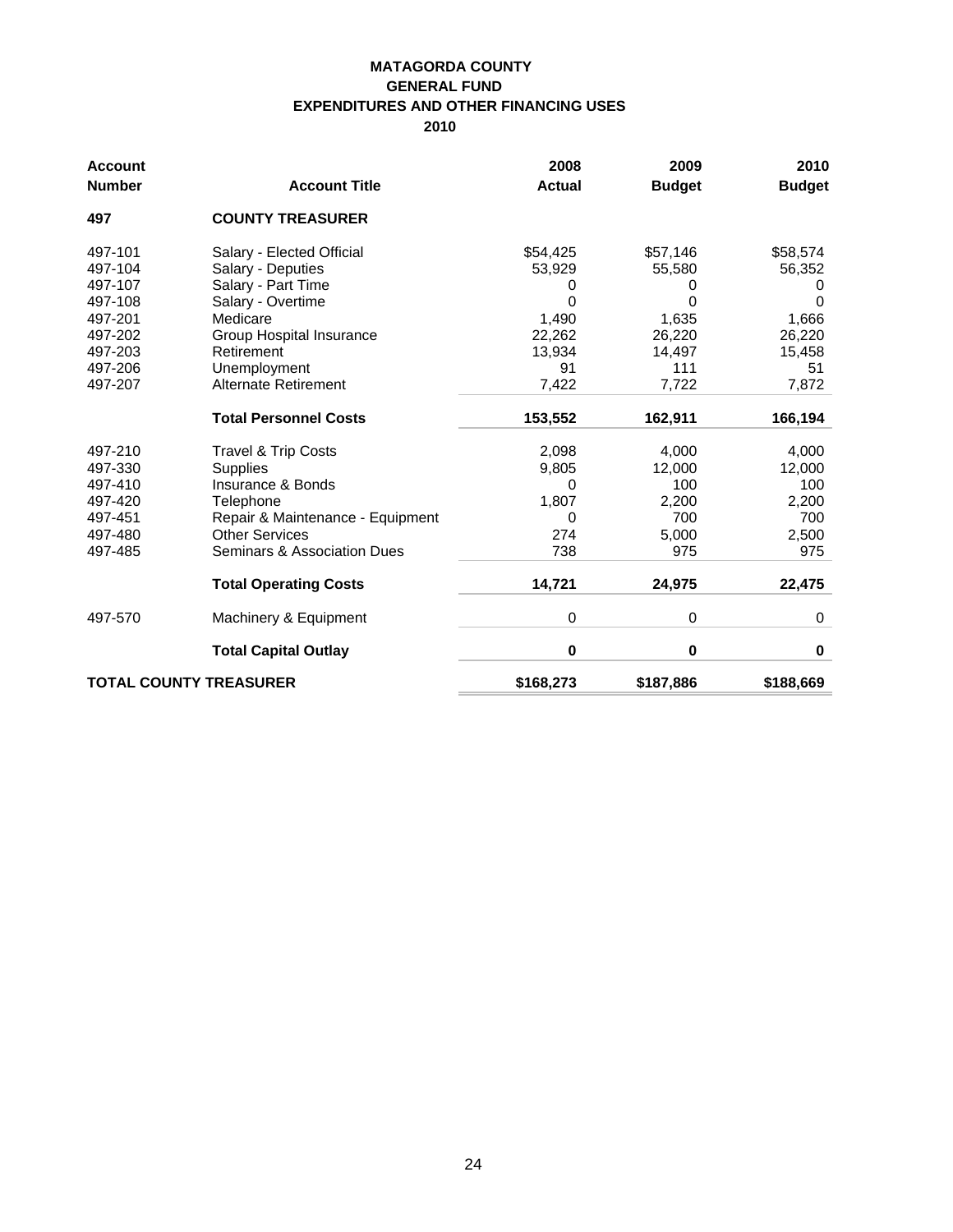| <b>Account</b><br><b>Number</b> | <b>Account Title</b>                   | 2008<br><b>Actual</b> | 2009<br><b>Budget</b> | 2010<br><b>Budget</b> |
|---------------------------------|----------------------------------------|-----------------------|-----------------------|-----------------------|
| 499                             | <b>COUNTY TAX ASSESSOR-COLLECTOR</b>   |                       |                       |                       |
| 499-101                         | Salary - Elected Official              | \$54,425              | \$57,146              | \$58,574              |
| 499-104                         | Salary - Deputies                      | 181,939               | 208,180               | 202,279               |
| 499-107                         | Salary - Part Time-Full Time           | 11,190                | 10,000                | 10,000                |
| 499-107                         | Salary - Part Time                     | 0                     | $\Omega$              | $\Omega$              |
| 499-108                         | Salary - Overtime                      | 3,119                 | 2.000                 | 2,000                 |
| 499-201                         | Medicare                               | 2,938                 | 3,510                 | 3,956                 |
| 499-202                         | Group Hospital Insurance               | 77,194                | 93,420                | 93,420                |
| 499-203                         | Retirement                             | 31,560                | 35,664                | 36,699                |
| 499-206                         | Unemployment                           | 334                   | 440                   | 193                   |
| 499-207                         | <b>Alternate Retirement</b>            | 16,828                | 18,687                | 18,380                |
|                                 | <b>Total Personnel Costs</b>           | 379,527               | 429,047               | 425,502               |
| 499-210                         | <b>Travel &amp; Trip Costs</b>         | 3,234                 | 6,000                 | 6,000                 |
| 499-330                         | <b>Supplies</b>                        | 47,764                | 45,000                | 45,000                |
| 499-400                         | <b>Professional Services</b>           | 513                   | 1,000                 | 1,000                 |
| 499-400-001                     | Voter Reg System Fee                   | 0                     | $\Omega$              | $\Omega$              |
| 499-410                         | Insurance & Bonds                      | 1,775                 | 3,000                 | 3,000                 |
| 499-420                         | Telephone                              | 5,386                 | 5,000                 | 5,000                 |
| 499-430                         | Advertising                            | 1,284                 | 1,250                 | 1,250                 |
| 499-451                         | Repair & Maintenance - Equipment       | 0                     | 1,000                 | 1,000                 |
| 499-460                         | Rentals                                | 1,340                 | 4,500                 | 4,500                 |
| 499-485                         | <b>Seminars &amp; Association Dues</b> | 260                   | 1,000                 | 1,000                 |
|                                 | <b>Total Operating Costs</b>           | 61,556                | 67,750                | 67,750                |
| 499-570                         | Machinery & Equipment                  | 0                     | $\pmb{0}$             | 0                     |
|                                 | <b>Total Capital Outlay</b>            | $\bf{0}$              | $\bf{0}$              | $\mathbf 0$           |
|                                 | TOTAL COUNTY TAX ASSESSOR-COLLECTOR    | \$441,083             | \$496,797             | \$493,252             |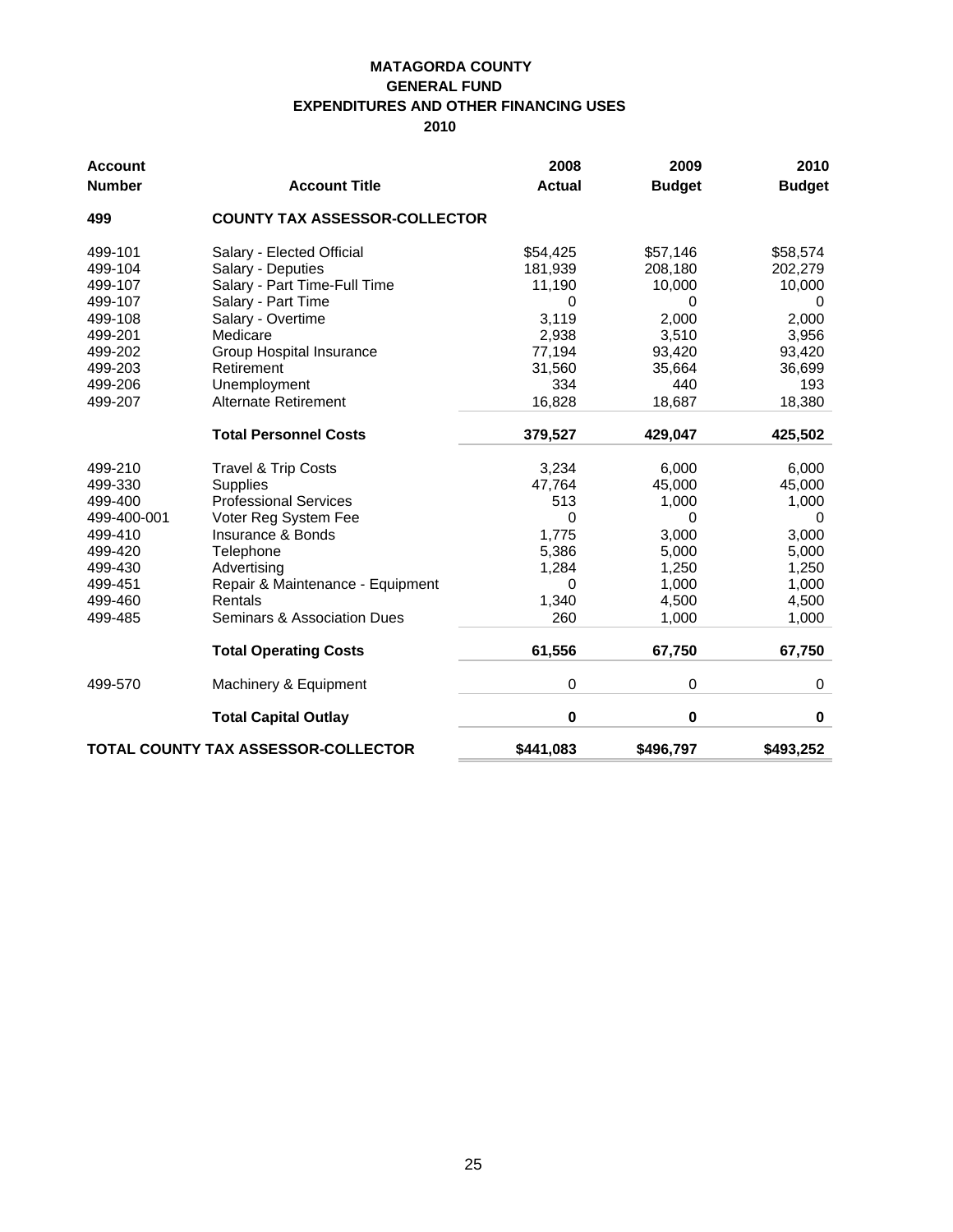| <b>Account</b><br><b>Number</b> | <b>Account Title</b>              | 2008<br><b>Actual</b> | 2009<br><b>Budget</b> | 2010<br><b>Budget</b> |
|---------------------------------|-----------------------------------|-----------------------|-----------------------|-----------------------|
| 503                             | <b>INFORMATION SERVICES</b>       |                       |                       |                       |
| 503-102                         | Salary - Appointed                | \$48,576              | \$49,342              | \$50,577              |
| 503-103                         | Salary - Assistants               | 25,645                | 31,637                | 32,428                |
| 503-108                         | Salary - Overtime                 | 68                    | 0                     | $\Omega$              |
| 503-201                         | Medicare                          | 1,060                 | 1,174                 | 1,204                 |
| 503-202                         | Group Hospital Insurance          | 12,627                | 16,620                | 16,620                |
| 503-203                         | Retirement                        | 9,577                 | 10,414                | 11,164                |
| 503-206                         | Unemployment                      | 127                   | 162                   | 75                    |
| 503-207                         | <b>Alternate Retirement</b>       | 5,101                 | 5,547                 | 5,686                 |
|                                 | <b>Total Personnel Costs</b>      | 102,780               | 114,896               | 117,753               |
| 503-210                         | Travel & Trip costs               | 1,194                 | 3,000                 | 3,000                 |
| 503-330                         | <b>Supplies</b>                   | 55,333                | 43,600                | 40,000                |
| 503-400                         | <b>Professional Services</b>      | 7,660                 | 6,000                 | 6,000                 |
| 503-420                         | Telephone                         | 2,017                 | 3,240                 | 2,760                 |
| 503-447                         | Software Maintenance              | 96,830                | 101,940               | 104,452               |
| 503-451                         | Repair & Maintenance - Equipment  | $\Omega$              | 7,200                 | 6,000                 |
| 503-485                         | Seminars & Association Dues       | 399                   | 2,500                 | 2,500                 |
|                                 | <b>Total Operating Costs</b>      | 163,434               | 167,480               | 164,712               |
| 503-570                         | Machinery & Equipment             | $\Omega$              | 5,000                 | 7,769                 |
|                                 | <b>Total Capital Outlay</b>       | 0                     | 5,000                 | 7,769                 |
|                                 | <b>TOTAL INFORMATION SERVICES</b> | \$266,213             | \$287,376             | \$290,234             |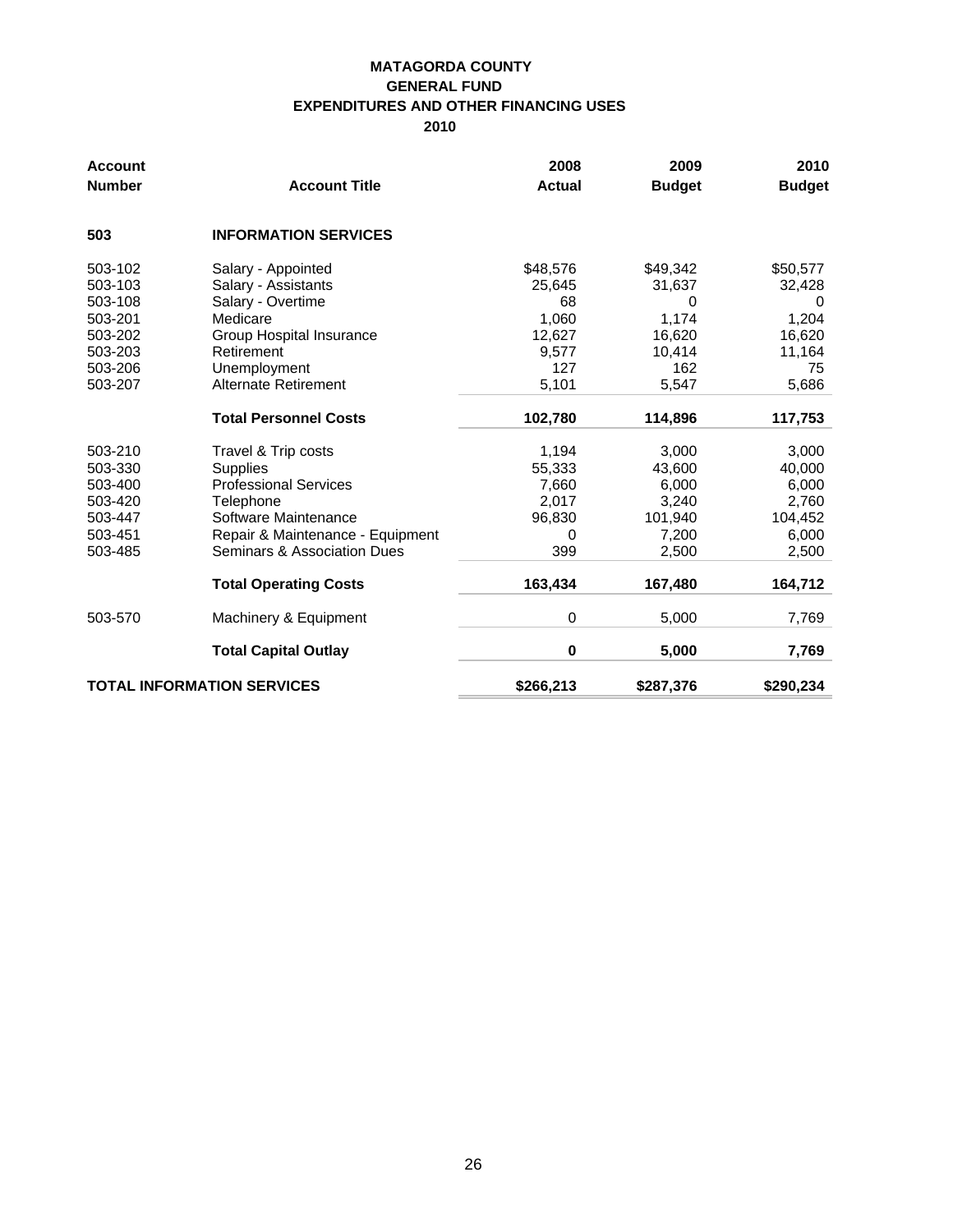| <b>Account</b><br><b>Number</b> | <b>Account Title</b>                | 2008<br><b>Actual</b> | 2009<br><b>Budget</b> | 2010<br><b>Budget</b> |
|---------------------------------|-------------------------------------|-----------------------|-----------------------|-----------------------|
| 508                             | <b>COUNTY OFFICE BUILDING</b>       |                       |                       |                       |
| 508-330                         | <b>Supplies</b>                     | \$4,851               | \$7,000               | \$7,000               |
| 508-400                         | <b>Professional Services</b>        | 335                   | 500                   | 500                   |
| 508-420                         | Telephone                           | 2,065                 | 3,000                 | 3,000                 |
| 508-441                         | <b>Utilities</b>                    | 54,818                | 48,000                | 40,000                |
| 508-450                         | Repair & Maintenance - Building     | 11,881                | 15,000                | 15,000                |
| 508-451                         | Repair & Maintenance - Equipment    | 7,556                 | 9,500                 | 9,500                 |
| 508-460                         | Rental                              | 6,632                 | 7,500                 | 7,500                 |
| 508-480                         | <b>Janitorial Service</b>           | 15,551                | 17,500                | 17,500                |
|                                 | <b>Total Operating Costs</b>        | 103.690               | 108,000               | 100,000               |
| 508-570                         | Machinery & Equipment               | 0                     | 27,500                | 27,500                |
|                                 | <b>Total Capital Outlay</b>         | 0                     | 27,500                | 27,500                |
|                                 | <b>TOTAL COUNTY OFFICE BUILDING</b> | \$103,690             | \$135,500             | \$127,500             |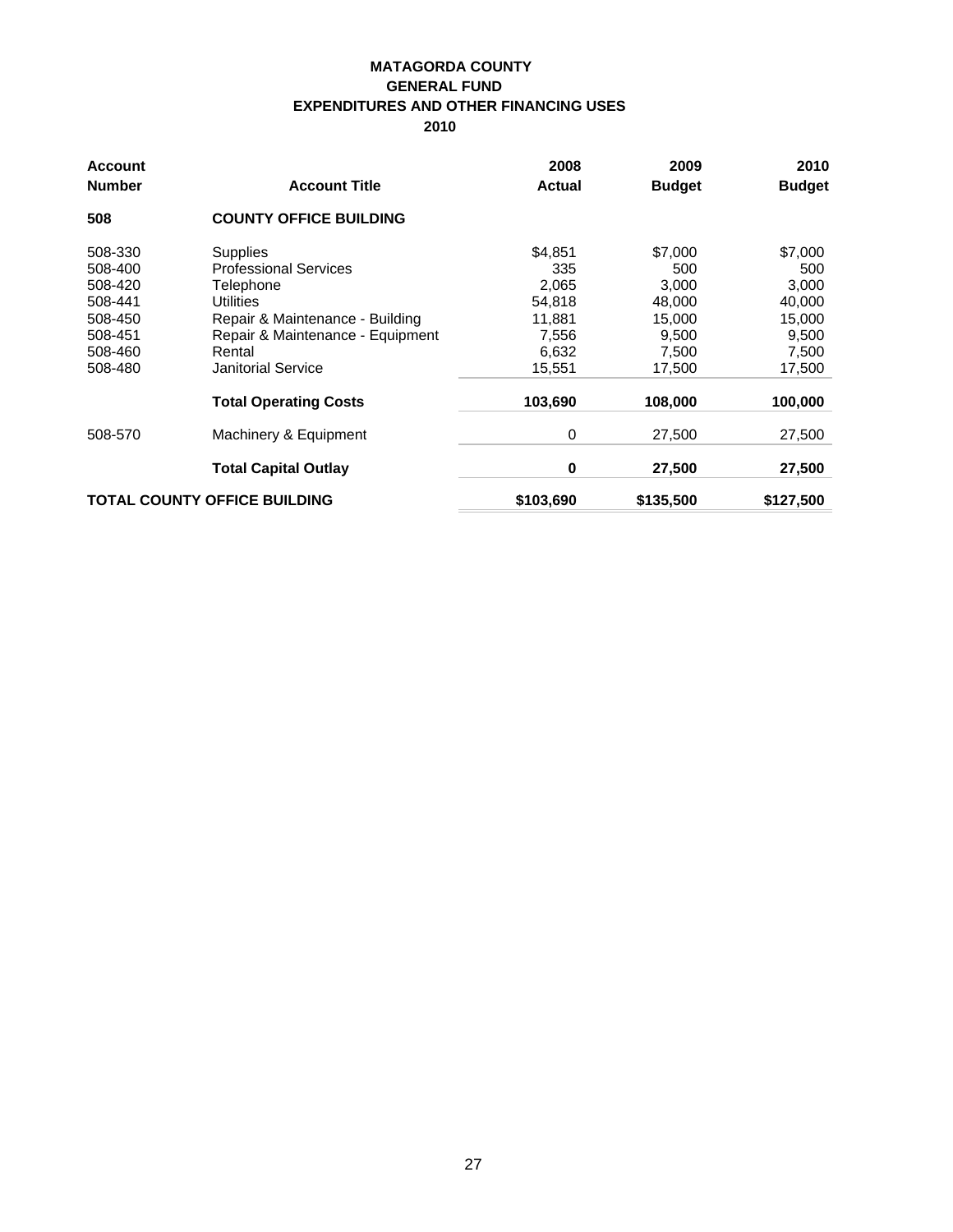| <b>Account</b><br><b>Number</b> | <b>Account Title</b>                     | 2008<br><b>Actual</b> | 2009<br><b>Budget</b> | 2010<br><b>Budget</b> |
|---------------------------------|------------------------------------------|-----------------------|-----------------------|-----------------------|
| 510                             | <b>COUNTY COURTHOUSE &amp; BUILDINGS</b> |                       |                       |                       |
| 510-103                         | Salary - Assistants                      | \$18,388              | \$20,792              | \$21,312              |
| 510-107                         | Salary - Temporary                       | 9,287                 | $\Omega$              | $\Omega$              |
| 510-108                         | Salary - Overtime                        | 128                   | 500                   | 500                   |
| 510-109                         | Salary - Supervisor                      | 18,649                | 24,715                | 25,333                |
| 510-201                         | Medicare                                 | 669                   | 667                   | 684                   |
| 510-202                         | Group Hospital Insurance                 | 9,851                 | 14,040                | 14,040                |
| 510-203                         | Retirement                               | 4,779                 | 5,916                 | 6,341                 |
| 510-206                         | Unemployment                             | 79                    | 92                    | 42                    |
| 510-207                         | <b>Alternate Retirement</b>              | 2,894                 | 3,151                 | 3,229                 |
|                                 | <b>Total Personnel Costs</b>             | 64,724                | 69,873                | 71,481                |
| 510-330                         | <b>Supplies</b>                          | 10,979                | 10,000                | 10,000                |
| 510-331                         | Fuel                                     | 424                   | 600                   | 600                   |
| 510-400                         | <b>Professional Services</b>             | 865                   | 1,500                 | 1,500                 |
| 510-420                         | Telephone                                | 3,102                 | 3,000                 | 3,000                 |
| 510-441                         | <b>Utilities</b>                         | 113,753               | 168,000               | 110,000               |
| 510-450                         | Repair & Maintenance - Building          | 20,882                | 40,000                | 40,000                |
| 510-451                         | Repair & Maintenance - Equipment         | 36,094                | 22,624                | 22,624                |
| 510-460                         | Rentals                                  | 12,501                | 28,140                | 28,140                |
| 510-480                         | <b>Janitorial Service</b>                | 27,449                | 30,000                | 30,000                |
|                                 | <b>Total Operating Costs</b>             | 226,049               | 303,864               | 245,864               |
| 510-570                         | Machinery & Equipment                    | 0                     | 0                     | $\mathbf 0$           |
|                                 | <b>Total Capital Outlay</b>              | 0                     | $\mathbf 0$           | $\bf{0}$              |
|                                 | <b>TOTAL COUNTY COURTHOUSE/BLDGS</b>     | \$290,773             | \$373,737             | \$317,345             |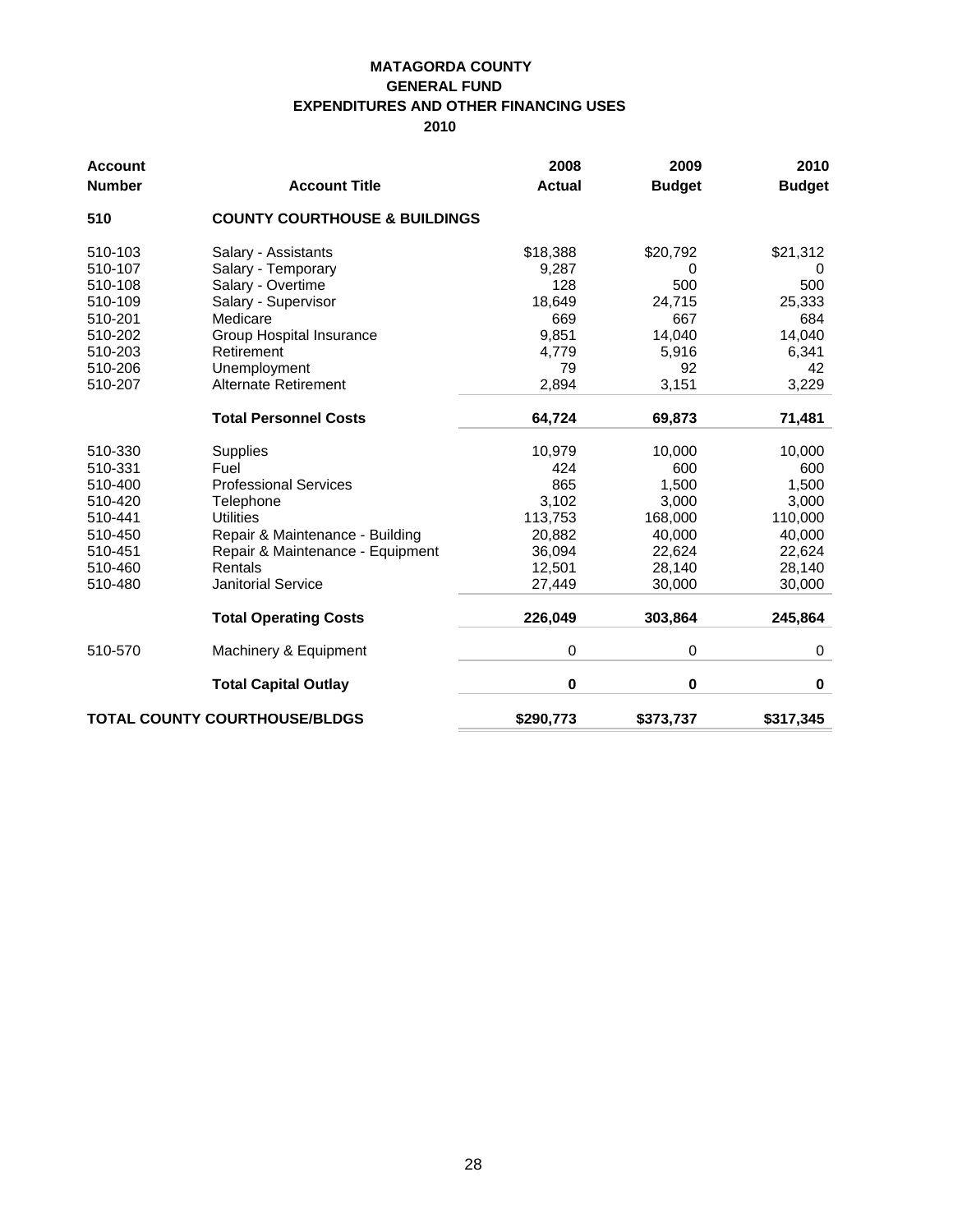| <b>Account</b><br><b>Number</b> | <b>Account Title</b>                   | 2008<br><b>Actual</b> | 2009<br><b>Budget</b> | 2010<br><b>Budget</b> |
|---------------------------------|----------------------------------------|-----------------------|-----------------------|-----------------------|
| 512                             | <b>COUNTY JAIL</b>                     |                       |                       |                       |
| 512-103                         | Salary - Assistant                     | \$52,352              | \$58,075              | \$59,527              |
| 512-104                         | Salary - Deputies                      | 709,702               | 846,709               | 860,623               |
| 512-105                         | Salary - Secretarial                   | 38,582                | 41,584                | 42,623                |
| 512-107                         | Salary - Part Time                     | 3,036                 | 4,500                 | 4,500                 |
| 512-108                         | Salary - Overtime                      | 49,436                | 10,000                | 10,000                |
| 512-201                         | Medicare                               | 11,951                | 13,933                | 14,170                |
| 512-202                         | <b>Group Hospital Insurance</b>        | 229,199               | 279,960               | 287,700               |
| 512-203                         | Retirement                             | 110,789               | 123,568               | 131,443               |
| 512-206                         | Unemployment                           | 1,454                 | 1,922                 | 880                   |
| 512-207                         | <b>Alternate Retirement</b>            | 58,922                | 65,680                | 66,804                |
|                                 | <b>Total Personnel Costs</b>           | 1,265,421             | 1,445,931             | 1,478,271             |
|                                 |                                        |                       |                       |                       |
| 512-210                         | Travel & Trip Costs                    | 2,576                 | 3,000                 | 3,000                 |
| 512-330                         | Supplies                               | 54,254                | 50,000                | 55,000                |
| 512-331                         | Fuel                                   | 0                     | 250                   | 250                   |
| 512-332                         | <b>Clothing For Prisoners</b>          | $\Omega$              | 0                     | $\Omega$              |
| 512-333                         | <b>Groceries For Prisoners</b>         | 130,349               | 167,000               | 140,000               |
| 512-334                         | <b>Medical For Prisoners</b>           | 8,842                 | 26,000                | 9,000                 |
| 512-336                         | <b>Uniforms For Deputies</b>           | 3,108                 | 3,000                 | 3,000                 |
| 512-400                         | <b>Professional Services</b>           | 1,693                 | 2,000                 | 2,000                 |
| 512-401                         | Professional Services-Hospital Nurse   | 21,697                | 30,000                | 48,000                |
| 512-441                         | <b>Utilities</b>                       | 150,061               | 150,000               | 110,000               |
| 512-450                         | Repair & Maintenance - Buildings       | 9,812                 | 8,000                 | 8,000                 |
| 512-451                         | Repair & Maintenance - Equipment       | 65,196                | 10,000                | 10,000                |
| 512-455                         | Repair & Maintenance - Other Prop      | 0                     | 200                   | 200                   |
| 512-460                         | Rentals                                | 4,734                 | 0                     | 6,000                 |
| 512-485                         | <b>Seminars &amp; Association Dues</b> | 405                   | 2,000                 | 2,000                 |
|                                 | <b>Total Operating Costs</b>           | 452,727               | 451,450               | 396,450               |
| 512-480                         | Inmate Placement                       | 264,608               | 0                     | 0                     |
|                                 | <b>Total Inmate Placement</b>          | 264,608               | $\mathbf 0$           | 0                     |
| 512-570                         | Machinery & Equipment                  | 0                     | $\mathbf 0$           | 0                     |
|                                 | <b>Total Capital Outlay</b>            | $\mathbf 0$           | $\bf{0}$              | 0                     |
| <b>TOTAL COUNTY JAIL</b>        |                                        | \$1,982,757           | \$1,897,381           | \$1,874,721           |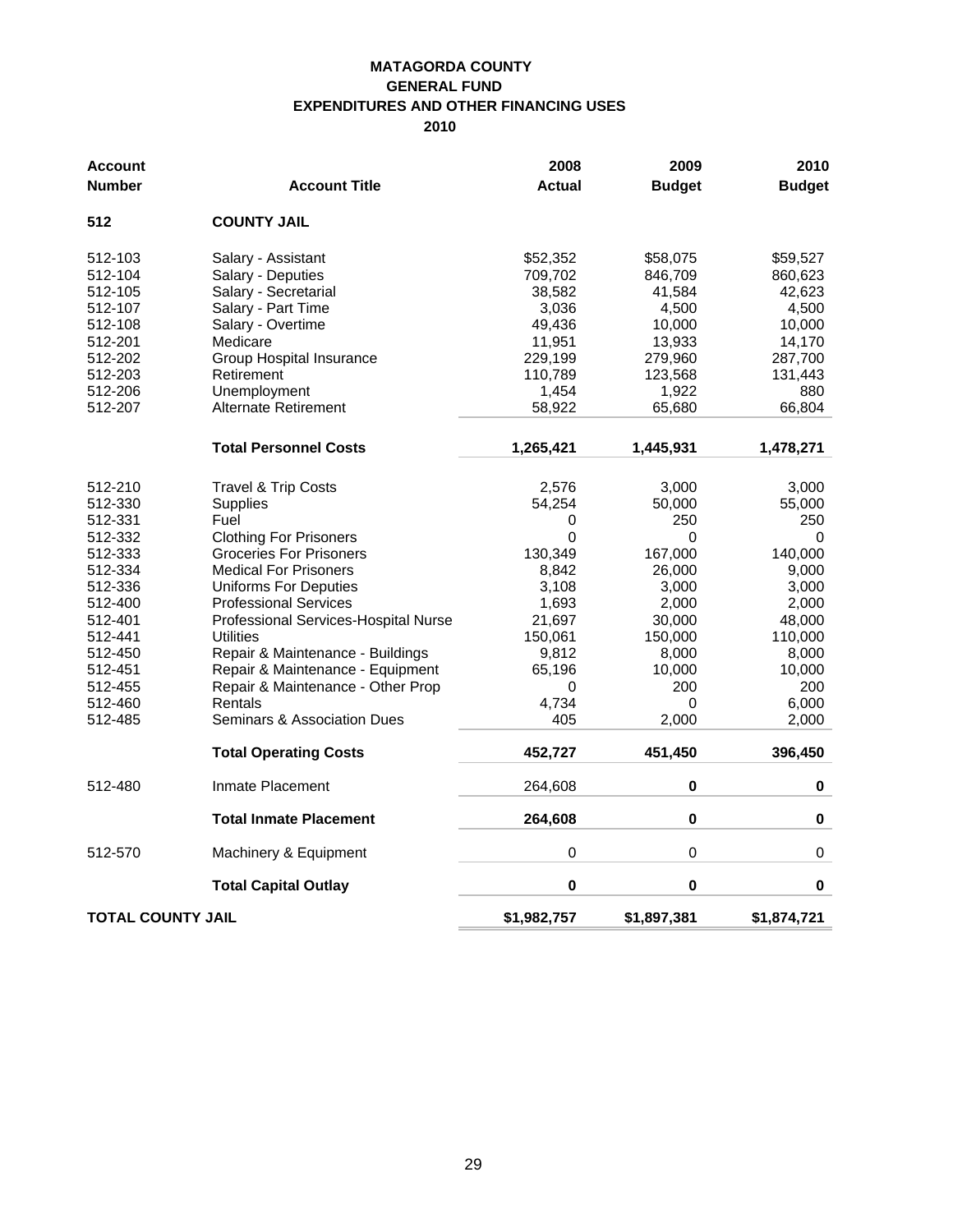| <b>Account</b><br><b>Number</b>                                                          | <b>Account Title</b>                                                                                                                                                                                                        | 2008<br><b>Actual</b>                           | 2009<br><b>Budget</b>             | 2010<br><b>Budget</b>                            |
|------------------------------------------------------------------------------------------|-----------------------------------------------------------------------------------------------------------------------------------------------------------------------------------------------------------------------------|-------------------------------------------------|-----------------------------------|--------------------------------------------------|
| 540                                                                                      | <b>AMBULANCE SERVICE</b>                                                                                                                                                                                                    |                                                 |                                   |                                                  |
| 540-210<br>540-330<br>540-330-001<br>540-331<br>540-400<br>540-401<br>540-451<br>540-485 | <b>Travel &amp; Trip Costs</b><br><b>Supplies</b><br>Supplies, VFD Inventory Equipment<br>Fuel<br>Professional Services - Ambulance<br>Professional-EMS Director<br>Repair & Maintenance - Equipment<br>Seminars & Training | \$0<br>3,330<br>541,500<br>24,000<br>3,928<br>0 | \$0<br>7,000<br>568,575<br>24,000 | \$0<br>7,000<br>0<br>O<br>568,575<br>24,000<br>0 |
|                                                                                          | <b>Total Operating Costs</b>                                                                                                                                                                                                | 572,758                                         | 599,575                           | 599,575                                          |
| 540-570                                                                                  | Machinery & Equipment                                                                                                                                                                                                       | $\Omega$                                        | $\Omega$                          | $\Omega$                                         |
|                                                                                          | <b>Total Capital Outlay</b>                                                                                                                                                                                                 | 0                                               | $\bf{0}$                          | 0                                                |
|                                                                                          | <b>TOTAL AMBULANCE SERVICE</b>                                                                                                                                                                                              | \$572,758                                       | \$599,575                         | \$599,575                                        |

#### **543 FIRE PROTECTION**

| 543-330-614                  | Supplies-Pct #3                    | \$957    | \$0      | \$0      |
|------------------------------|------------------------------------|----------|----------|----------|
| 543-410                      | Insurance - Fire Fighters          | 10.548   | 10.548   | 10,548   |
| 543-451                      | Repair & Maint-Equipment           | $\Omega$ | 1.500    | 1,500    |
| 543-451-613                  | Repair & Maint-Equipment Pct #2    | 6,889    |          | O        |
| 543-451-614                  | Repair & Maint-Equipment Pct #3    | 7,805    |          | 0        |
| 543-451-615                  | Repair & Maint-Equipment Pct #4    | 8,443    |          | 0        |
| 543-470                      | Aid to Vol Fire Departments        | 19.800   | 19,800   | 19,800   |
| 543-470-613                  | Aid to Vol Fire Departments-Pct #2 |          |          | 0        |
| 543-470-615                  | Aid to Vol Fire Departments-Pct #4 | 0        |          | 0        |
|                              | <b>Total Operating Costs</b>       | 54.441   | 31,848   | 31,848   |
| 543-570                      | Machinery & Equipment              | $\Omega$ | 25,000   | 0        |
|                              |                                    |          |          |          |
|                              | <b>Total Capital Outlay</b>        | 0        | 25,000   | 0        |
| <b>TOTAL FIRE PROTECTION</b> |                                    | \$54,441 | \$56,848 | \$31,848 |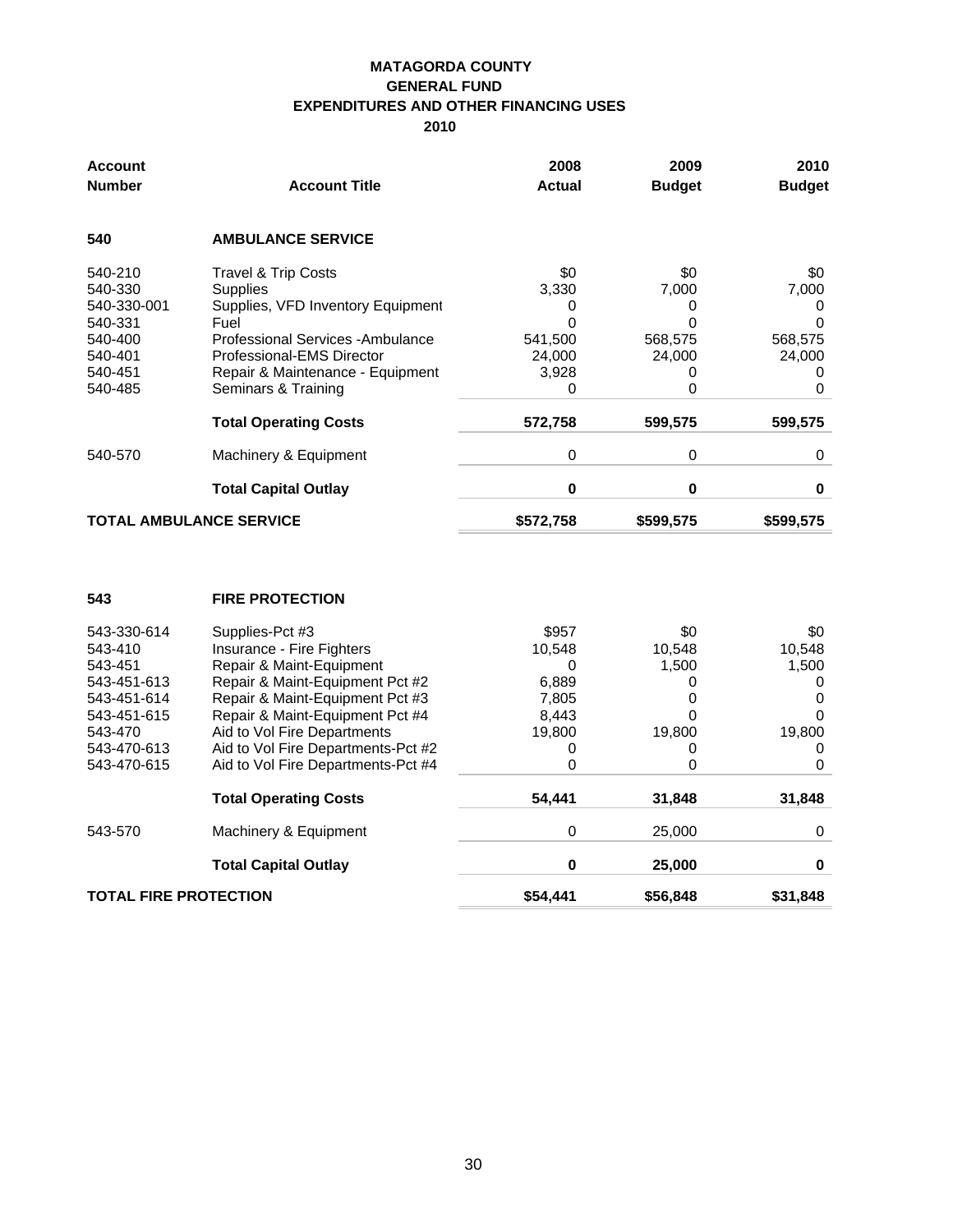| Account<br><b>Number</b>      | <b>Account Title</b>             | 2008<br><b>Actual</b> | 2009<br><b>Budget</b> | 2010<br><b>Budget</b> |
|-------------------------------|----------------------------------|-----------------------|-----------------------|-----------------------|
| 551                           | <b>CONSTABLE PCT#1</b>           |                       |                       |                       |
| 551-101                       | Salary - Elected Official        | \$7,266               | \$7,629               | \$7,820               |
| 551-201                       | Medicare                         | 105                   | 109                   | 111                   |
| 551-202                       | Group Health Insurance           | 6,420                 | 7,020                 | 7,020                 |
| 551-203                       | Retirement                       | 934                   | 981                   | 1,052                 |
| 551-207                       | Alternate Retirement             | 498                   | 523                   | 536                   |
|                               | <b>Total Personnel Costs</b>     | 15,224                | 16,262                | 16,539                |
| 551-210                       | <b>Travel &amp; Trip Costs</b>   | 5,946                 | 7,000                 | 7,000                 |
| 551-330                       | Supplies                         | 4                     | 650                   | 650                   |
| 551-410                       | Insurance & Bonds                | 0                     | 0                     | 0                     |
| 551-451                       | Repair & Maintenance - Equipment | $\Omega$              | 150                   | 150                   |
|                               | <b>Total Operating Costs</b>     | 5,949                 | 7,800                 | 7,800                 |
| <b>TOTAL CONSTABLE PCT #1</b> |                                  | \$21,173              | \$24,062              | \$24,339              |
| 552                           | <b>CONSTABLE PCT #2</b>          |                       |                       |                       |
| 552-101                       | Salary - Elected Official        | \$7,266               | \$7,629               | \$7,820               |
| 552-201                       | Medicare                         | 74                    | 111                   | 113                   |
| 552-202                       | Group Health Insurance           | 9,000                 | 9,600                 | 9,600                 |
| 552-203                       | Retirement                       | 934                   | 981                   | 1,052                 |
| 552-207                       | Alternate Retirement             | 498                   | 523                   | 536                   |
|                               | <b>Total Personnel Costs</b>     | 17,772                | 18,844                | 19,121                |
| 552-210                       | <b>Travel &amp; Trip Costs</b>   | 5,162                 | 10,600                | 10,600                |
| 552-330                       | Supplies                         | 785                   | 1,000                 | 1,000                 |
| 552-410                       | Insurance & Bonds                | 0                     | 0                     | 0                     |
| 552-451                       | Repair & Maintenance - Equipment | 0                     | 150                   | 150                   |
|                               | <b>Total Operating Costs</b>     | 5,947                 | 11,750                | 11,750                |
| 552-570                       | Machinery & Equipment            | $\pmb{0}$             | 0                     | 0                     |
|                               | <b>Total Capital Outlay</b>      | 0                     | 0                     | 0                     |
|                               | <b>TOTAL CONSTABLE PCT #2</b>    | \$23,719              | \$30,594              | \$30,871              |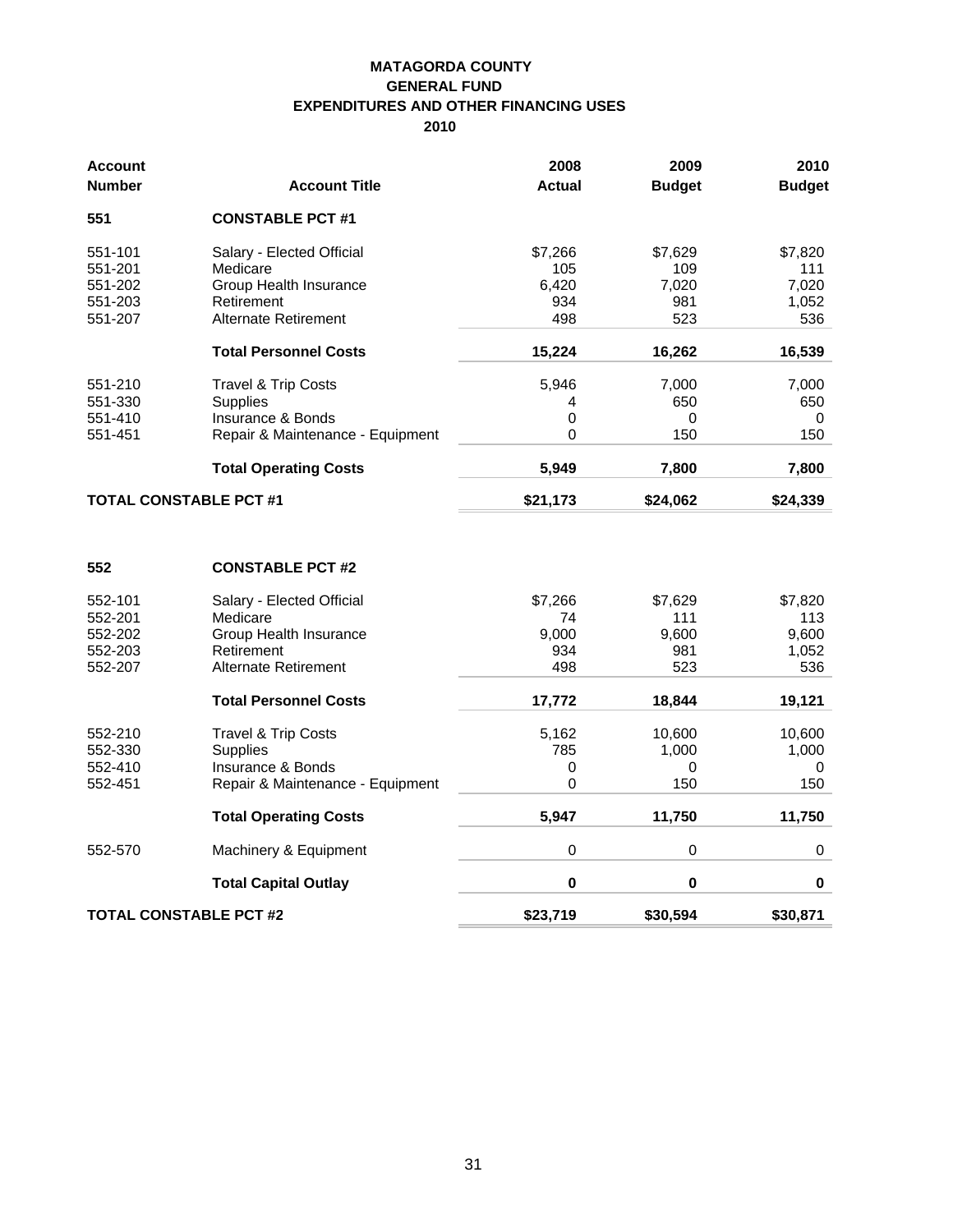| <b>Account</b><br><b>Number</b>          | <b>Account Title</b>                                                                                       | 2008<br>Actual          | 2009<br><b>Budget</b>    | 2010<br><b>Budget</b>    |
|------------------------------------------|------------------------------------------------------------------------------------------------------------|-------------------------|--------------------------|--------------------------|
| 553                                      | <b>CONSTABLE PCT #3</b>                                                                                    |                         |                          |                          |
| 553-101<br>553-201<br>553-202            | Salary - Elected Official<br>Medicare<br>Group Health Insurance                                            | \$7,266<br>105<br>6,420 | 7,629<br>111<br>7,020    | 7,820<br>113<br>2,580    |
| 553-203<br>553-207                       | Retirement<br>Alternate Retirement                                                                         | 934<br>498              | 981<br>523               | 1,052<br>536             |
|                                          | <b>Total Personnel Costs</b>                                                                               | 15,224                  | 16,264                   | 12,101                   |
| 553-210<br>553-330<br>553-410<br>553-451 | Travel & Trip Costs<br>Supplies<br>Insurance & Bonds<br>Repair & Maintenance - Equipment                   | 3,689<br>41<br>0<br>0   | 4,500<br>130<br>0<br>100 | 4,500<br>130<br>0<br>100 |
|                                          | <b>Total Operating Costs</b>                                                                               | 3,730                   | 4,730                    | 4,730                    |
| <b>TOTAL CONSTABLE PCT #3</b>            |                                                                                                            | \$18,954                | \$20,994                 | \$16,831                 |
| 554                                      | <b>CONSTABLE PCT #4</b>                                                                                    |                         |                          |                          |
| 554-101<br>554-201<br>554-202            | Salary - Elected Official<br>Medicare<br>Group Health Insurance                                            | \$7,266<br>105<br>6,420 | \$7,629<br>109<br>0      | \$7,820<br>113<br>2,580  |
| 554-203<br>554-207                       | Retirement<br><b>Alternate Retirement</b>                                                                  | 934<br>498              | 981<br>523               | 1,052<br>536             |
|                                          | <b>Total Personnel Cost</b>                                                                                | 15,224                  | 9,242                    | 12,101                   |
| 554-210<br>554-330<br>554-410<br>554-451 | <b>Travel &amp; Trip Costs</b><br><b>Supplies</b><br>Insurance & Bonds<br>Repair & Maintenance - Equipment | 3,507<br>0<br>0<br>0    | 3,800<br>150<br>0<br>115 | 3,800<br>150<br>0<br>115 |
|                                          | <b>Total Operating Costs</b>                                                                               | 3,507                   | 4,065                    | 4,065                    |
| 554-570                                  | Machinery & Equipment                                                                                      | $\boldsymbol{0}$        | $\pmb{0}$                | 0                        |
|                                          | <b>Total Capital Outlay</b>                                                                                | 0                       | 0                        | 0                        |
|                                          | <b>TOTAL CONSTABLE PCT #4</b>                                                                              | \$18,730                | \$13,307                 | \$16,166                 |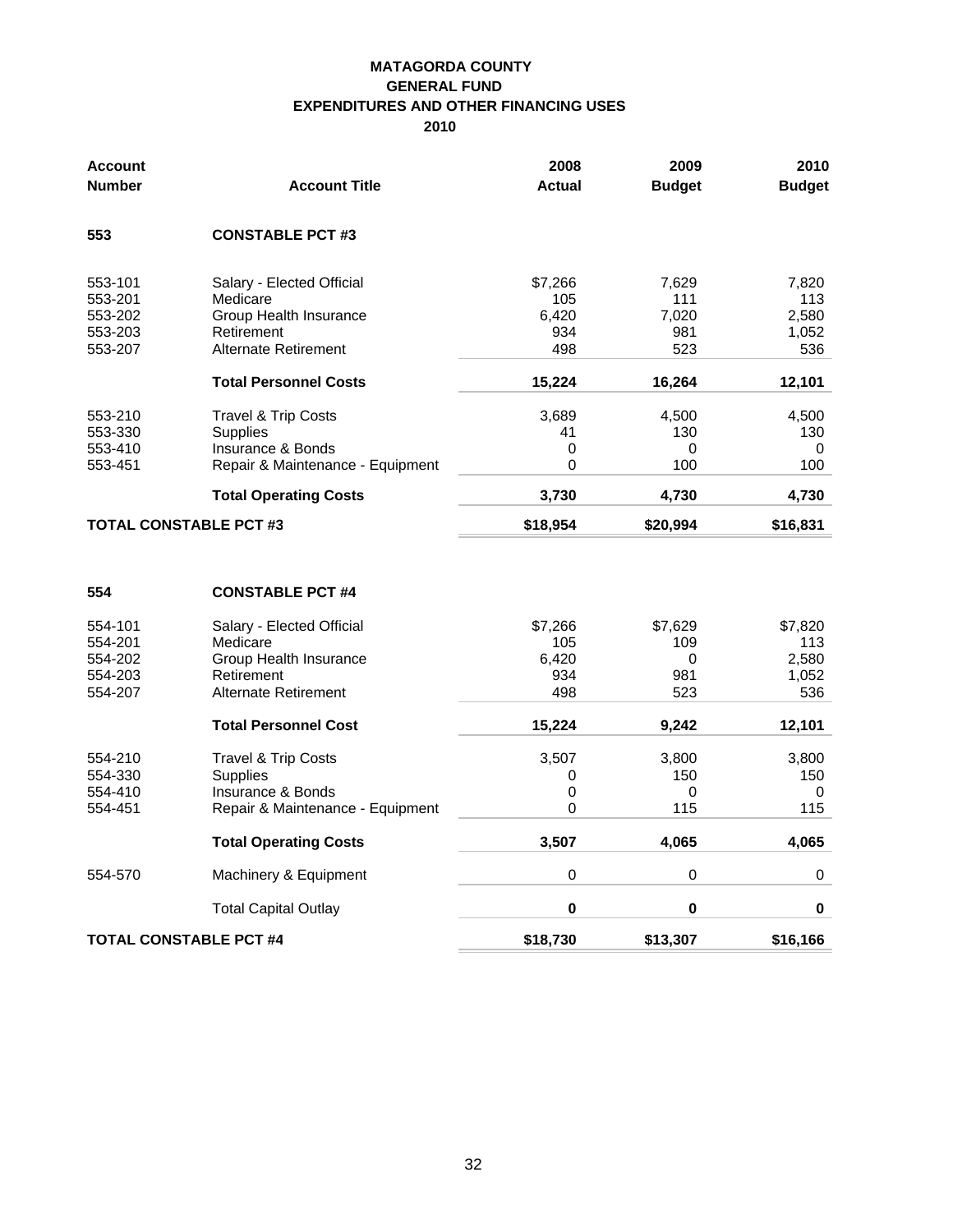| <b>Account</b><br><b>Number</b> | <b>Account Title</b>             | 2008<br><b>Actual</b> | 2009<br><b>Budget</b> | 2010<br><b>Budget</b> |
|---------------------------------|----------------------------------|-----------------------|-----------------------|-----------------------|
|                                 |                                  |                       |                       |                       |
| 556                             | <b>CONSTABLE PCT #6</b>          |                       |                       |                       |
| 556-101                         | Salary - Elected Official        | \$7,266               | \$7,629               | \$7,820               |
| 556-201                         | Medicare                         | 100                   | 111                   | 113                   |
| 556-202                         | Group Health Insurance           | 6,420                 | 7,020                 | 7,020                 |
| 556-203                         | Retirement                       | 934                   | 981                   | 1,052                 |
| 556-207                         | Alternate Retirement             | 500                   | 523                   | 536                   |
|                                 | <b>Total Personnel Costs</b>     | 15,221                | 16,264                | 16,541                |
| 556-210                         | Travel & Trip Costs              | 3,500                 | 5,500                 | 5,500                 |
| 556-330                         | <b>Supplies</b>                  | 100                   | 200                   | 200                   |
| 556-410                         | Insurance & Bonds                | 0                     | 0                     | 0                     |
| 556-451                         | Repair & Maintenance - Equipment | 0                     | 200                   | 200                   |
| 556-485                         | Training-LEOSE                   | 254                   | 0                     | 0                     |
|                                 | <b>Total Operating Costs</b>     | 3,854                 | 5,900                 | 5,900                 |
|                                 | <b>TOTAL CONSTABLE PCT #6</b>    | \$19,075              | \$22,164              | \$22,441              |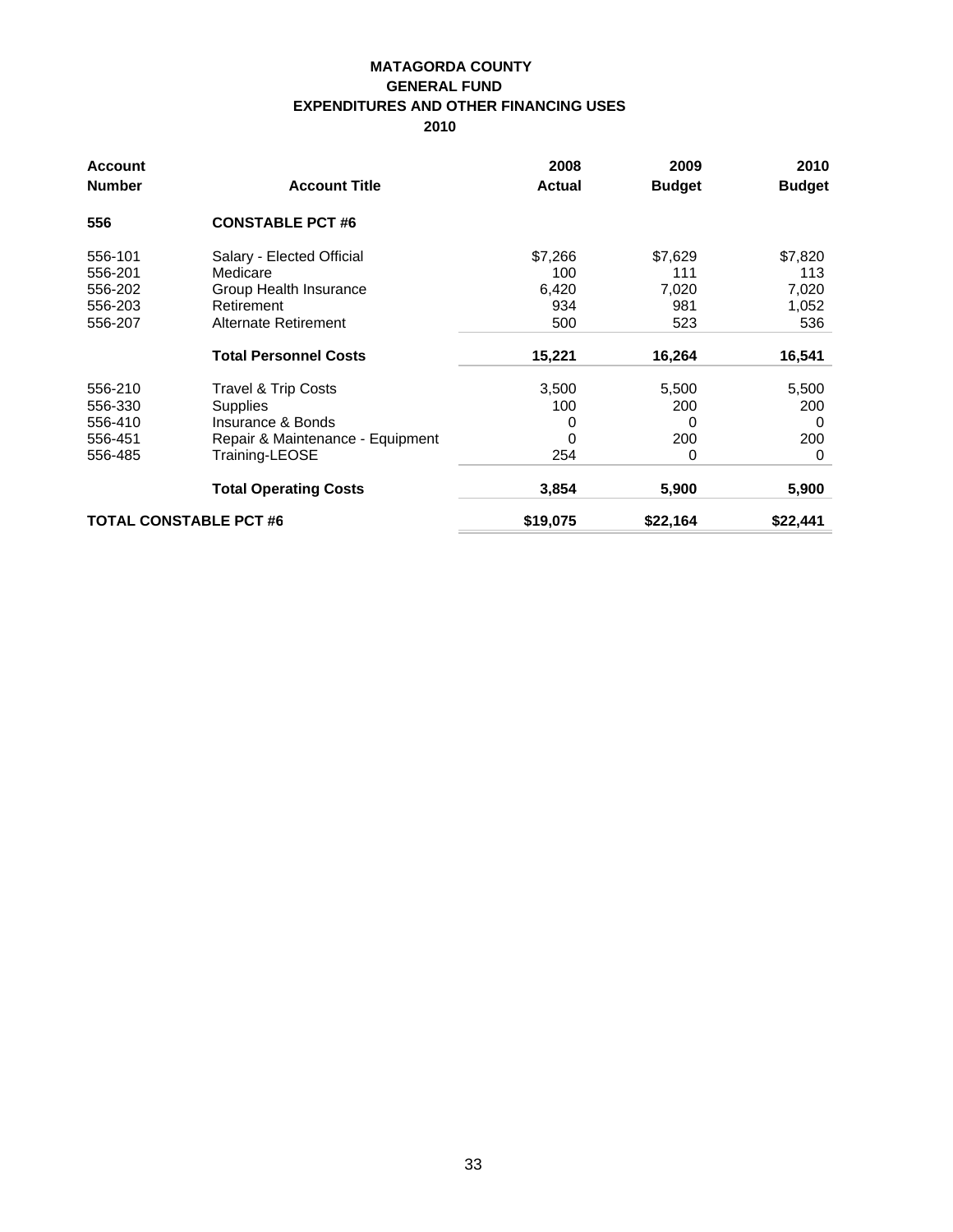| <b>Account</b>              |                                  | 2008          | 2009          | 2010          |
|-----------------------------|----------------------------------|---------------|---------------|---------------|
| <b>Number</b>               | <b>Account Title</b>             | <b>Actual</b> | <b>Budget</b> | <b>Budget</b> |
| 560                         | <b>COUNTY SHERIFF</b>            |               |               |               |
| 560-101                     | Salary - Elected Official        | \$54,425      | \$57,146      | \$58,574      |
| 560-104                     | Salary - Deputies                | 1,099,498     | 1,153,892     | 1,164,406     |
| 560-104-100                 | Salary - Deputy-Bailiff          | 32,447        | 0             | 0             |
| 560-105                     | Salary - Secretarial             | 80,861        | 108,319       | 108,729       |
| 560-107                     | Salary - Part Time               | 0             | 1,500         | 1,500         |
| 560-108                     | Salary - Overtime                | 27,611        | 13,000        | 13,000        |
| 560-201                     | Medicare                         | 17,564        | 18,677        | 18,822        |
| 560-202                     | Group Hospital Insurance         | 305,913       | 358,200       | 338,280       |
| 560-203                     | Retirement                       | 168,272       | 171,341       | 180,863       |
| 560-206                     | Unemployment                     | 2,132         | 2,553         | 1,159         |
| 560-207                     | <b>Alternate Retirement</b>      | 89,646        | 91,323        | 92,169        |
|                             | <b>Total Personnel Costs</b>     | 1,878,368     | 1,975,951     | 1,977,503     |
| 560-210                     | <b>Travel &amp; Trip Costs</b>   | 2,987         | 4,000         | 6,000         |
| 560-330                     | <b>Supplies</b>                  | 48,357        | 50,000        | 50,000        |
| 560-331                     | Fuel                             | 211,058       | 200,000       | 150,000       |
| 560-336                     | Uniforms - Deputies              | 7,905         | 8,000         | 8,000         |
| 560-400                     | <b>Professional Services</b>     | 3,136         | 1,000         | 3,000         |
| 560-410                     | Insurance & Bonds                | 500           | 800           | 800           |
| 560-420                     | Telephone                        | 29,753        | 30,000        | 30,000        |
| 560-426                     | <b>Extradition Cost</b>          | 1,141         | 1,300         | 1,300         |
| 560-430                     | Advertising                      | 477           | 500           | 500           |
| 560-441                     | <b>Utilities</b>                 | 21,558        | 45,000        | 20,000        |
| 560-451                     | Repair & Maintenance - Equipment | 70,102        | 75,000        | 75,000        |
| 560-453                     | Marine Expense-LCRA Grant        | 0             | 0             | 0             |
| 560-460                     | Rentals                          | 2,010         | 2,000         | 2,000         |
| 560-479                     | <b>Narcotics Enforcement</b>     | 15,013        | 38,225        | 38,225        |
| 560-485                     | Seminars & Training              | 808           | 8,000         | 6,000         |
| 560-486                     | <b>LEOSE Training</b>            | 4,336         | 0             | 0             |
|                             | <b>Total Operating Costs</b>     | 419,140       | 463,825       | 390,825       |
| 560-570                     | Machinery & Equipment            | 94,255        | 100,000       | 100,000       |
|                             | <b>Total Capital Outlay</b>      | 94,255        | 100,000       | 100,000       |
|                             |                                  |               |               |               |
| <b>TOTAL COUNTY SHERIFF</b> |                                  | \$2,391,762   | \$2,539,776   | \$2,468,328   |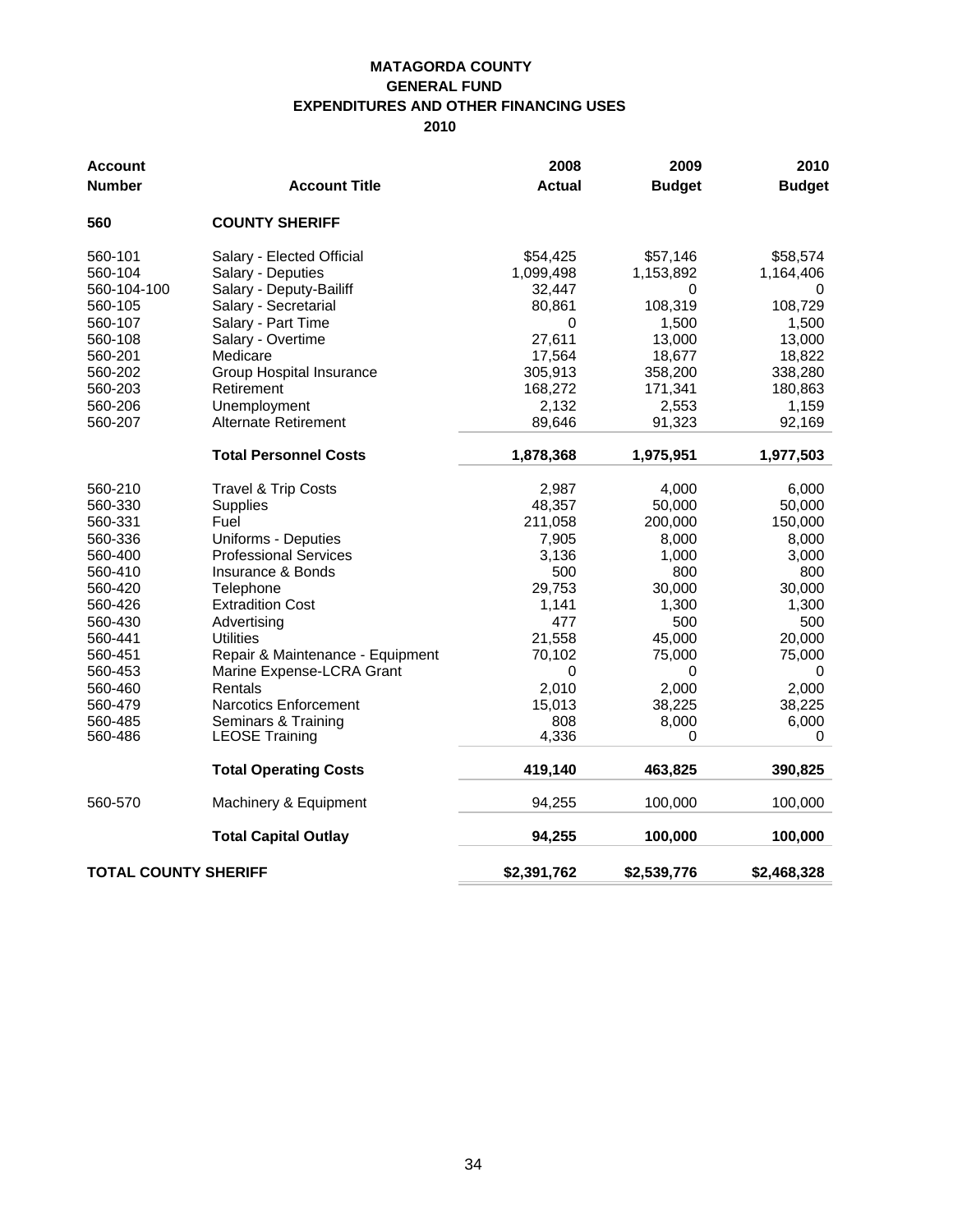| <b>Account</b>                                                 |                                                                                                                                                           | 2008                                                         | 2009                                                          | 2010                                                         |
|----------------------------------------------------------------|-----------------------------------------------------------------------------------------------------------------------------------------------------------|--------------------------------------------------------------|---------------------------------------------------------------|--------------------------------------------------------------|
| <b>Number</b><br>571                                           | <b>Account Title</b><br><b>ADULT PROBATION</b>                                                                                                            | <b>Actual</b>                                                | <b>Budget</b>                                                 | <b>Budget</b>                                                |
| 571-420<br>571-330                                             | Telephone<br><b>Supplies</b>                                                                                                                              | \$1,687<br>70                                                | \$2,400<br>0                                                  | \$2,400<br>$\Omega$                                          |
|                                                                | <b>Total Operating Costs</b>                                                                                                                              | 1,757                                                        | 2,400                                                         | 2,400                                                        |
| 571-570                                                        | Machinery & Equipment                                                                                                                                     | 0                                                            | 0                                                             | 0                                                            |
|                                                                | <b>Total Capital Outlay</b>                                                                                                                               | 0                                                            | $\mathbf 0$                                                   | $\mathbf 0$                                                  |
|                                                                | <b>TOTAL ADULT PROBATION</b>                                                                                                                              | \$1,757                                                      | \$2,400                                                       | \$2,400                                                      |
| 572                                                            | <b>JUVENILE PROBATION BOARD</b>                                                                                                                           |                                                              |                                                               |                                                              |
| 572-101<br>572-102<br>572-201<br>572-202<br>572-203<br>572-207 | Salary - Board & Judges<br>Salary - Appointed<br>Medicare<br>Group Health Insurance<br>Retirement<br>Alternate Retirement<br><b>Total Personnel Costs</b> | \$9,877<br>9,218<br>273<br>6,420<br>2,455<br>1,308<br>29,551 | \$10,371<br>9,679<br>291<br>7,020<br>2,578<br>1,373<br>31,312 | \$9,877<br>9,218<br>277<br>7,020<br>2,568<br>1,308<br>30,268 |
|                                                                | <b>TOTAL JUVENILE PROBATION BOARD</b>                                                                                                                     | \$29,551                                                     | \$31,312                                                      | \$30,268                                                     |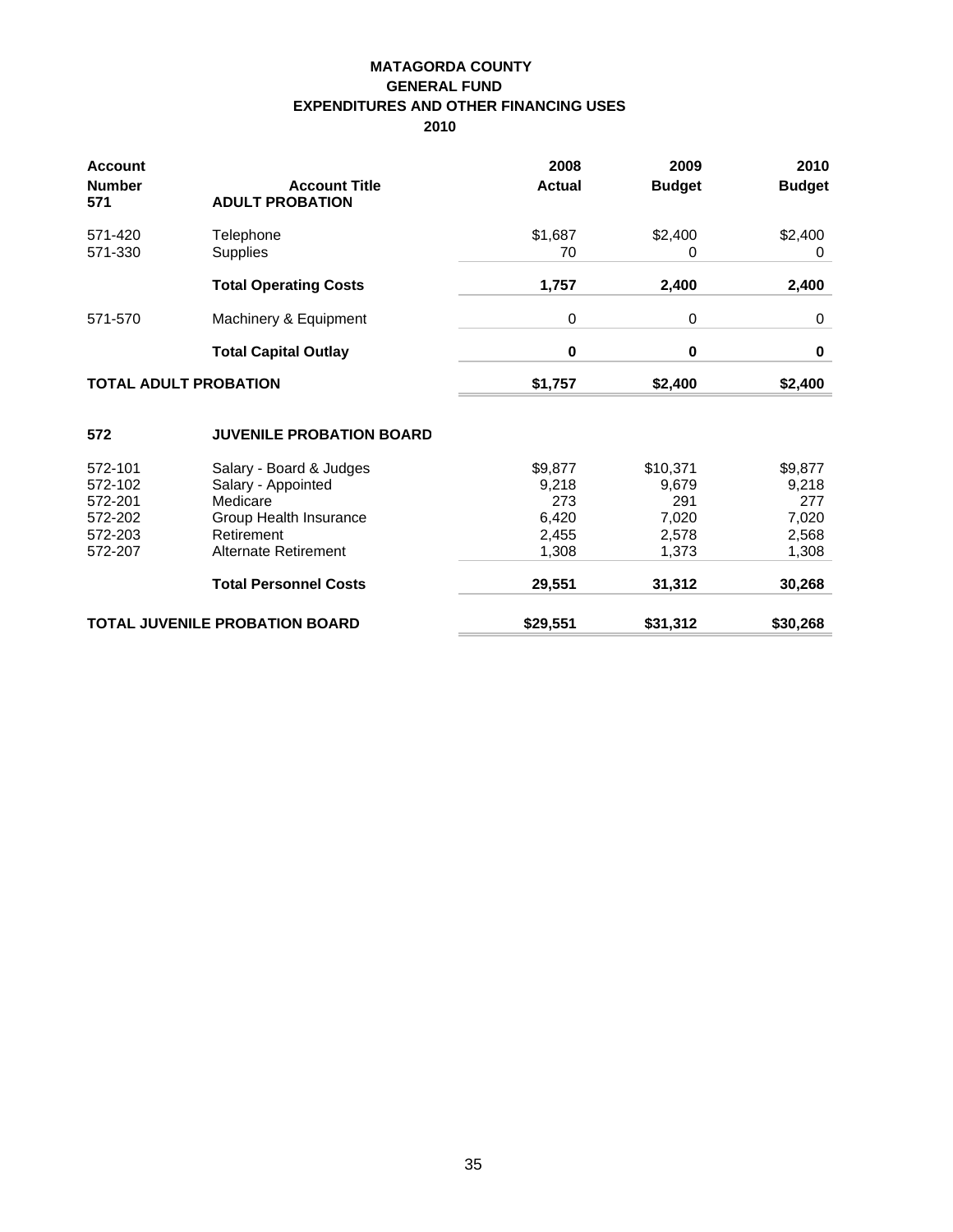| <b>Account</b><br><b>Number</b> | <b>Account Title</b>             | 2008<br><b>Actual</b> | 2009<br><b>Budget</b> | 2010<br><b>Budget</b> |
|---------------------------------|----------------------------------|-----------------------|-----------------------|-----------------------|
| 573                             | <b>JUVENILE PROBATION</b>        |                       |                       |                       |
| 573-102                         | Salary - Chief Probation Officer | \$43,638              | \$45,820              | \$40,498              |
| 573-103                         | Salary - Juvenile Prob Officers  | 0                     | 0                     | 0                     |
| 573-105                         | Salary - Secretarial             | 47,955                | 50,353                | 49,973                |
| 573-108                         | Salary - Overtime                | 96                    | 0                     | $\Omega$              |
| 573-201                         | Medicare                         | 1,308                 | 1,395                 | 1,312                 |
| 573-202                         | Group Health Insurance           | 26,355                | 28,800                | 28,800                |
| 573-203                         | Retirement                       | 11,791                | 12,368                | 12,168                |
| 573-206                         | Unemployment                     | 156                   | 192                   | 81                    |
| 573-207                         | <b>Alternate Retirement</b>      | 6,281                 | 6,588                 | 6,197                 |
|                                 | <b>Total Personnel Costs</b>     | 137,580               | 145,516               | 139,031               |
| 573-210                         | Travel                           | 0                     | 0                     | 0                     |
| 573-330                         | <b>Supplies</b>                  | 7,938                 | 0                     | 0                     |
| 573-400                         | Professional                     | 0                     | 0                     | $\Omega$              |
| 573-408                         | <b>Residential-Non Secure</b>    | 0                     | 37,742                | 37,742                |
| 573-408-100                     | <b>Residential-Secure</b>        | 9.805                 | 29,298                | 29,298                |
| 573-409                         | Detention                        | 24,570                | 0                     | 0                     |
| 573-420                         | Telephone                        | 0                     | 0                     | 0                     |
| 573-451                         | Repairs-Equipment                | 0                     | 0                     | 0                     |
| 573-471                         | <b>Electronic Monitoring</b>     | 0                     | $\Omega$              | $\Omega$              |
|                                 | <b>Total Operating Costs</b>     | 42,313                | 67,040                | 67,040                |
| 573-570                         | Machinery & Equipment            | $\mathbf 0$           | 0                     | 0                     |
|                                 | <b>Total Capital Outlay</b>      | 0                     | $\mathbf 0$           | $\mathbf 0$           |
|                                 | <b>TOTAL JUVENILE PROBATION</b>  | \$179,893             | \$212,556             | \$206,071             |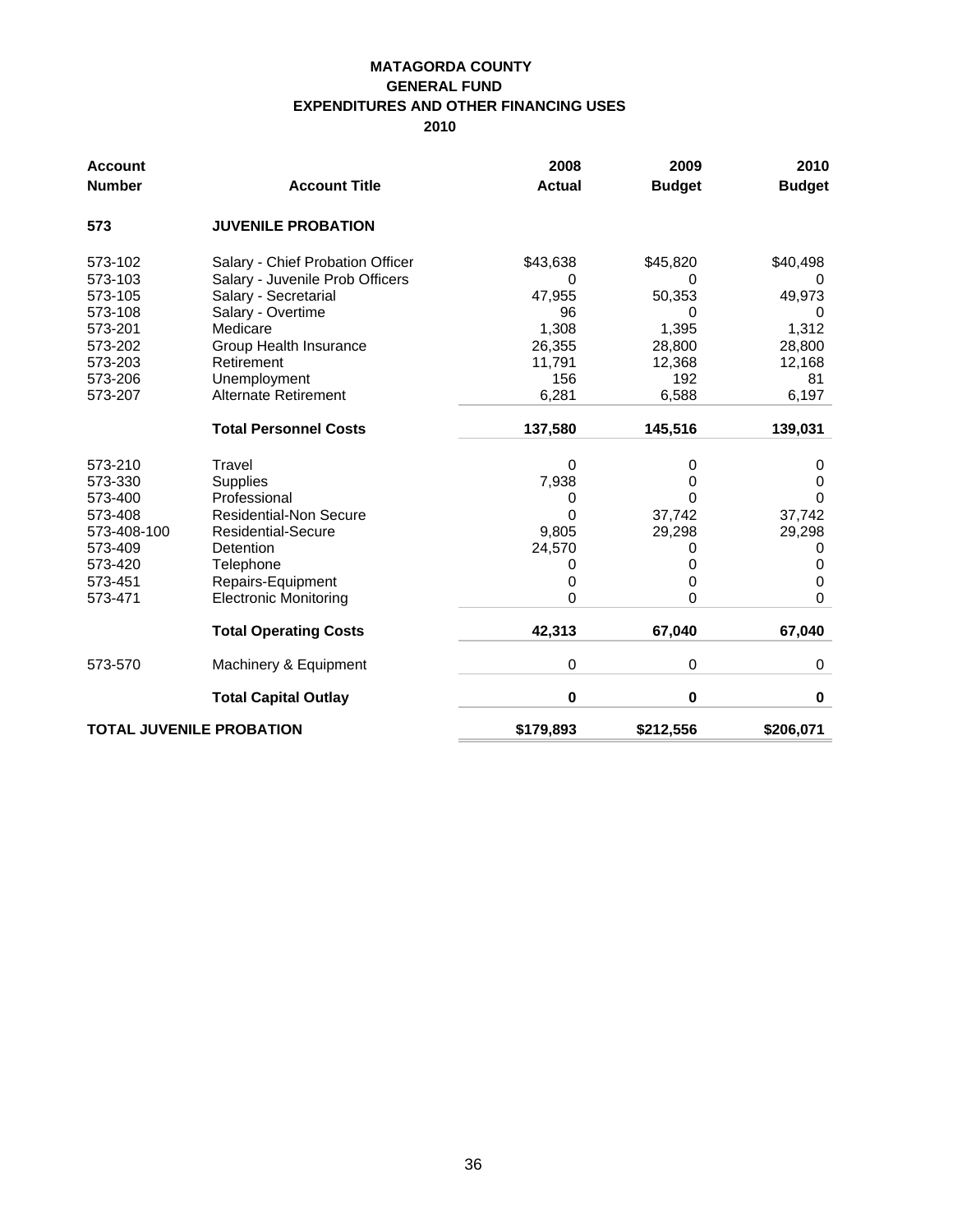| <b>Account</b><br><b>Number</b> | <b>Account Title</b>                     | 2008<br><b>Actual</b> | 2009<br><b>Budget</b> | 2010<br><b>Budget</b> |
|---------------------------------|------------------------------------------|-----------------------|-----------------------|-----------------------|
| 577                             | <b>JUVENILE ALTERNATIVE SCHOOL</b>       |                       |                       |                       |
| 577-103                         | Salary - Drill Instructors               | \$26,660              | \$50,665              | \$54,561              |
| 577-108                         | Salary - Overtime                        | 1,082                 | 0                     | 0                     |
| 577-201                         | Medicare                                 | 392                   | 735                   | 791                   |
| 577-202                         | Group Health Insurance                   | 3,294                 | 19,200                | 19,200                |
| 577-203                         | Retirement                               | 3,568                 | 6,516                 | 7,338                 |
| 577-206                         | Unemployment                             | 47                    | 101                   | 49                    |
| 577-207                         | <b>Alternate Retirement</b>              | 1,900                 | 3,471                 | 3,737                 |
|                                 | <b>Total Personnel Costs</b>             | 36,943                | 80,688                | 85,678                |
| 577-210                         | Travel                                   | 138                   | 0                     | 0                     |
| 577-330                         | <b>Supplies</b>                          | 0                     | $\mathbf 0$           | 0                     |
| 577-331                         | Automotive                               | 0                     | 0                     | 0                     |
| 577-336                         | Uniforms                                 | $\mathbf 0$           | 0                     | $\pmb{0}$             |
| 577-400                         | <b>Professional Services</b>             | 0                     | 0                     | $\pmb{0}$             |
| 577-420                         | Telephone                                | $\mathbf 0$           | 0                     | $\mathbf 0$           |
| 577-441                         | <b>Utilities</b>                         | 13,516                | 10,200                | 10,200                |
| 577-450                         | Repair & Maintenanc-Bldg                 | $\mathbf 0$           | 0                     | 0                     |
| 577-451                         | Repair & Maintenanc-Equip                | 0                     | 0                     | 0                     |
| 577-485                         | Seminars & Training                      | $\Omega$              | 0                     | $\mathbf 0$           |
|                                 | <b>Total Operating Costs</b>             | 13,654                | 10,200                | 10,200                |
| 577-570                         | Machinery & Equipment                    | $\mathbf 0$           | 0                     | 0                     |
|                                 |                                          |                       |                       |                       |
|                                 | <b>Total Capital Outlay</b>              | $\bf{0}$              | $\bf{0}$              | $\mathbf 0$           |
|                                 | <b>TOTAL JUVENILE ALTERNATIVE SCHOOL</b> | \$50,597              | \$90,888              | \$95,878              |

|         | <b>TOTAL JUVENILE ALERT PROGRAM</b> | \$2,682 | \$1,000 | \$1,000 |
|---------|-------------------------------------|---------|---------|---------|
|         | <b>Total Operating Costs</b>        | 2,682   | 1,000   | 1,000   |
| 579-331 | Automotive                          |         | 0       |         |
| 579-330 | <b>Supplies</b>                     | 2,682   | 1,000   | 1,000   |
| 579-210 | Travel                              | \$0     | \$0     | \$0     |
| 579     | <b>JUVENILE ALERT PROGRAM</b>       |         |         |         |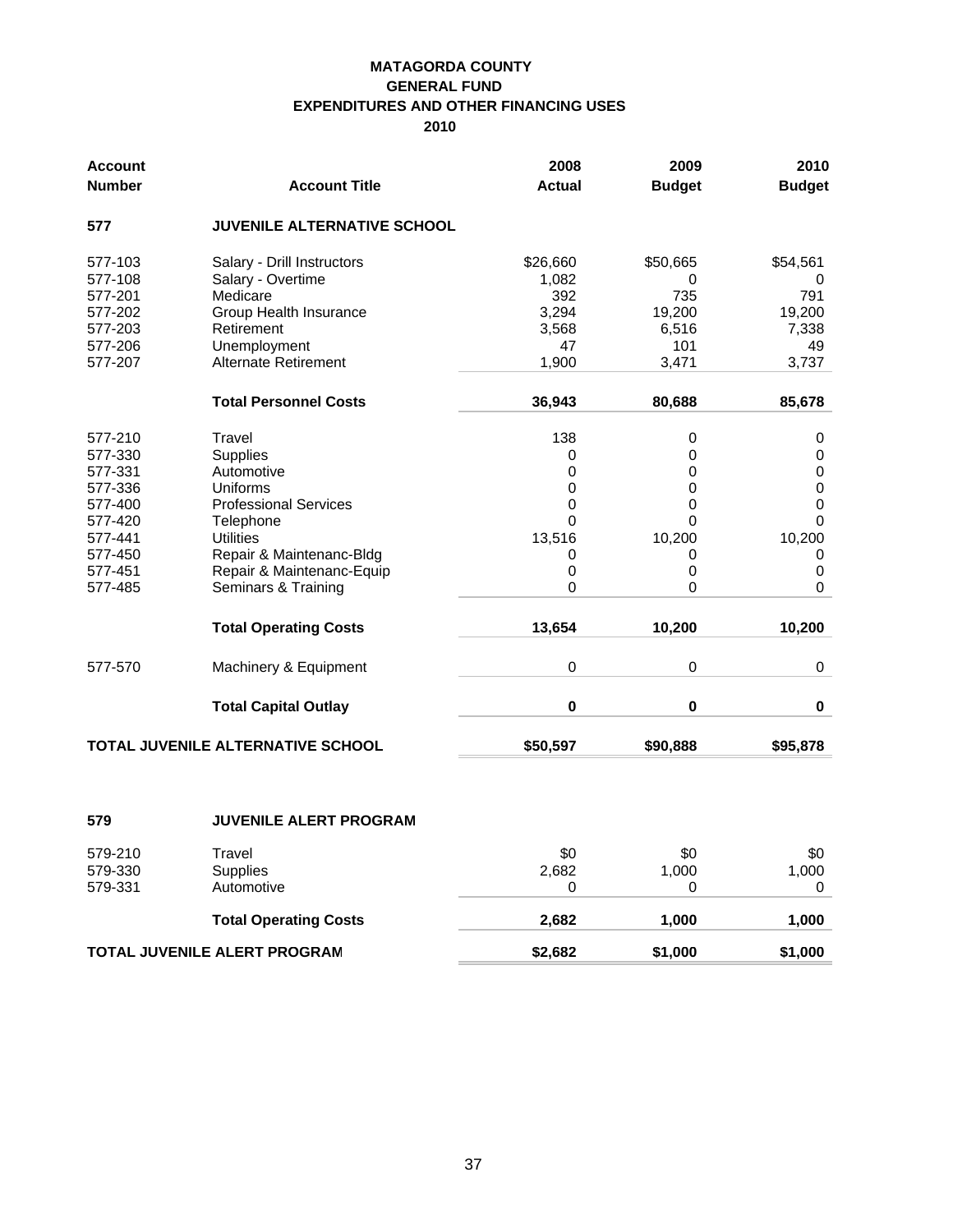| <b>Account</b><br><b>Number</b>                                    | <b>Account Title</b>                                                                                                             | 2008<br><b>Actual</b>                             | 2009<br><b>Budget</b>                           | 2010<br><b>Budget</b>                    |
|--------------------------------------------------------------------|----------------------------------------------------------------------------------------------------------------------------------|---------------------------------------------------|-------------------------------------------------|------------------------------------------|
| 580                                                                | DEPARTMENT OF PUBLIC SAFETY                                                                                                      |                                                   |                                                 |                                          |
| 580-107<br>580-201<br>580-203<br>580-206                           | Salary - Part Time<br>Medicare<br>Retirement<br>Unemployment                                                                     | \$8,688<br>126<br>1,117<br>15                     | \$8,966<br>130<br>1,153<br>18                   | \$8,966<br>130<br>1,206<br>8             |
| 580-207                                                            | <b>Alternate Retirement</b><br><b>Total Personnel Cost</b>                                                                       | 326<br>10,271                                     | 336<br>10,603                                   | 336<br>10,646                            |
| 580-330<br>580-330-001<br>580-420<br>580-441<br>580-451<br>580-480 | <b>Supplies</b><br>Supplies-Inventory<br>Telephone<br><b>Utilities</b><br>Repair & Maintenance - Equipment<br><b>Weight Fees</b> | 1,048<br>3,265<br>1,597<br>5,994<br>0<br>$\Omega$ | 8,500<br>$\Omega$<br>500<br>3,700<br>300<br>100 | 7,000<br>0<br>500<br>3,700<br>300<br>100 |
|                                                                    | <b>Total Operating Costs</b>                                                                                                     | 11,903                                            | 13,100                                          | 11,600                                   |
| 580-570                                                            | Machinery & Equipment                                                                                                            | $\mathbf 0$                                       | 0                                               | 0                                        |
|                                                                    | <b>Total Capital Outlay</b>                                                                                                      | $\bf{0}$                                          | $\bf{0}$                                        | 0                                        |
|                                                                    | <b>TOTAL DEPARTMENT OF PUBLIC SAFETY</b>                                                                                         | \$22,174                                          | \$23,703                                        | \$22,246                                 |
| 582                                                                | <b>CHILD PROTECTIVE SERVICES</b>                                                                                                 |                                                   |                                                 |                                          |

## 582-470 Child Protective Services \$54,000 \$54,000 \$54,000 \$54,000 **Total Operating Costs 54,000 54,000 54,000 TOTAL CHILD PROTECTIVE SERVICES \$54,000 \$54,000 \$54,000**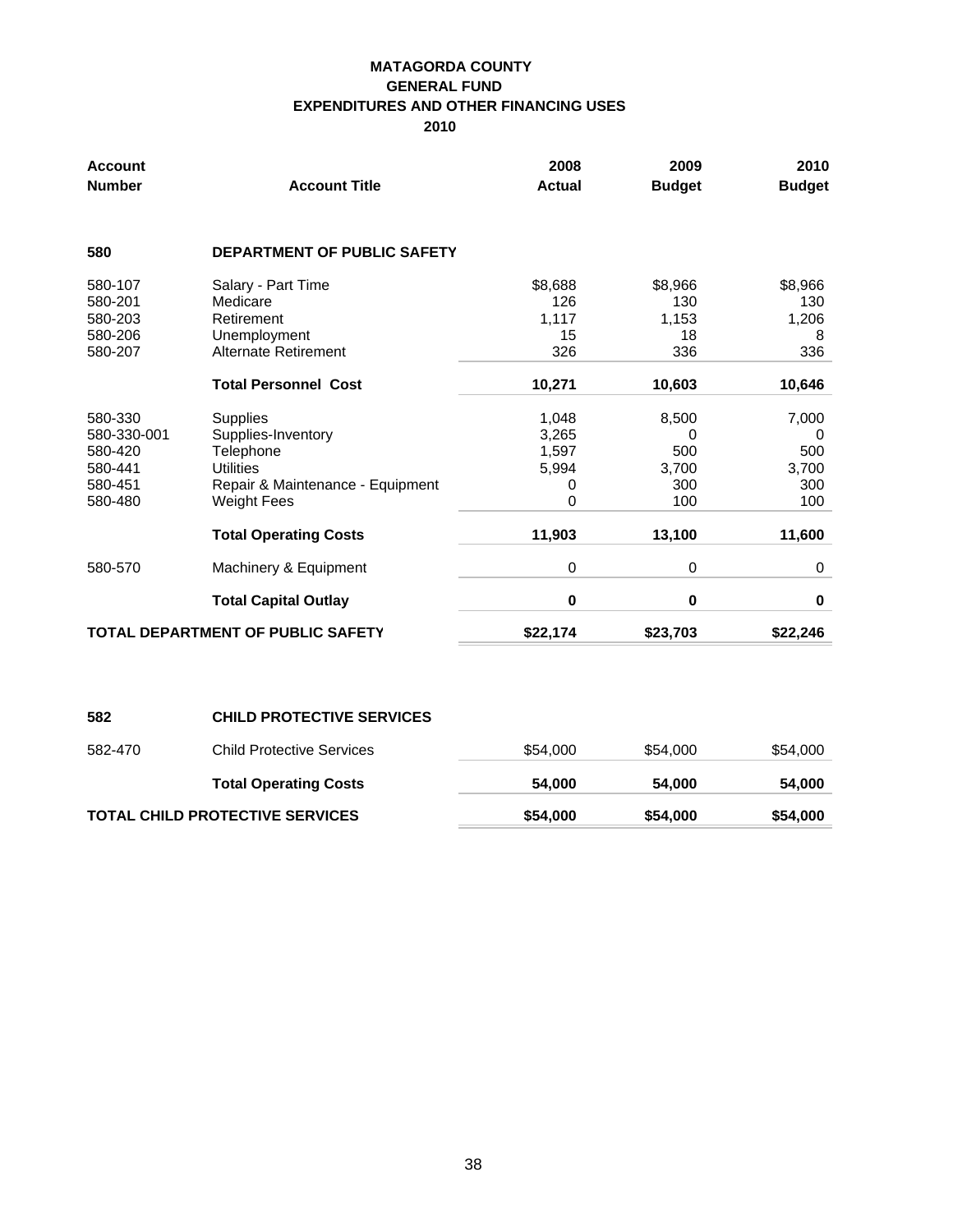| <b>Account</b> |                                            | 2008          | 2009          | 2010          |
|----------------|--------------------------------------------|---------------|---------------|---------------|
| <b>Number</b>  | <b>Account Title</b>                       | <b>Actual</b> | <b>Budget</b> | <b>Budget</b> |
| 612            | <b>ROAD &amp; BRIDGE PRECINCT #1</b>       |               |               |               |
| 612-101        | Salary - Elected Official                  | \$54,425      | \$57,146      | \$58,574      |
| 612-105        | Salary - Secretarial                       | 23,538        | 24,715        | 25,333        |
| 612-107        | Salary - Part Time                         | 72,012        | 40,000        | 40,000        |
| 612-108        | Salary - Overtime                          | 7,582         | 5,000         | 5,000         |
| 612-115        | Salary - Maint & Construction              | 105,197       | 138,291       | 153,428       |
| 612-201        | Medicare                                   | 3,757         | 3,845         | 4,094         |
| 612-202        | Group Hospital Insurance                   | 47,846        | 81,240        | 66,480        |
| 612-203        | Retirement                                 | 31,171        | 32,813        | 36,629        |
| 612-206        | Unemployment                               | 354           | 416           | 201           |
| 612-207        | <b>Alternate Retirement</b>                | 15,702        | 16,923        | 18,100        |
|                | <b>Total Personnel Costs</b>               | 361,583       | 400,389       | 407,839       |
| 612-210        | <b>Travel &amp; Trip Costs</b>             | 11,478        | 8,000         | 12,000        |
| 612-330        | Supplies                                   | 14,285        | 12,000        | 14,500        |
| 612-331        | Fuel                                       | 70,208        | 130,000       | 70,000        |
| 612-400        | <b>Professional Services</b>               | 11,534        | 3,000         | 12,000        |
| 612-410        | Insurance & Bonds                          | 0             | 50            | 0             |
| 612-420        | Telephone                                  | 2,251         | 3,000         | 2,500         |
| 612-441        | <b>Utilities</b>                           | 7,386         | 6,500         | 7,500         |
| 612-450        | Repair & Maintenance - Building            | 1,264         | 10,000        | 1,300         |
| 612-451        | Repair & Maintenance - Equipment           | 59,126        | 35,000        | 60,000        |
| 612-454        | <b>Lateral Road Expense</b>                | 8,352         | 7,638         | 8,750         |
| 612-455        | Repair & Maintenance - Other Prop          | 5,367         | 2,000         | 5,400         |
| 612-458        | Road & Bridge Maintenance                  | 651,772       | 463,188       | 537,477       |
| 612-459        | <b>Community Improvements</b>              | 10,657        | 50,000        | 12,000        |
| 612-460        | Rentals                                    | 1,367         | 3,000         | 1,500         |
| 612-461        | Spraying                                   | 892           | 20,000        | 1,000         |
|                | <b>Total Operating Costs</b>               | 855,939       | 753,376       | 745,927       |
| 612-570        | Machinery & Equipment                      | 25,088        | 25,000        | 25,000        |
|                |                                            |               |               |               |
|                | <b>Total Capital Outlay</b>                | 25,088        | 25,000        | 25,000        |
|                | <b>TOTAL ROAD &amp; BRIDGE PRECINCT #1</b> | \$1,242,610   | \$1,178,765   | \$1,178,766   |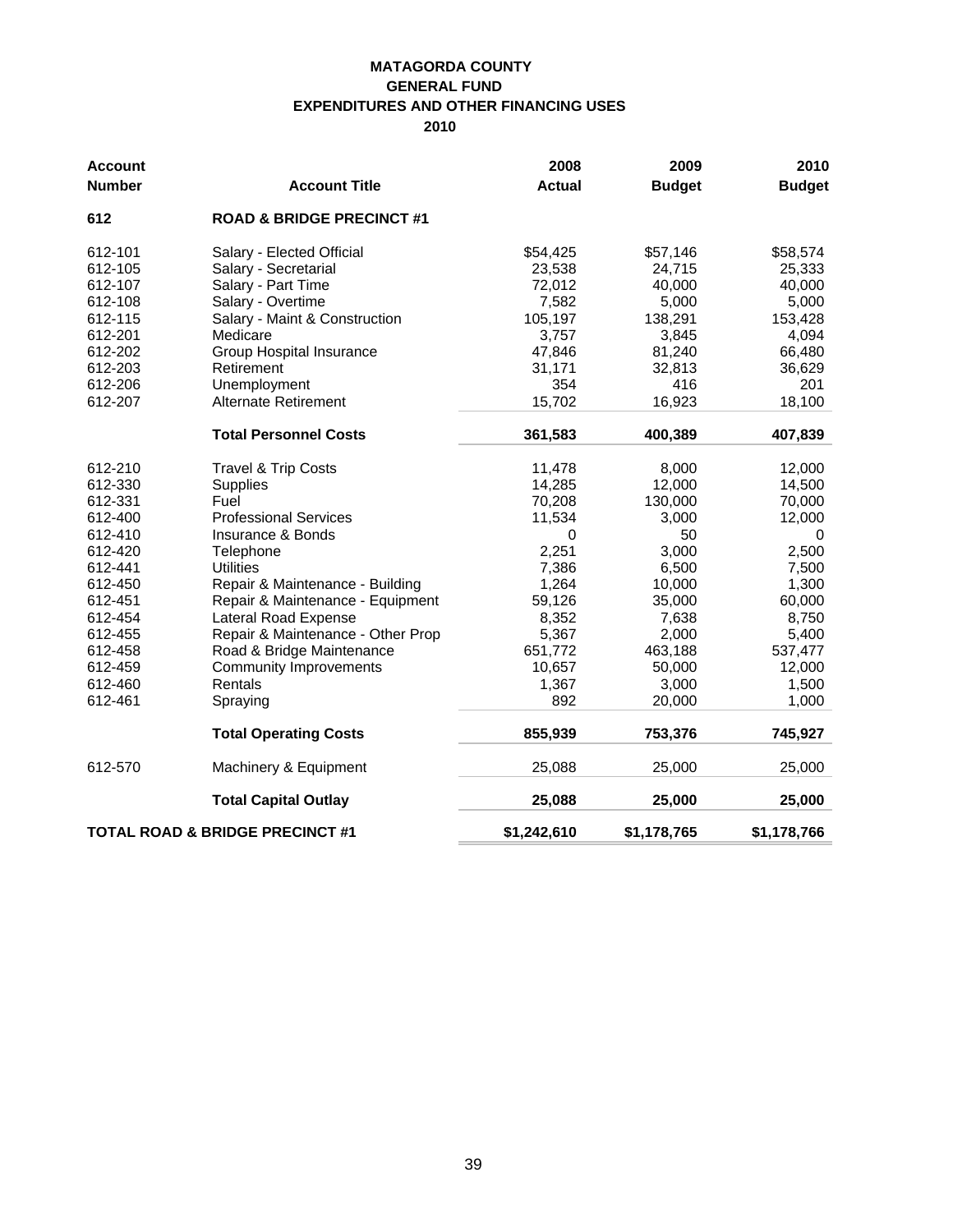| <b>Account</b><br><b>Number</b> | <b>Account Title</b>                       | 2008<br><b>Actual</b> | 2009<br><b>Budget</b> | 2010<br><b>Budget</b> |
|---------------------------------|--------------------------------------------|-----------------------|-----------------------|-----------------------|
| 613                             | <b>ROAD &amp; BRIDGE PRECINCT #2</b>       |                       |                       |                       |
| 613-101                         | Salary - Elected Official                  | \$54,425              | \$57,146              | \$58,574              |
| 613-105                         | Salary - Secreterial                       | 0                     | 0                     | 21,844                |
| 613-107                         | Salary - Part Time                         | 51,204                | 52,900                | 15,000                |
| 613-108                         | Salary - Overtime                          | 5,185                 | 2,000                 | 2,000                 |
| 613-115                         | Salary - Maint & Construction              | 183,115               | 198,112               | 218,389               |
| 613-201                         | Medicare                                   | 3,682                 | 3,417                 | 4,047                 |
| 613-202                         | Group Hospital Insurance                   | 59,100                | 77,940                | 80,520                |
| 613-203                         | Retirement                                 | 34,472                | 37,957                | 40,459                |
| 613-206                         | Unemployment                               | 418                   | 508                   | 232                   |
| 613-207                         | <b>Alternate Retirement</b>                | 18,490                | 19,606                | 21,168                |
|                                 | <b>Total Personnel Costs</b>               | 410,090               | 449,586               | 462,234               |
|                                 |                                            |                       |                       |                       |
| 613-210                         | <b>Travel &amp; Trip Costs</b>             | 11,147                | 6,200                 | 12,000                |
| 613-330                         | <b>Supplies</b>                            | 7,910                 | 16,000                | 8,000                 |
| 613-331                         | Fuel                                       | 84,889                | 120,000               | 85,000                |
| 613-400                         | <b>Professional Services</b>               | 1,778                 | 5,000                 | 2,000                 |
| 613-410                         | Insurance & Bonds                          | 0                     | 50                    | 0                     |
| 613-420                         | Telephone                                  | 3,121                 | 5,000                 | 3,200                 |
| 613-441                         | Utilities                                  | 4,485                 | 3,500                 | 4,500                 |
| 613-450                         | Repair & Maintenance - Building            | 0                     | 8,000                 | 0                     |
| 613-451                         | Repair & Maintenance - Equipment           | 84,620                | 60,000                | 85,000                |
| 613-454                         | <b>Lateral Road Expense</b>                | 8,352                 | 7,638                 | 8,750                 |
| 613-455                         | Repair & Maintenance - Other Prop          | 65                    | 5,000                 | 100                   |
| 613-458                         | Road & Bridge Maintenance                  | 364,314               | 431,291               | 489,282               |
| 613-459                         | <b>Community Improvements</b>              | 15,158                | 50,000                | 15,200                |
| 613-460                         | Rentals                                    | 1,145                 | 2,500                 | 1,200                 |
| 613-461                         | Spraying                                   | 1,260                 | 8,000                 | 1,300                 |
| 613-480                         | <b>Other Services</b>                      | 760                   | 1,000                 | 1,000                 |
| 613-485                         | Seminars                                   | 0                     | 0                     | $\Omega$              |
|                                 | <b>Total Operating Costs</b>               | 589,005               | 729,179               | 716,532               |
| 613-570                         | Machinery & Equipment                      | 35,857                | 0                     | 0                     |
|                                 | <b>Total Capital Outlay</b>                | 35,857                | $\mathbf 0$           | 0                     |
|                                 | <b>TOTAL ROAD &amp; BRIDGE PRECINCT #2</b> | \$1,034,952           | \$1,178,765           | \$1,178,766           |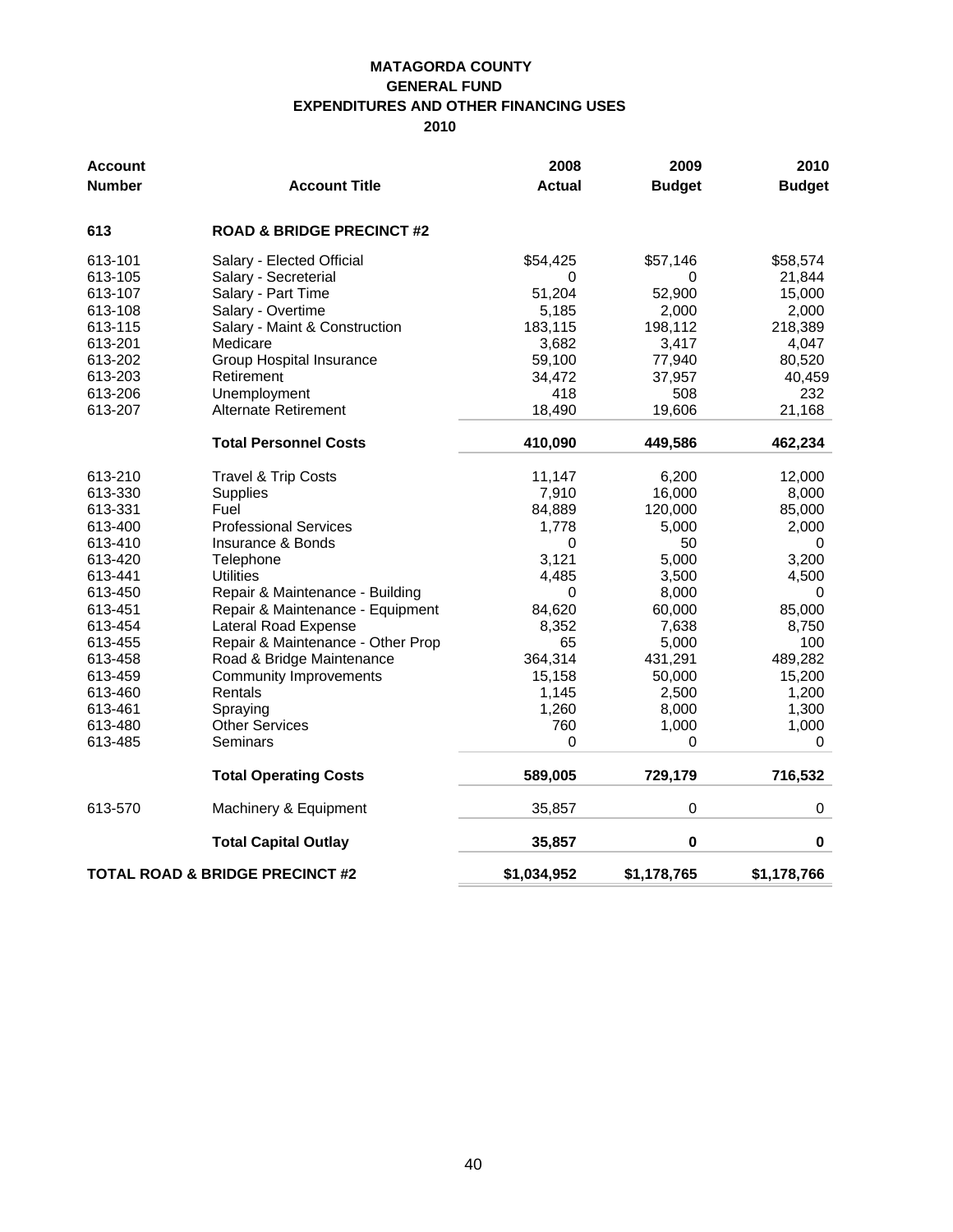| Account            |                                            | 2008          | 2009           | 2010          |
|--------------------|--------------------------------------------|---------------|----------------|---------------|
| <b>Number</b>      | <b>Account Title</b>                       | <b>Actual</b> | <b>Budget</b>  | <b>Budget</b> |
| 614                | <b>ROAD &amp; BRIDGE PRECINCT #3</b>       |               |                |               |
| 614-101            | Salary - Elected Official                  | \$54,425      | \$57,146       | \$58,574      |
| 614-105            | Salary - Secretarial                       | 20,804        | 21,844         | 22,390        |
| 614-107            | Salary - Part Time                         | 7,096         | 4,000          | 8,000         |
| 614-108            | Salary - Overtime                          | 4,341         | 4,000          | 4,000         |
| 614-115            | Salary - Maint & Construction              | 154,521       | 195,657        | 201,628       |
| 614-201            | Medicare                                   | 3,364         | 3,797          | 4,272         |
| 614-202            | Group Hospital Insurance                   | 59,758        | 83,100         | 80,520        |
| 614-203            | Retirement                                 | 30,104        | 36,348         | 39,623        |
| 614-206            | Unemployment                               | 318           | 452            | 212           |
| 614-207            | <b>Alternate Retirement</b>                | 16,303        | 19,237         | 19,932        |
|                    | <b>Total Personnel Costs</b>               | 351,033       | 425,581        | 439,151       |
| 614-210            | <b>Travel &amp; Trip Costs</b>             | 15,590        | 3,000          | 16,000        |
| 614-330            | <b>Supplies</b>                            | 12,760        | 6,000          | 13,000        |
| 614-331            | Fuel                                       | 96,813        | 126,000        | 98,000        |
| 614-400            | <b>Professional Services</b>               | 1,220         |                | 1,500         |
| 614-420            | Telephone                                  | 4,465         | 1,000<br>3,000 | 4,500         |
| 614-430            | Advertising                                | 0             | 100            | 0             |
| 614-441            | <b>Utilities</b>                           | 6,389         | 3,500          | 6,500         |
| 614-450            | Repair & Maintenance - Building            | 1,575         | 3,000          | 1,600         |
| 614-451            | Repair & Maintenance - Equipment           | 64,762        | 60,000         | 65,000        |
| 614-454            | <b>Lateral Road Expense</b>                | 8,352         | 7,638          | 8,750         |
| 614-455            |                                            |               |                | 2,500         |
|                    | Repair & Maintenance - Other Prop          | 2,200         | 3,000          |               |
| 614-458<br>614-459 | Road & Bridge Maintenance                  | 278,533       | 478,947        | 497,115       |
|                    | <b>Community Improvements</b>              | 19,175<br>136 | 5,000          | 20,000<br>150 |
| 614-460            | Rentals                                    |               | 1,000          |               |
| 614-461            | Spraying<br><b>Other Services</b>          | 3,602         | 1,000          | 4,000         |
| 614-480            |                                            | 760           | 500            | 1,000         |
| 614-485            | <b>Seminars &amp; Dues</b>                 | 0             | 500            | 0             |
|                    | <b>Total Operating Costs</b>               | 516,330       | 703,185        | 739,615       |
| 614-570            | Machinery & Equipment                      | 21,179        | 50,000         | 0             |
|                    | <b>Total Capital Outlay</b>                | 21,179        | 50,000         | 0             |
|                    | <b>TOTAL ROAD &amp; BRIDGE PRECINCT #3</b> | \$888,541     | \$1,178,766    | \$1,178,766   |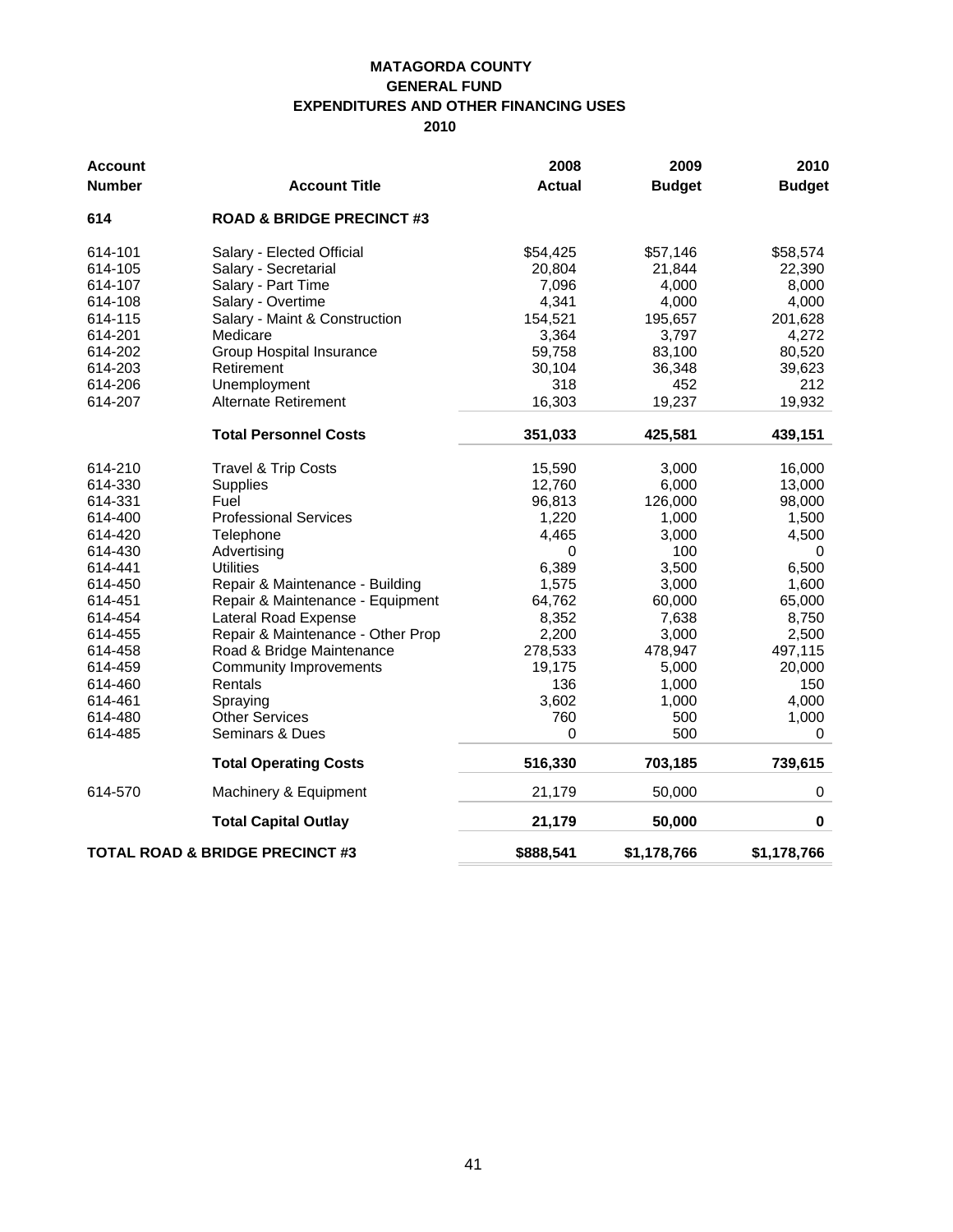| <b>Account</b> |                                            | 2008          | 2009          | 2010          |
|----------------|--------------------------------------------|---------------|---------------|---------------|
| <b>Number</b>  | <b>Account Title</b>                       | <b>Actual</b> | <b>Budget</b> | <b>Budget</b> |
| 615            | <b>ROAD &amp; BRIDGE PRECINCT #4</b>       |               |               |               |
| 615-101        | Salary - Elected Official                  | \$54,425      | \$57,146      | \$58,574      |
| 615-105        | Salary - Secretarial                       | 21,857        | 22,950        | 23,524        |
| 615-107        | Salary - Part Time                         | 7,600         | 5,000         | 5,000         |
| 615-108        | Salary - Overtime                          | 3,200         | 8,000         | 8,000         |
| 615-115        | Salary - Maint & Construction              | 152,130       | 193,803       | 198,649       |
| 615-201        | Medicare                                   | 2,380         | 3,701         | 3,269         |
| 615-202        | Group Hospital Insurance                   | 64,920        | 83,820        | 86,400        |
| 615-203        | Retirement                                 | 29,787        | 36,252        | 38,836        |
| 615-206        | Unemployment                               | 314           | 460           | 212           |
| 615-207        | <b>Alternate Retirement</b>                | 16,151        | 19,498        | 19,967        |
|                | <b>Total Personnel Costs</b>               | 352,763       | 430,630       | 442,430       |
| 615-210        | <b>Travel &amp; Trip Costs</b>             | 9,626         | 7,000         | 10,000        |
| 615-330        | <b>Supplies</b>                            | 11,789        | 12,000        | 12,000        |
| 615-331        | Fuel                                       | 55,720        | 140,000       | 56,000        |
| 615-400        | <b>Professional Services</b>               | 173           | 1,000         | 200           |
| 615-410        | Insurance & Bonds                          | 0             | 178           | 0             |
| 615-420        | Telephone                                  | 3,641         | 3,000         | 3,800         |
| 615-441        | <b>Utilities</b>                           | 29,989        | 25,000        | 30,000        |
| 615-450        | Repair & Maintenance - Building            | 1,806         | 2,000         | 2,000         |
| 615-451        | Repair & Maintenance - Equipment           | 58,744        | 40,000        | 60,000        |
| 615-454        | <b>Lateral Road Expense</b>                | 8,352         | 7,638         | 8,750         |
| 615-455        | Repair & Maintenance - Other Prop          | 4,602         | 5,000         | 5,000         |
| 615-458        | Road & Bridge Maintenance                  | 501,296       | 425,320       | 479,186       |
| 615-459        | <b>Community Improvements</b>              | 59,956        | 30,000        | 60,000        |
| 615-460        | Rentals                                    | 1,370         | 3,500         | 1,400         |
| 615-461        | Spraying                                   | 6,813         | 6,000         | 7,000         |
| 615-480        | <b>Other Services</b>                      | 760           | 500           | 1,000         |
| 615-485        | Seminars & Dues                            | 0             | 0             | $\Omega$      |
|                | <b>Total Operating Costs</b>               | 754,637       | 708,136       | 736,336       |
| 615-570        | Machinery & Equipment                      | 52,103        | 40,000        | 0             |
|                | <b>Total Capital Outlay</b>                | 52,103        | 40,000        | 0             |
|                | <b>TOTAL ROAD &amp; BRIDGE PRECINCT #4</b> | \$1,159,504   | \$1,178,766   | \$1,178,766   |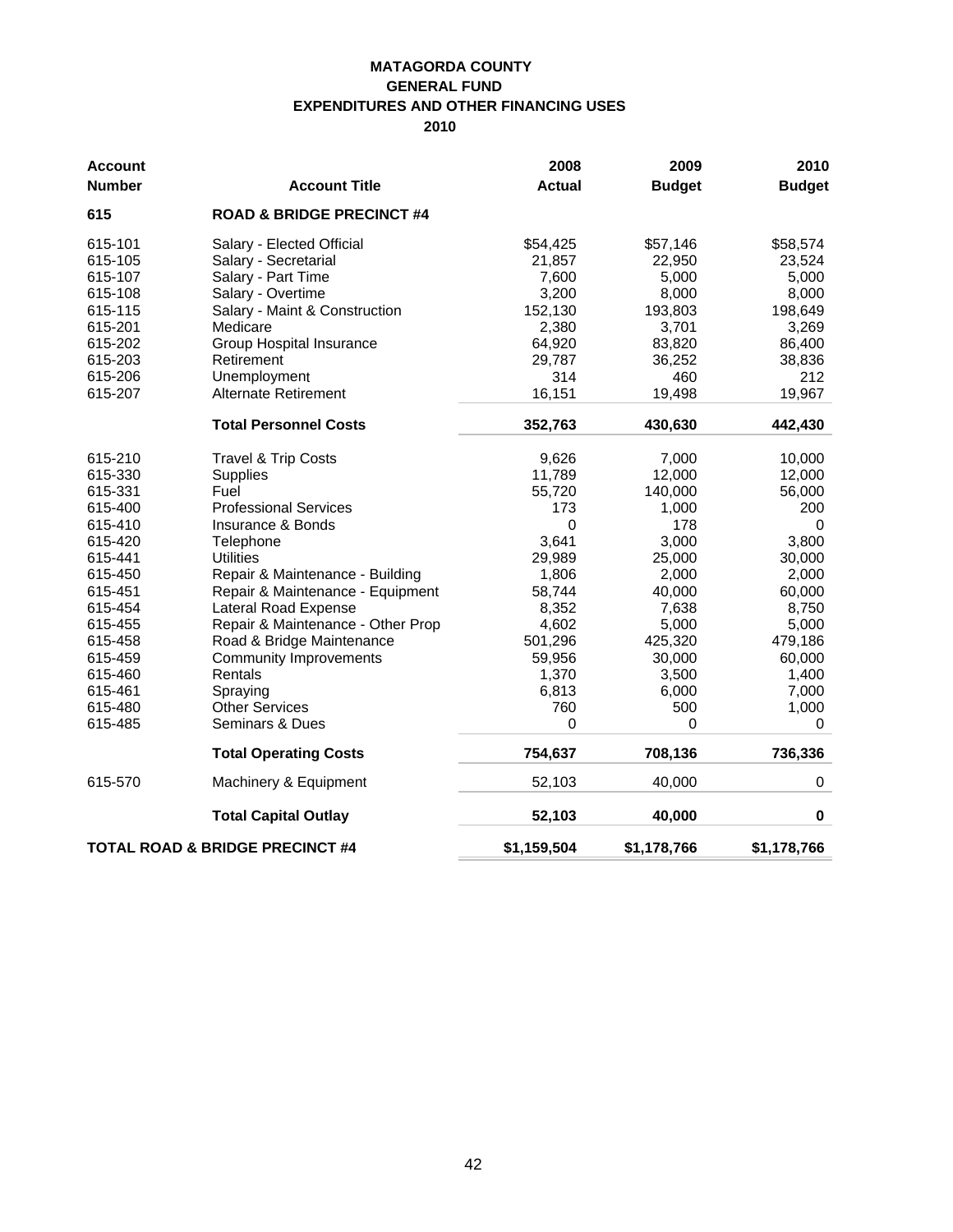| Account<br><b>Number</b>  | <b>Account Title</b>                   | 2008<br><b>Actual</b> | 2009<br><b>Budget</b> | 2010<br><b>Budget</b> |
|---------------------------|----------------------------------------|-----------------------|-----------------------|-----------------------|
| 625                       | <b>RIGHT OF WAY</b>                    |                       |                       |                       |
| 625-510                   | <b>Right of Way</b>                    | \$0                   | \$0                   | \$0                   |
|                           | <b>Total Capital Outlay</b>            | $\bf{0}$              | $\bf{0}$              | $\bf{0}$              |
| <b>TOTAL RIGHT OF WAY</b> |                                        | \$0                   | \$0                   | \$0                   |
| 630                       | <b>HEALTH DEPARTMENT</b>               |                       |                       |                       |
| 630-103                   | Salary - Assistants                    | \$69,071              | \$73,840              | \$75,686              |
| 630-105                   | Salary - Secretarial                   | 20,804                | 21,844                | 22,390                |
| 630-107                   | Salary - Part Time                     | 768                   | 0                     | 0                     |
| 630-109                   | Salary - Supervisor                    | 50,607                | 53,137                | 54,466                |
| 630-201                   | Medicare                               | 2,053                 | 2,158                 | 2,212                 |
| 630-202                   | Group Hospital Insurance               | 34,680                | 40,260                | 40,260                |
| 630-203                   | Retirement                             | 18,079                | 19,138                | 20,517                |
| 630-206                   | Unemployment                           | 240                   | 298                   | 137                   |
| 630-207                   | <b>Alternate Retirement</b>            | 9,659                 | 10,194                | 10,449                |
|                           | <b>Total Personnel Costs</b>           | 205,961               | 220,869               | 226,117               |
| 630-210                   | Trip & Travel Costs                    | 27,105                | 32,175                | 32,175                |
| 630-330                   | Supplies                               | 4,567                 | 4,500                 | 4,500                 |
| 630-400                   | <b>Professional Services</b>           | 423                   | 200                   | 200                   |
| 630-420                   | Telephone                              | 3,079                 | 3,250                 | 3,250                 |
| 630-430                   | Advertising                            | 0                     | 200                   | 200                   |
| 630-451                   | Repair & Maintenance - Equipment       | 195                   | 500                   | 500                   |
| 630-456                   | On-Site Septic Systems                 | 20,297                | 0                     | 0                     |
| 630-460                   | Rentals                                | 0                     | 100                   | 100                   |
| 630-480                   | <b>HGAC Household Hazardous Waste</b>  | 1,848                 | 500                   | 500                   |
| 630-485                   | <b>Seminars &amp; Association Dues</b> | 2,821                 | 2,875                 | 2,875                 |
|                           | <b>Total Operating Costs</b>           | 60,336                | 44,300                | 44,300                |
| 630-570                   | Machinery & Equipment                  | $\Omega$              | $\Omega$              | $\mathbf 0$           |
|                           | <b>Total Capital Outlay</b>            | $\bf{0}$              | $\mathbf{0}$          | $\mathbf 0$           |
|                           | <b>TOTAL HEALTH DEPARTMENT</b>         | \$266,297             | \$265,169             | \$270,417             |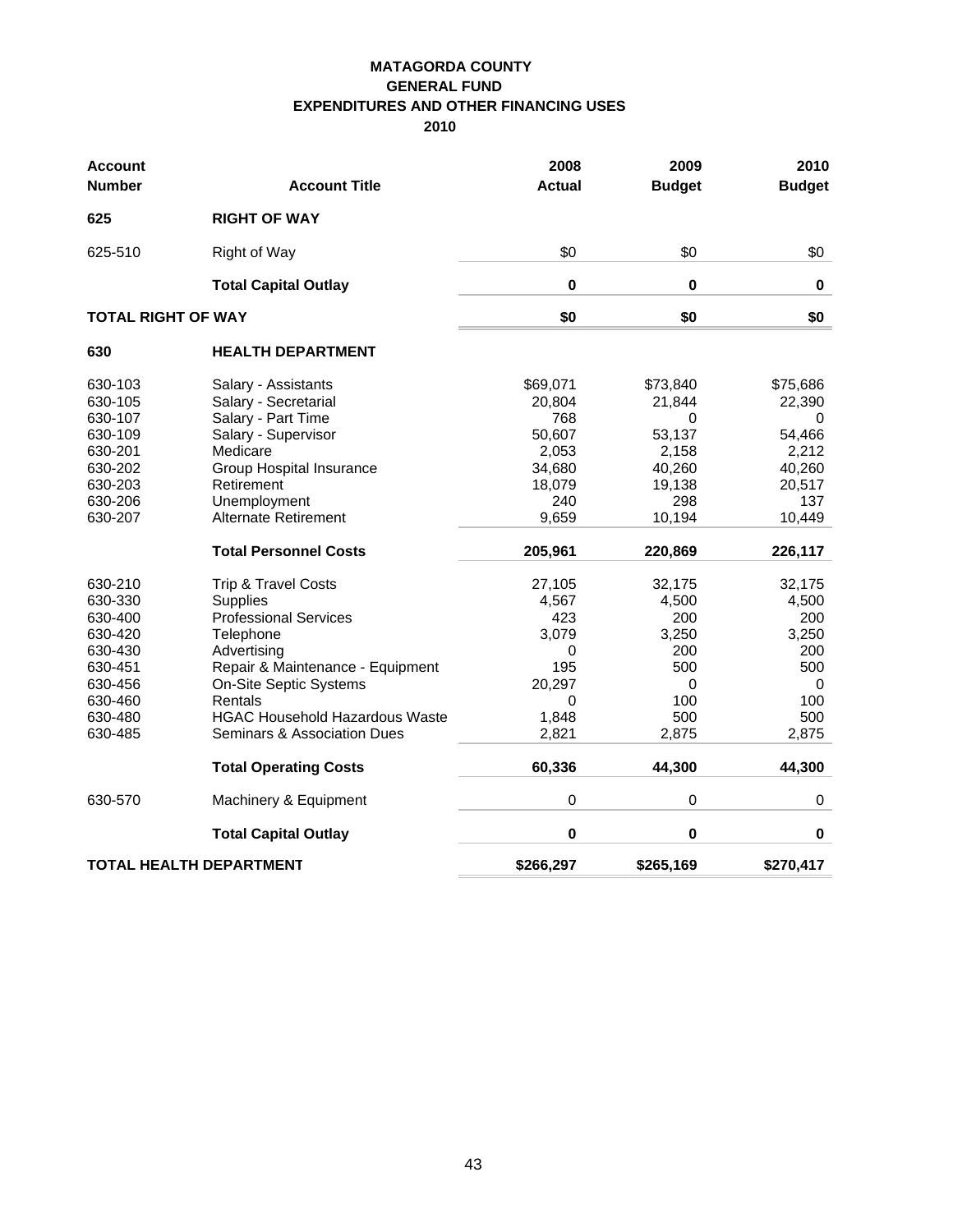| <b>Account</b>              |                                   | 2008          | 2009          | 2010          |
|-----------------------------|-----------------------------------|---------------|---------------|---------------|
| <b>Number</b>               | <b>Account Title</b>              | <b>Actual</b> | <b>Budget</b> | <b>Budget</b> |
| 631                         | <b>ANIMAL CONTROL</b>             |               |               |               |
| 631-115                     | Salary - Animal Control           | \$35,799      | \$41,584      | \$42,623      |
| 631-201                     | Medicare                          | 518           | 603           | 618           |
| 631-202                     | Group Hospital Insurance          | 12,860        | 16,620        | 14,040        |
| 631-203                     | Retirement                        | 4,614         | 5,348         | 5,733         |
| 631-206                     | Unemployment                      | 61            | 83            | 38            |
| 631-207                     | <b>Alternate Retirement</b>       | 2,458         | 2,848         | 2,920         |
|                             |                                   | $\Omega$      |               |               |
|                             | <b>Total Personnel Costs</b>      | 56,309        | 67,086        | 65,972        |
| 631-210                     | <b>Travel &amp; Trip</b>          | 75            | 0             | 0             |
| 631-331                     | <b>Automotive Expenses</b>        | 0             | 0             | 0             |
| 631-451                     | Repair & Maintenance - Equipment  | 0             | 0             | 0             |
| 631-465                     | <b>Animal Control Costs</b>       | 11,428        | 20,700        | 20,700        |
| 631-466                     | <b>Animal Shelter</b>             | 35,458        | 32,000        | 32,000        |
| 631-485                     | Seminars & Association Dues       | 0             | 0             | 0             |
|                             | <b>Total Operating Costs</b>      | 46,961        | 52,700        | 52,700        |
| 631-570                     | Machinery & Equipment             | $\mathsf 0$   | $\mathbf 0$   | 0             |
|                             | <b>Total Capital Outlay</b>       | 0             | $\bf{0}$      | $\mathbf 0$   |
| <b>TOTAL ANIMAL CONTROL</b> |                                   | \$103,270     | \$119,786     | \$118,672     |
|                             |                                   |               |               |               |
| 640                         | <b>HUMAN SERVICES</b>             |               |               |               |
| 640-470-002                 | Aid to Edith Armstrong Center     | 8,400         | 8,400         | 8,400         |
| 640-470-003                 | Aid to Cemetery                   | 3,000         | 3,000         | 3,000         |
| 640-470-004                 | Aid to Friends of the Elderly     | 39,900        | 39,900        | 39,900        |
| 0.10, 170, 007              | Aid to Esconomic Astion Committoo | $\sqrt{2}$    | 1.000         | 1.000         |

| <b>TOTAL HUMAN SERVICES</b> |                                   | \$56,900 | \$57,300 | \$57,300 |
|-----------------------------|-----------------------------------|----------|----------|----------|
|                             | <b>Total Operating Costs</b>      | 56,900   | 57.300   | 57,300   |
| 640-479                     | Other Services & Indigent Burials | 1.600    | 2.000    | 2,000    |
| 640-470-007                 | Aid to Economic Action Committee  | 4.000    | 4.000    | 4,000    |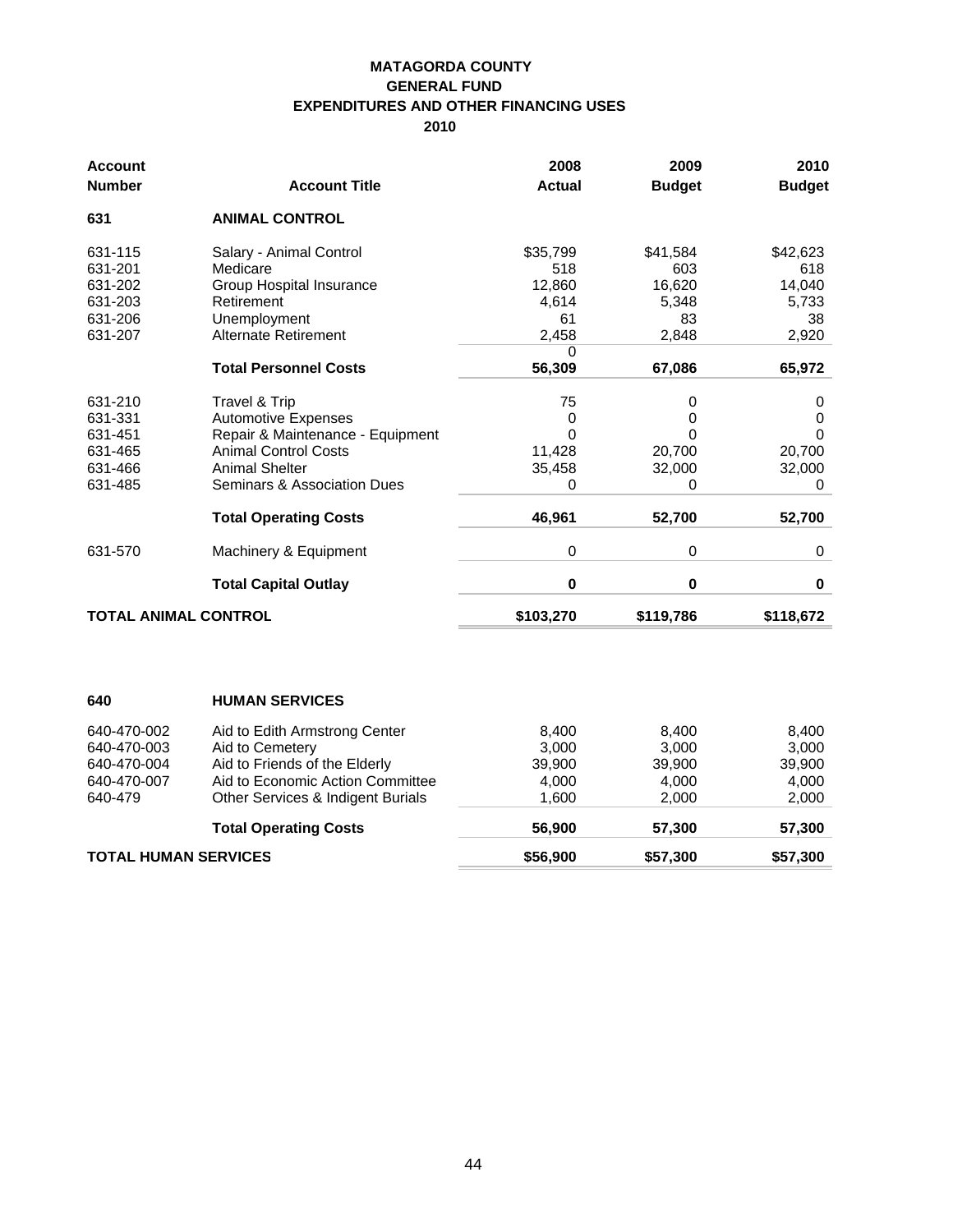| <b>Account</b><br><b>Number</b> | <b>Account Title</b>             | 2008<br><b>Actual</b> | 2009<br><b>Budget</b> | 2010<br><b>Budget</b> |
|---------------------------------|----------------------------------|-----------------------|-----------------------|-----------------------|
| 641                             | <b>CHILD SUPPORT</b>             |                       |                       |                       |
| 641-103                         | Salary - Assistant               | \$27,697              | \$29,378              | \$30,113              |
| 641-105                         | Salary - Secretary               | $\Omega$              | 20,792                | 21,312                |
| 641-107                         | Salary - Part Time               | 2,402                 | 2,520                 | 2,520                 |
| 641-201                         | Medicare                         | 411                   | 764                   | 782                   |
| 641-202                         | Group Hospital Insurance         | 9,000                 | 19,200                | 19,200                |
| 641-203                         | Retirement                       | 3,562                 | 6,452                 | 6,917                 |
| 641-206                         | Unemployment                     | 51                    | 105                   | 49                    |
| 641-207                         | <b>Alternate Retirement</b>      | 1,987                 | 3,531                 | 3,617                 |
|                                 | <b>Total Personnel Costs</b>     | 45,110                | 82,742                | 84,509                |
| 641-210                         | <b>Travel &amp; Trip Costs</b>   | 255                   | 600                   | 600                   |
| 641-330                         | <b>Supplies</b>                  | 933                   | 5,800                 | 1,500                 |
| 641-410                         | Insurance & Bonds                | $\Omega$              | 50                    | 50                    |
| 641-420                         | Telephone                        | 678                   | 600                   | 600                   |
| 641-451                         | Repair & Maintenance - Equipment | 0                     | 500                   | 500                   |
| 641-485                         | Seminars & Dues                  | 0                     | $\Omega$              | $\Omega$              |
|                                 | <b>Total Operating Costs</b>     | 1,866                 | 7,550                 | 3,250                 |
| 641-570                         | Machinery & Equipment            | 0                     | 0                     | $\mathbf 0$           |
|                                 | <b>Total Capital Outlay</b>      | $\bf{0}$              | $\bf{0}$              | $\bf{0}$              |
| <b>TOTAL CHILD SUPPORT</b>      |                                  | \$46,976              | \$90,292              | \$87,759              |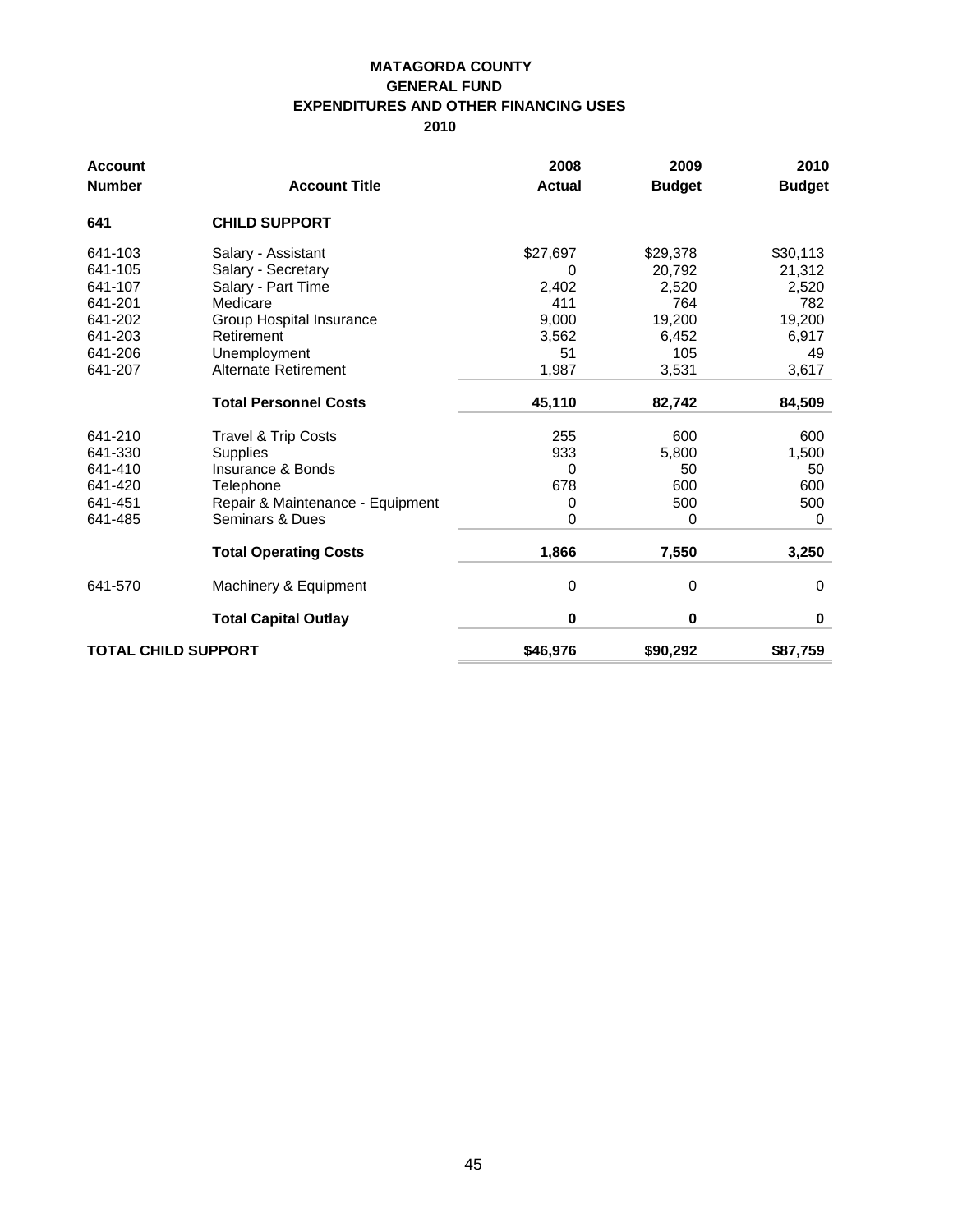| <b>Account</b><br><b>Number</b> | <b>Account Title</b>          | 2008<br><b>Actual</b> | 2009<br><b>Budget</b> | 2010<br><b>Budget</b> |
|---------------------------------|-------------------------------|-----------------------|-----------------------|-----------------------|
| 645                             | <b>MENTAL HEALTH</b>          |                       |                       |                       |
| 645-400-001                     | <b>Regional Mental Health</b> | \$35,419              | \$35,419              | \$35,419              |
|                                 | <b>Total Operating Costs</b>  | 35,419                | 35,419                | 35,419                |
| <b>TOTAL MENTAL HEALTH</b>      |                               | \$35,419              | \$35,419              | \$35,419              |

| 650                      | <b>LAW LIBRARY</b>           |          |          |          |
|--------------------------|------------------------------|----------|----------|----------|
| 650-330                  | Library Books Purchased      | \$15,565 | \$15,000 | \$15,000 |
|                          | <b>Total Operating Costs</b> | 15.565   | 15,000   | 15,000   |
| <b>TOTAL LAW LIBRARY</b> |                              | \$15,565 | \$15,000 | \$15,000 |

| 660                   | <b>PARK 521</b>              |         |         |         |
|-----------------------|------------------------------|---------|---------|---------|
| 660-441               | Utilities                    | \$4,964 | \$5,400 | \$5,400 |
|                       | <b>Total Operating Costs</b> | 4,964   | 5.400   | 5,400   |
| <b>TOTAL PARK 521</b> |                              | \$4,964 | \$5,400 | \$5,400 |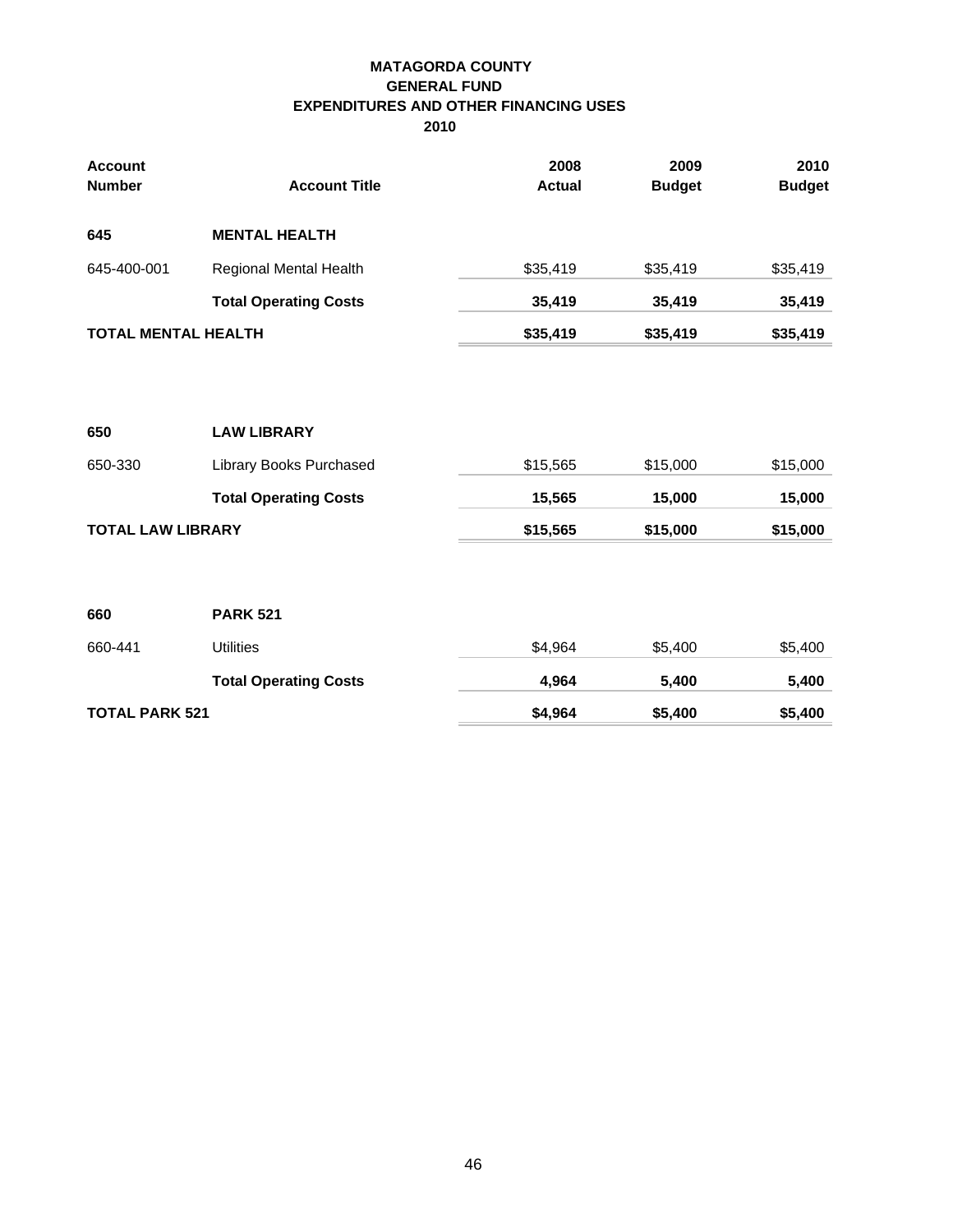| <b>Account</b>           |                              | 2008          | 2009          | 2010          |
|--------------------------|------------------------------|---------------|---------------|---------------|
| <b>Number</b>            | <b>Account Title</b>         | <b>Actual</b> | <b>Budget</b> | <b>Budget</b> |
|                          | <b>FAIRGROUNDS</b>           |               |               |               |
| 661-103                  | Salary - Assistants          | \$23,538      | \$24,715      | \$25,333      |
| 661-108                  | Salary - Overtime            | 238           | 0             | 0             |
| 661-201                  | Medicare                     | 360           | 358           | 367           |
| 661-202                  | Group Hospital Insurance     | 6,420         | 7,020         | 7,020         |
| 661-203                  | Retirement                   | 3,057         | 3,178         | 3,407         |
| 661-206                  | Unemployment                 | 40            | 50            | 23            |
| 661-207                  | <b>Alternate Retirement</b>  | 1,629         | 1,693         | 1,735         |
|                          | <b>Total Personnel Costs</b> | 35,282        | 37,014        | 37,885        |
| 661-330                  | <b>Supplies</b>              | 4,082         | 11,000        | 11,000        |
| 661-331                  | Fuel                         | 0             | 0             | 0             |
| 661-420                  | Telephone                    | 1,644         | 1,800         | 1,800         |
| 661-441                  | <b>Utilities</b>             | 45,110        | 40,000        | 40,000        |
| 661-450                  | Repair/Maintenance-Bldg      | 12,823        | 15,000        | 15,000        |
| 661-451                  | Repair/Maintenance-Equipment | 6,238         | 2,000         | 2,000         |
|                          | <b>Total Operating Costs</b> | 69,898        | 69,800        | 69,800        |
| 661-570                  | Machinery & Equipment        | 0             | 0             | 0             |
|                          | <b>Total Capital Outlay</b>  | 0             | $\mathbf 0$   | $\bf{0}$      |
| <b>TOTAL FAIRGROUNDS</b> |                              | \$105,180     | \$106,814     | \$107,685     |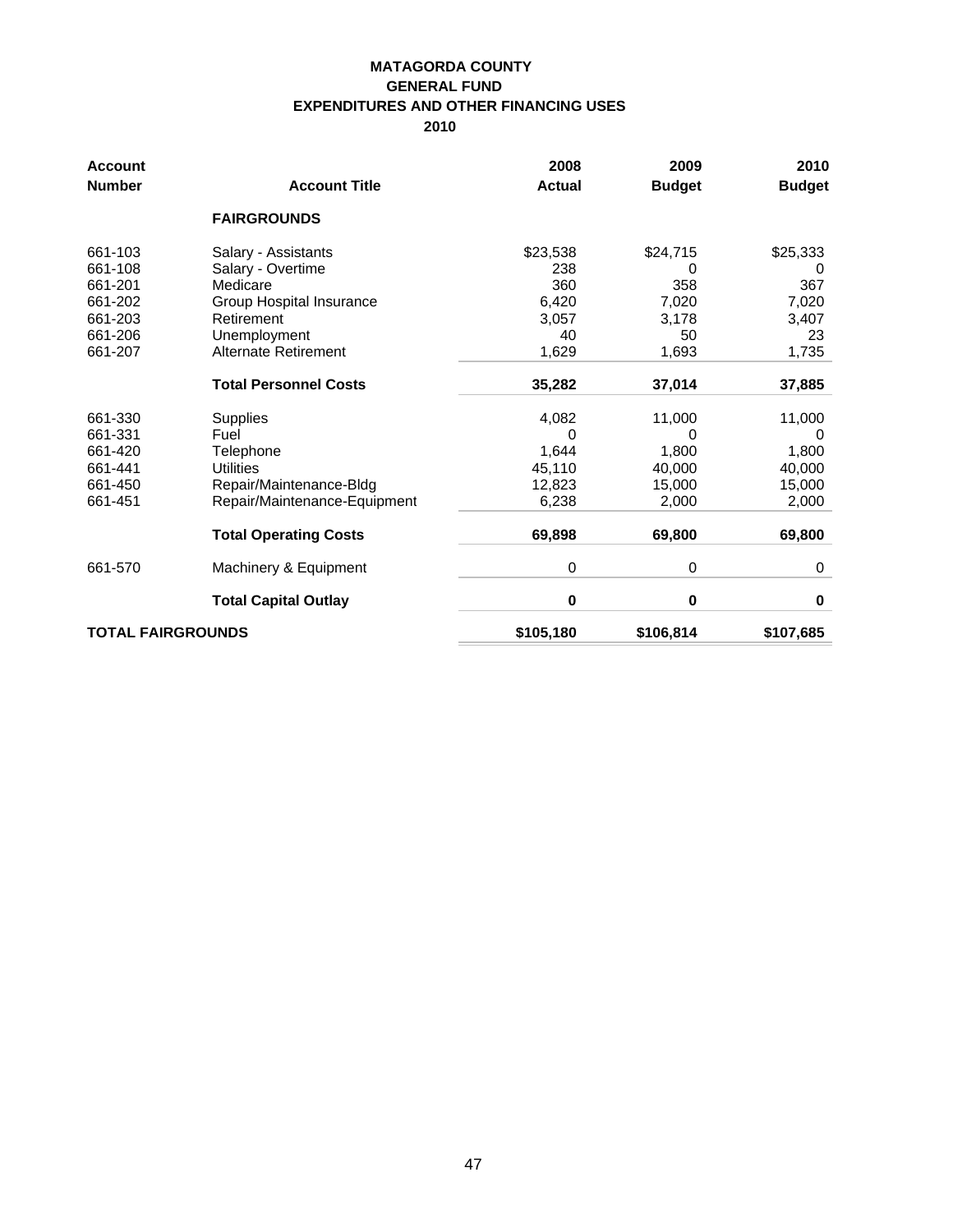| <b>Account</b><br><b>Number</b> | <b>Account Title</b>                | 2008<br><b>Actual</b> | 2009<br><b>Budget</b> | 2010<br><b>Budget</b> |
|---------------------------------|-------------------------------------|-----------------------|-----------------------|-----------------------|
| 662                             | <b>MARINE DIVISION</b>              |                       |                       |                       |
| 662-105                         | Salary - Full Time                  | \$24,729              | \$25,966              | \$26,615              |
| 662-106                         | Salary - Beach Patrol               | 5,428                 | 6,628                 | 6,628                 |
| 662-107                         | Salary - Part Time                  | 9,745                 | 17,000                | 17,000                |
| 662-108                         | Salary - O/T Emergency Beach Patrol | 13,382                | 15,000                | 15,750                |
| 662-201                         | Medicare                            | 532                   | 937                   | 957                   |
| 662-202                         | Group Hospital Insurance            | 9,000                 | 9,600                 | 9,600                 |
| 662-203                         | Retirement                          | 3,878                 | 6,121                 | 6,590                 |
| 662-206                         | Unemployment                        | 59                    | 128                   | 59                    |
| 662-207                         | Alternate Retirement                | 2,432                 | 3,898                 | 3,994                 |
|                                 | <b>Total Personnel Costs</b>        | 69,185                | 85,278                | 87,192                |
| 662-330                         | <b>Supplies</b>                     | 207                   | 9,816                 | 0                     |
| 662-400                         | <b>Professional Services</b>        | $\Omega$              | 1,000                 | 0                     |
| 662-400-100                     | <b>CIAP Grant</b>                   | 17,470                | 0                     | 0                     |
| 662-400-200                     | <b>CEPRA Grant</b>                  | 60,725                | $\Omega$              | $\Omega$              |
| 662-441                         | <b>Utilities</b>                    | 2,290                 | 2,200                 | 8,000                 |
| 662-456                         | Maintenance                         | 14,602                | 7,500                 | 18,000                |
| 662-458                         | <b>Boat Ramp Construction</b>       | 69,932                | 100,000               | $\Omega$              |
| 662-460                         | Rentals                             | 20,706                | 23,599                | 24,000                |
| 662-480                         | <b>Other Costs</b>                  | $\Omega$              | $\Omega$              | $\Omega$              |
|                                 | <b>Total Operating Costs</b>        | 185,931               | 144,115               | 50,000                |
| 662-570                         | Machinery & Equipment               | 0                     | $\mathbf 0$           | 0                     |
|                                 | <b>Total Capital Outlay</b>         | $\mathbf 0$           | $\bf{0}$              | $\mathbf 0$           |
| <b>TOTAL MARINE DIVISION</b>    |                                     | \$255,116             | \$229,393             | \$137,192             |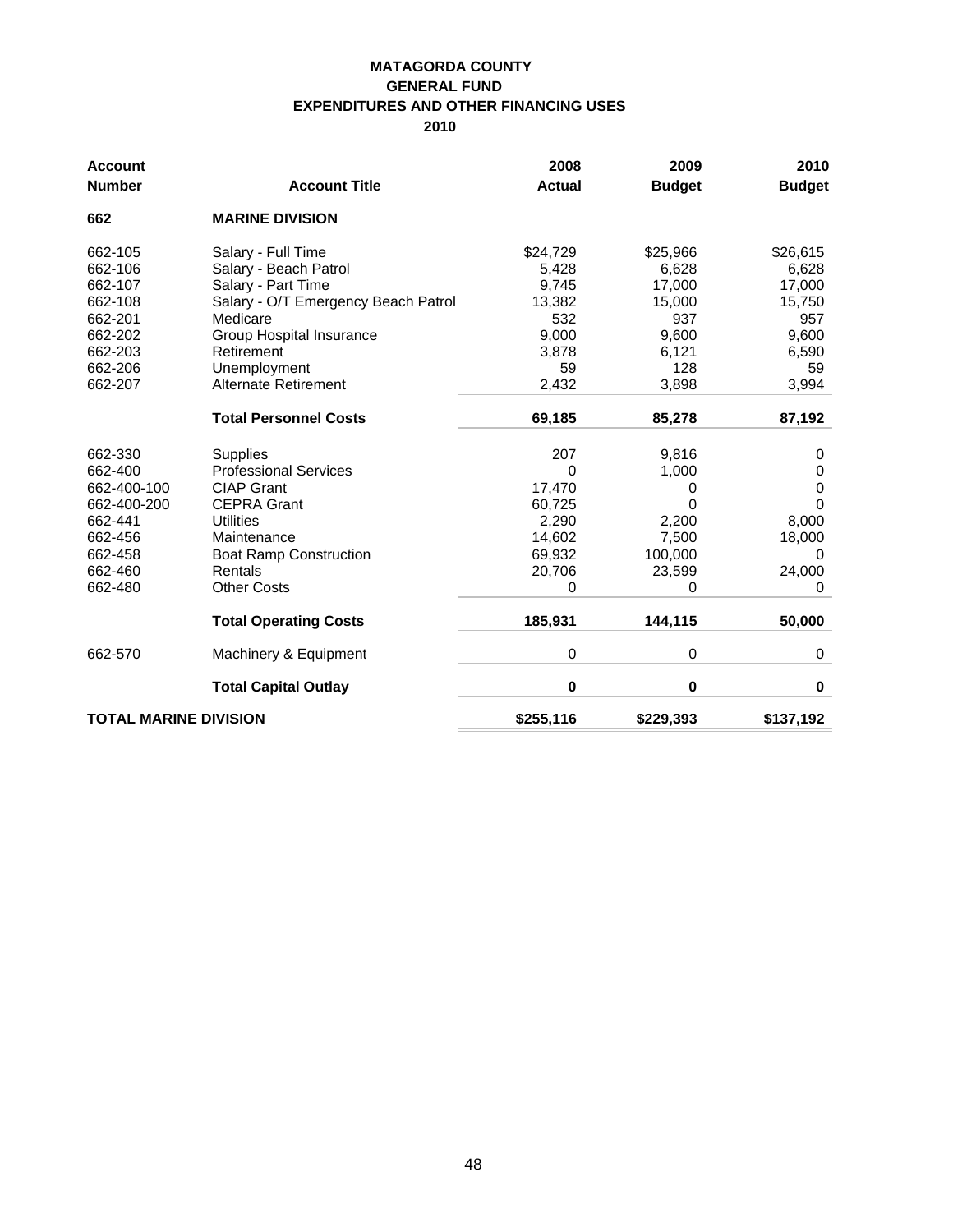| Account<br><b>Number</b> | <b>Account Title</b>                   | 2008<br><b>Actual</b> | 2009<br><b>Budget</b> | 2010<br><b>Budget</b> |
|--------------------------|----------------------------------------|-----------------------|-----------------------|-----------------------|
| 664                      | <b>CULTURE AND EDUCATION</b>           |                       |                       |                       |
| 664-470                  | Aid to Economic Development            | \$60,000              | \$60,000              | \$60,000              |
| 664-471                  | Aid to Bay City Library                | 170,573               | 179,102               | 179,102               |
| 664-472                  | Aid to Palacios Library                | 56,858                | 59,701                | 59,701                |
| 664-473                  | Aid to Mata County Museum              | 45,486                | 47,760                | 47,760                |
| 664-476                  | Aid to Historical Commission           | 4,597                 | 6,000                 | 6,000                 |
| 664-477                  | Aid to Service Center                  | 3,591                 | 3,591                 | 3,591                 |
|                          | <b>Total Operating Costs</b>           | 341,105               | 356,154               | 356,154               |
|                          | TOTAL CULTURE AND EDUCATION            | \$341,105             | \$356,154             | \$356,154             |
| 665                      | <b>AGRICULTURAL EXTENSION SERVICE</b>  |                       |                       |                       |
| 665-102                  | Salary - Appointed                     | \$67,188              | \$70,547              | \$70,475              |
| 665-105                  | Salary - Secretarial                   | 37,446                | 39,672                | 40,664                |
| 665-107                  | Salary - Part Time                     | 0                     | 1,800                 | 1,800                 |
| 665-108                  | Salary - Overtime                      | 930                   | 0                     | 0                     |
| 665-201                  | Medicare                               | 1,538                 | 1,624                 | 1,638                 |
| 665-202                  | Group Hospital Insurance               | 32,100                | 35,100                | 35,100                |
| 665-203                  | Retirement                             | 4,935                 | 5,102                 | 5,469                 |
| 665-206                  | Unemployment                           | 180                   | 224                   | 102                   |
| 665-207                  | <b>Alternate Retirement</b>            | 7,240                 | 7,617                 | 7,680                 |
|                          | <b>Total Personnel Costs</b>           | 151,556               | 161,686               | 162,927               |
| 665-210                  | <b>Travel &amp; Trip Costs</b>         | 6,845                 | 9,000                 | 9,000                 |
| 665-330                  | Supplies                               | 5,300                 | 7,000                 | 7,000                 |
| 665-331                  | Fuel                                   | 2,621                 | 3,000                 | 3,000                 |
| 665-420                  | Telephone                              | 3,094                 | 5,400                 | 4,000                 |
| 665-451                  | Repair & Maintenance - Equipment       | 582                   | 1,000                 | 1,000                 |
| 665-480                  | <b>Other Services</b>                  | 0                     | 0                     | 0                     |
| 665-485                  | <b>Seminars &amp; Association Dues</b> | 1,150                 | 700                   | 1,000                 |
|                          | <b>Total Operating Supplies</b>        | 19,593                | 26,100                | 25,000                |
| 665-570                  | Machinery & Equipment                  | 0                     | 0                     | 0                     |
|                          | <b>Total Capital Outlay</b>            | 0                     | 0                     | 0                     |
|                          | TOTAL AGRICULTURAL EXTENSION SERVICE   | \$171,149             | \$187,786             | \$187,927             |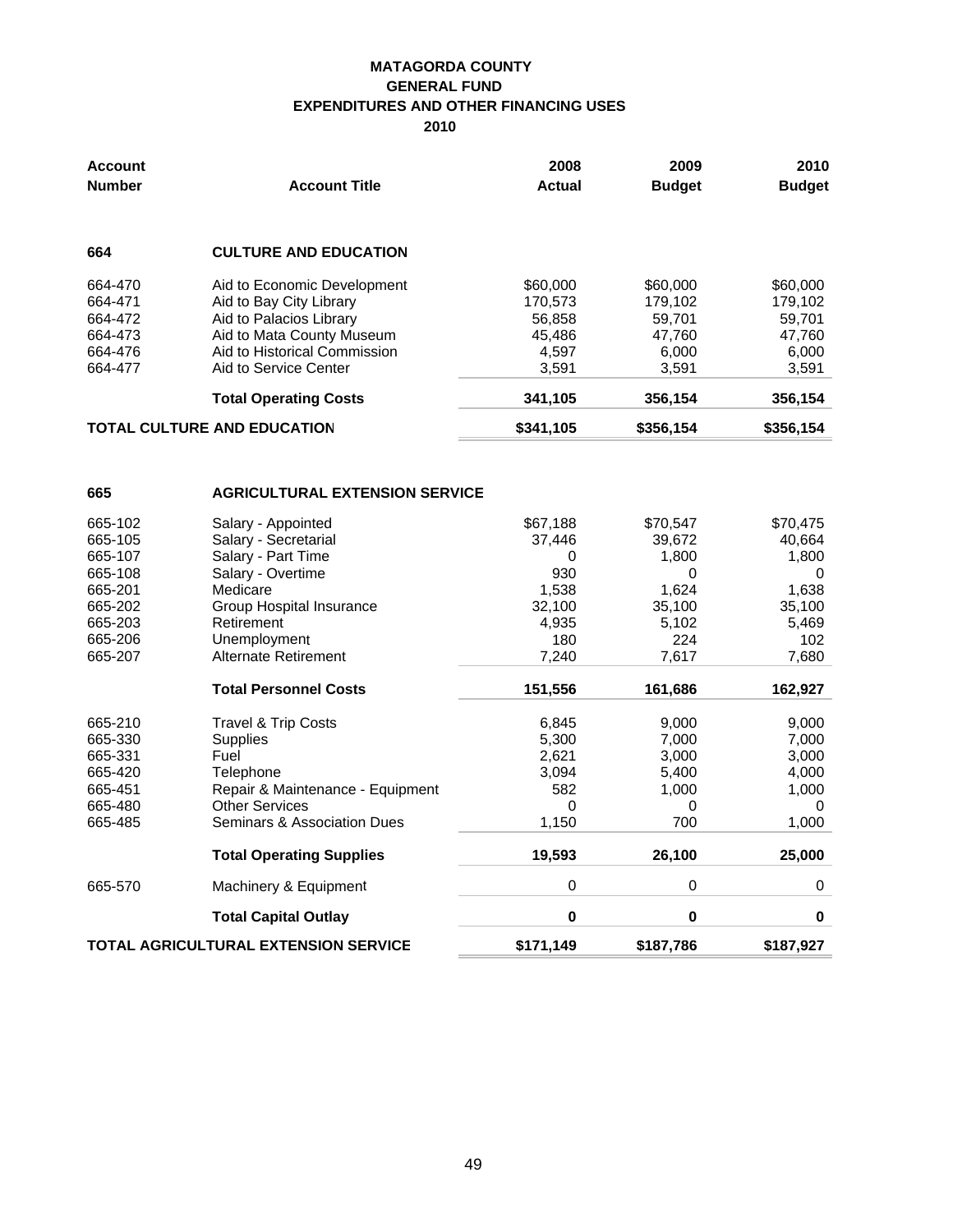| <b>Account</b><br><b>Number</b> | <b>Account Title</b>                   | 2008<br><b>Actual</b> | 2009          | 2010          |
|---------------------------------|----------------------------------------|-----------------------|---------------|---------------|
|                                 |                                        |                       | <b>Budget</b> | <b>Budget</b> |
| 666                             | <b>HOME ECONOMIST SERVICE</b>          |                       |               |               |
| 666-102                         | Salary - Appointed                     | \$23,366              | \$24,534      | \$25,147      |
| 666-105                         | Salary - Secretarial                   | 44,046                | 48,754        | 49,973        |
| 666-107                         | Salary - Part Time                     | 2,464                 | 1,800         | 1,800         |
| 666-108                         | Salary - Overtime                      | 507                   | <sup>0</sup>  | 0             |
| 666-201                         | Medicare                               | 292                   | 328           | 751           |
| 666-202                         | Group Hospital Insurance               | 19,509                | 23,640        | 23,640        |
| 666-203                         | Retirement                             | 5,734                 | 6,270         | 6,721         |
| 666-206                         | Unemployment                           | 80                    | 150           | 69            |
| 666-207                         | <b>Alternate Retirement</b>            | 4,763                 | 5,088         | 5,213         |
|                                 | <b>Total Personnel Costs</b>           | 100,762               | 110,564       | 113,315       |
| 666-210                         | <b>Travel &amp; Trip Costs</b>         | 2,954                 | 4,000         | 3,000         |
| 666-330                         | <b>Supplies</b>                        | 1,747                 | 2,800         | 2,000         |
| 666-451                         | Repair & Maintenance - Equipment       | 0                     | 593           | 500           |
| 666-485                         | <b>Seminars &amp; Association Dues</b> | 227                   | 500           | 500           |
|                                 | <b>Total Operating Costs</b>           | 4,929                 | 7,893         | 6,000         |
| 666-570                         | Machinery & Equipment                  | 0                     | $\mathbf 0$   | $\mathbf 0$   |
|                                 | <b>Total Capital Outlay</b>            | 0                     | $\bf{0}$      | $\bf{0}$      |
|                                 | <b>TOTAL HOME ECONOMIST SERVICE</b>    | \$105,690             | \$118,457     | \$119,315     |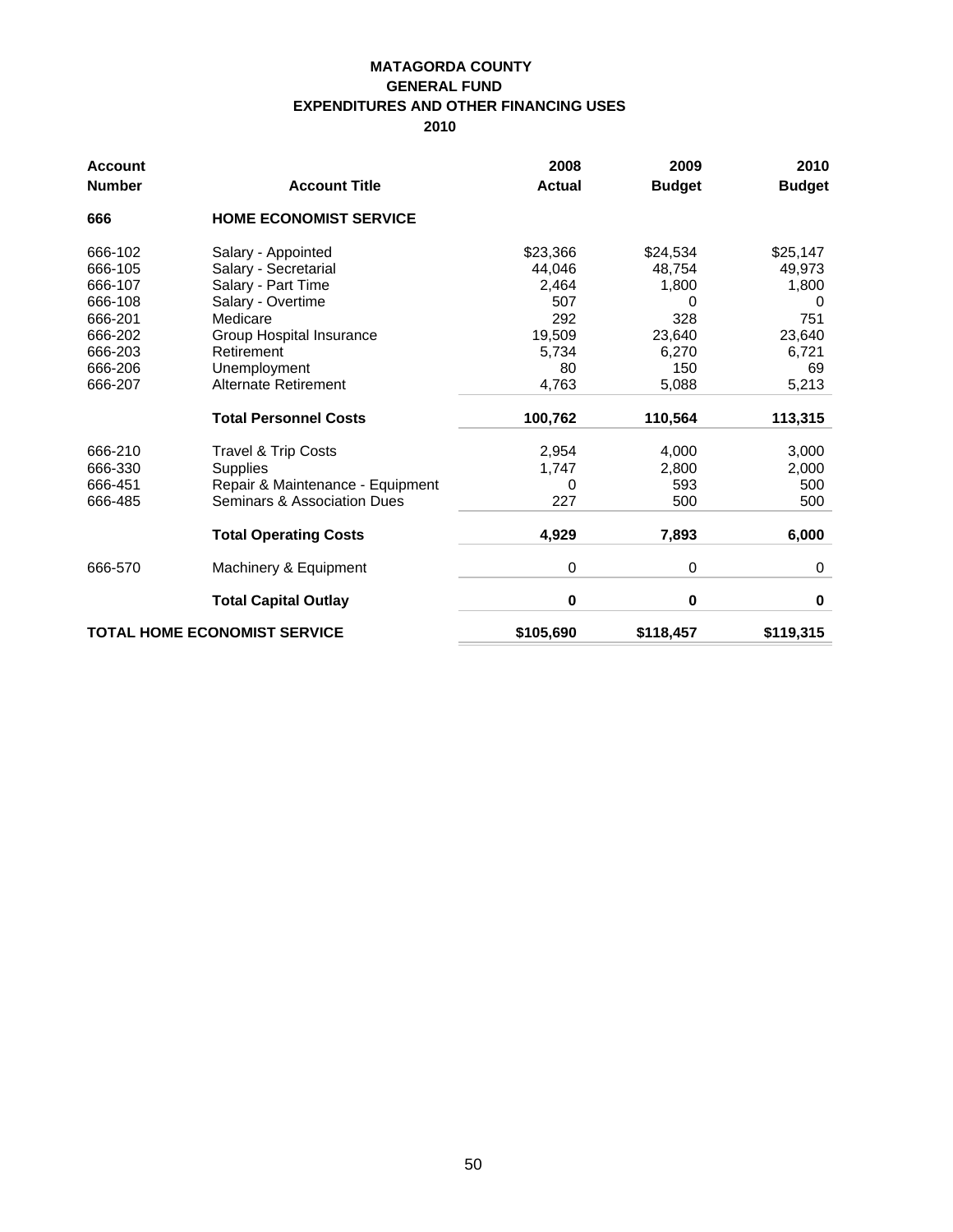| <b>Account</b><br><b>Number</b> | <b>Account Title</b>         | 2008<br><b>Actual</b> | 2009<br><b>Budget</b> | 2010<br><b>Budget</b> |
|---------------------------------|------------------------------|-----------------------|-----------------------|-----------------------|
| 678                             | <b>GAME WARDENS</b>          |                       |                       |                       |
| 678-330                         | <b>Supplies</b>              | \$0                   | \$328                 | \$328                 |
| 678-400                         | Services - Trapper           | 26,400                | 26,400                | 26,400                |
| 678-420                         | Telephone                    | 943                   | 700                   | 700                   |
|                                 | <b>Total Operating Costs</b> | 27,343                | 27,428                | 27,428                |
| <b>TOTAL GAME WARDENS</b>       |                              | \$27,343              | \$27,428              | \$27,428              |
|                                 |                              |                       |                       |                       |

| 700                       | <b>OPERATING TRANSFERS</b>       |              |              |              |
|---------------------------|----------------------------------|--------------|--------------|--------------|
| 700-015                   | Transfer to Fund 15              | 0            | 0            |              |
| 700-064                   | Transfer to Fund 64              | 1,079        | 0            |              |
| 700-071                   | Transfer to fund 71              | 444.400      | 0            |              |
|                           | <b>TOTAL OPERATING TRANSFERS</b> | \$445,479    | \$0          | \$0          |
| <b>TOTAL EXPENDITURES</b> |                                  | \$17,682,285 | \$17,897,174 | \$17,908,469 |
|                           |                                  |              |              |              |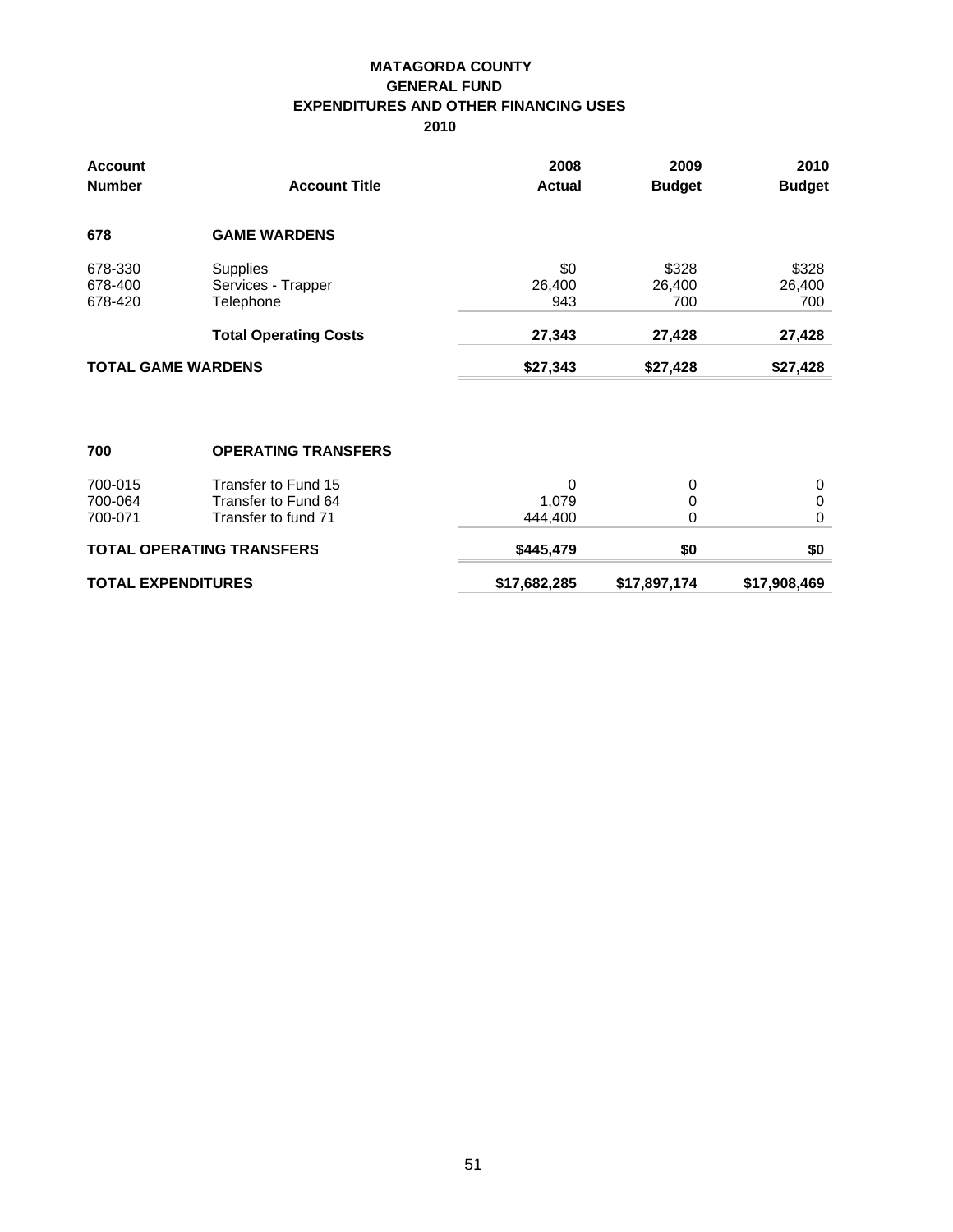SPECIAL REVENUE FUNDS

 $\mathcal{L}^{\text{max}}_{\text{max}}$  and  $\mathcal{L}^{\text{max}}_{\text{max}}$ 

 $\sim$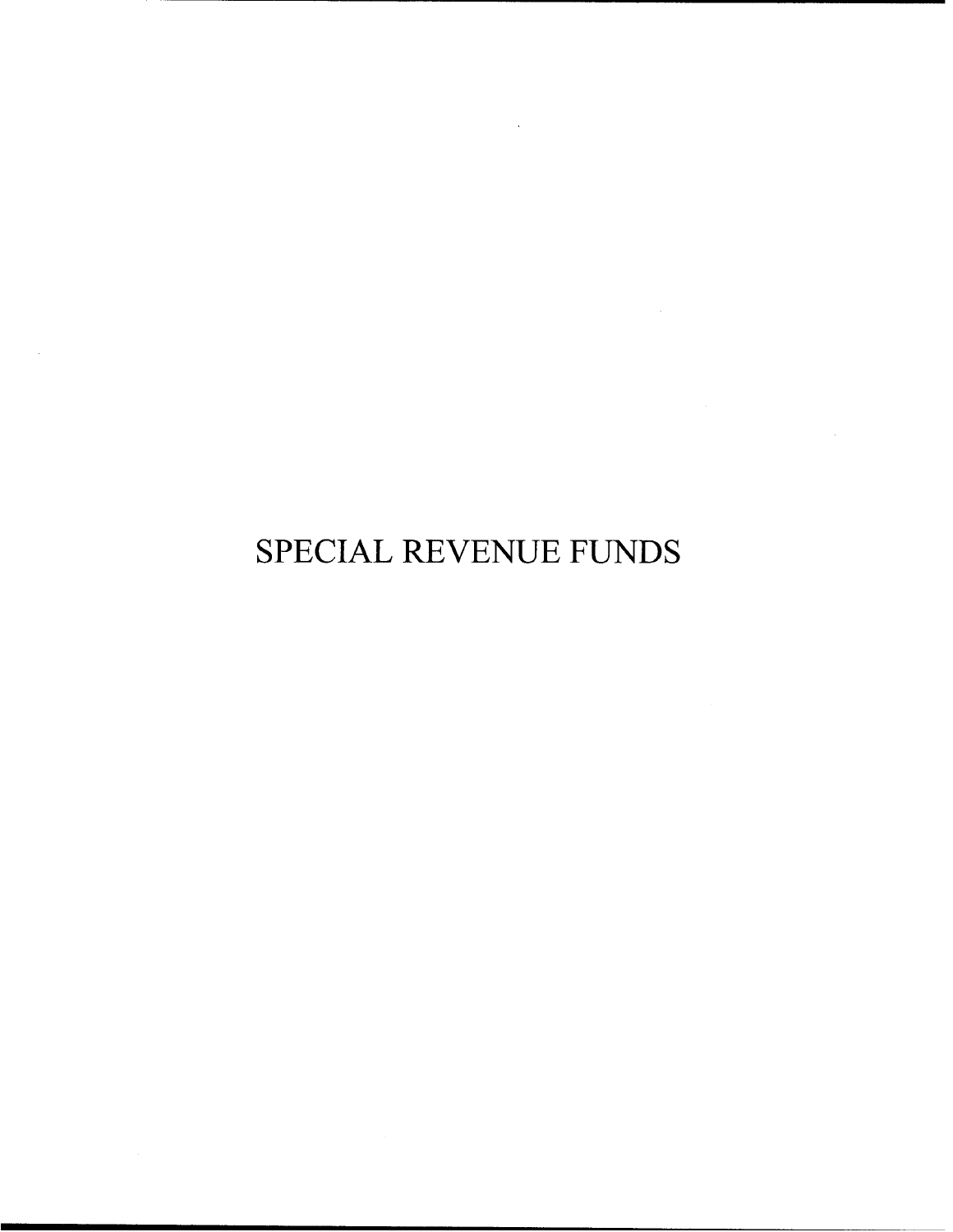#### **MATAGORDA COUNTY FUND 14 - DISTRICT ATTORNEY LEGAL/LAW REVENUES AND OTHER FINANCING SOURCES 2010**

| Account<br><b>Number</b> | <b>Account Title</b>               | 2008<br><b>Actual</b> | 2009<br><b>Budget</b> | 2010<br><b>Budget</b> |
|--------------------------|------------------------------------|-----------------------|-----------------------|-----------------------|
|                          | 340-000-004 DA Forfeited Funds     | \$11,088              | \$1,500               | \$1,500               |
|                          | 340-000-005 DA Ck Collection Funds | 21.485                | 28,000                | 28,000                |
|                          | 340-000-006 DA State Trust Funds   | 34,450                | 31,750                | 31,750                |
|                          | 360-000-004 DA Forfeited Interest  | 1.892                 | 500                   | 500                   |
|                          | <b>TOTAL REVENUE</b>               | \$68,915              | \$61,750              | \$61,750              |

## **MATAGORDA COUNTY FUND 14 - DISTRICT ATTORNEY LEGAL/LAW EXPENDITURES AND OTHER FINANCING USES**

| <b>Account</b><br><b>Number</b> | <b>Account Title</b>            | 2008<br><b>Actual</b> | 2009<br><b>Budget</b> | 2010<br><b>Budget</b> |
|---------------------------------|---------------------------------|-----------------------|-----------------------|-----------------------|
| 452-210                         | DA Travel                       | \$603                 | \$750                 | \$750                 |
| 452-330                         | DA Supplies                     | 8,619                 | 24,000                | 24,000                |
| 452-331                         | DA Fuel                         | O                     | 2,000                 | 2,000                 |
| 452-400                         | <b>DA Professional Services</b> | 606                   | 5,000                 | 5,000                 |
| 452-403                         | DA Trial Expense                | 418                   | 5,000                 | 5,000                 |
| 452-410                         | DA Insurance & Bonds            | (315)                 | O                     | $\Omega$              |
| 452-451                         | DA Repair & Maint-Equipment     | 576                   | 10,000                | 10,000                |
| 452-420                         | DA Telephone                    | 65                    | O                     |                       |
| 452-479                         | DA Investigative Expense        | 0                     | 2,000                 | 2,000                 |
| 452-485                         | DA Seminars & Training          | (190)                 | 3,000                 | 3,000                 |
| 452-570                         | DA Machinery & Equipment        | O                     | 10,000                | 10,000                |
| 700-010                         | Transfer to General Fund        | 43,636                | 0                     | 0                     |
|                                 | <b>TOTAL EXPENDITURES</b>       | \$54,017              | \$61,750              | \$61,750              |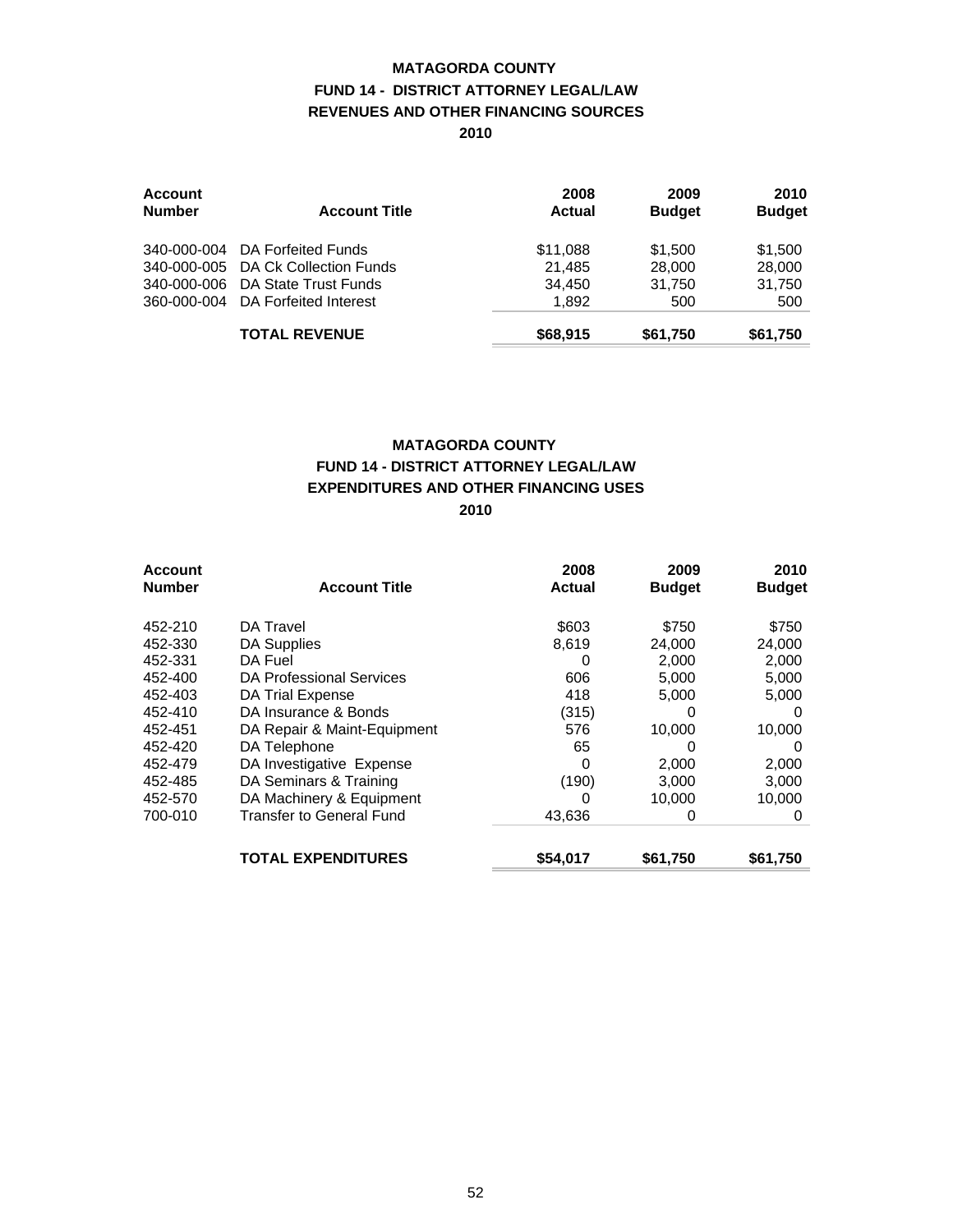## **MATAGORDA COUNTY FUND 15 - SHERIFF AND JAIL DISCRETIONARY REVENUES AND OTHER FINANCING SOURCES**

**2010**

| <b>Account</b><br><b>Number</b> | <b>Account Title</b>                          | 2008<br><b>Actual</b> | 2009<br><b>Budget</b> | 2010<br><b>Budget</b> |
|---------------------------------|-----------------------------------------------|-----------------------|-----------------------|-----------------------|
| 340-000-001                     | <b>Sheriff Other Revenue</b>                  | \$0                   | \$0                   | \$0                   |
|                                 | 340-000-002 Sheriff Forfeited Funds           | 28,579                | 10,000                | 29,000                |
|                                 | 340-000-010 Sheriff Forfeited Federal         | 0                     | 0                     |                       |
|                                 | 360-000-002 Sheriff Drug Enforcement Interest | 765                   | 500                   | 750                   |
|                                 | 370-000-000 Commissary Sales                  | 41,070                | 50,000                | 45,000                |
|                                 | 371-000-000 Commissary Other Revenue          | 2                     | 25                    | 25                    |
|                                 | <b>TOTAL REVENUE</b>                          | \$70,415              | \$60,525              | \$74,775              |

#### **MATAGORDA COUNTY FUND 15 - SHERIFF AND JAIL DISCRETIONARY EXPENDITURES AND OTHER FINANCING USES 2010**

| <b>Account</b><br><b>Number</b> | <b>Account Title</b>                  | 2008<br>Actual | 2009<br><b>Budget</b> | 2010<br><b>Budget</b> |
|---------------------------------|---------------------------------------|----------------|-----------------------|-----------------------|
| 512-330                         | Supplies-Commissary                   | \$2,860        | \$600                 | \$2,900               |
| 512-332                         | <b>Prisoner Clothing</b>              | 9,503          | 3,600                 | 9,600                 |
| 512-335                         | <b>Commissary Re-Sale Purchases</b>   | 22,343         | 33,000                | 25,000                |
| 512-420                         | Telephone                             | 238            | 450                   | 450                   |
| 512-479                         | Inmate Supplies & Equipment           | 15,181         | 6,675                 | 21,325                |
| 560-210                         | <b>Sheriff Travel</b>                 | 0              | 950                   | $\Omega$              |
| 560-330                         | <b>Sheriff Supplies</b>               | 560            | 11,150                | 1,000                 |
| 560-334                         | Sheriff Medical/Maint - Drug Dogs     | 609            | 900                   | 900                   |
| 560-336                         | <b>Sheriff Uniforms-Deputies</b>      | 1,551          | 100                   | 1,600                 |
| 560-400                         | <b>Sheriff Professional Services</b>  | 960            | 1.700                 | 1,000                 |
| 560-451                         | <b>Sheriff Repair/Maint-Equipment</b> | 10,800         | 400                   | 11,000                |
| 560-485                         | <b>Sheriff Training/Seminars</b>      | 0              | 1,000                 | 0                     |
|                                 | <b>TOTAL EXPENDITURES</b>             | \$64,605       | \$60,525              | \$74,775              |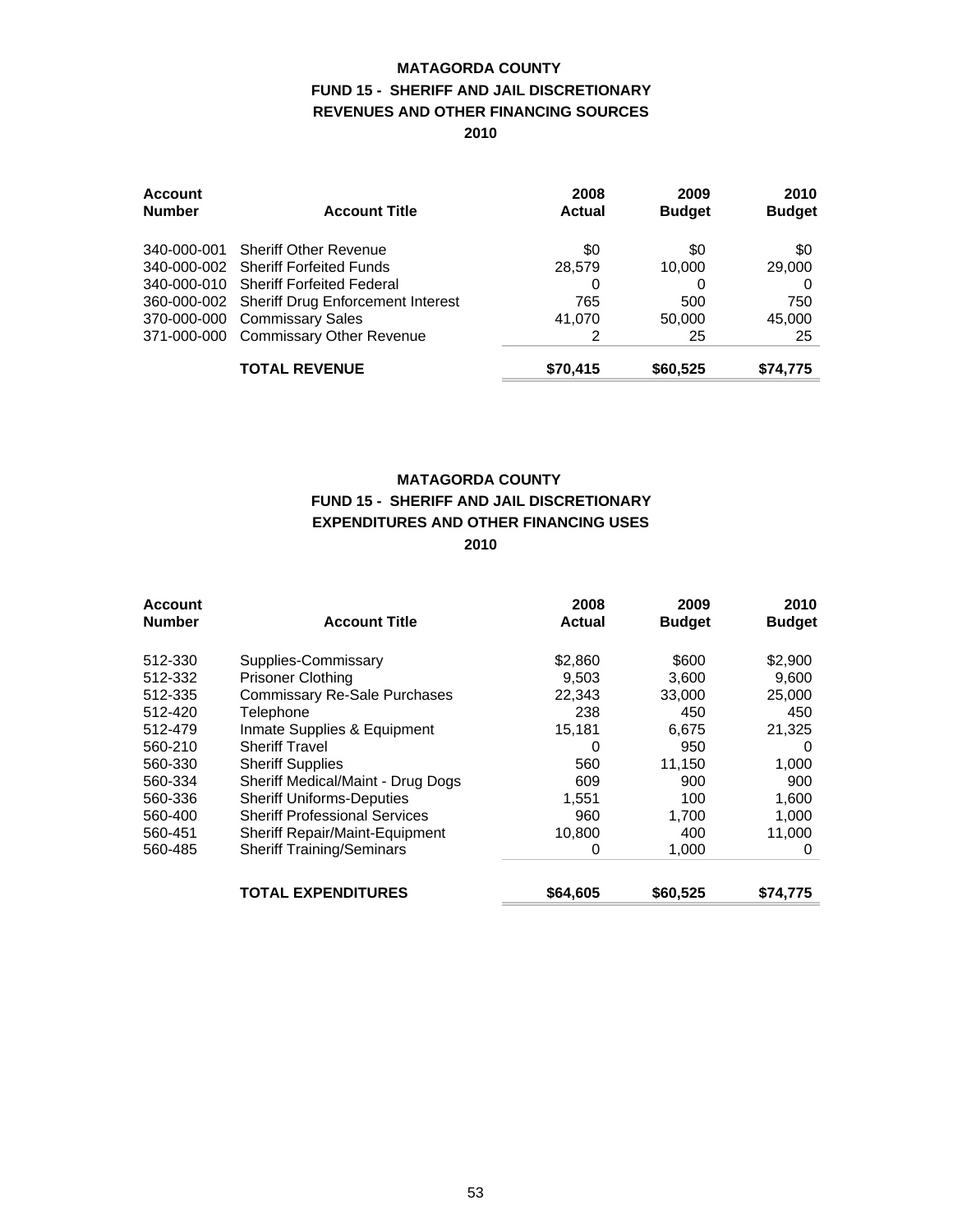## **MATAGORDA COUNTY FUND 16 - COUNTY CLERK PRESERVATION & AUTOMATION REVENUES AND OTHER FINANCING SOURCES**

**2010**

| <b>Account</b><br><b>Number</b> | <b>Account Title</b>                 | 2008<br>Actual | 2009<br><b>Budget</b> | 2010<br><b>Budget</b> |
|---------------------------------|--------------------------------------|----------------|-----------------------|-----------------------|
| 340-040                         | <b>Vital Statistics Preservation</b> | \$4,498        | \$4,800               | \$4,500               |
| 340-410                         | <b>Preservation &amp; Automation</b> | 40.884         | 56,000                | 41,000                |
| 360-000                         | Interest Earnings                    | 9.713          | 17,000                | 9,800                 |
|                                 | <b>TOTAL REVENUE</b>                 | \$55,096       | \$77,800              | \$55,300              |

## **MATAGORDA COUNTY FUND 16 - COUNTY CLERK PRESERVATION & AUTOMATION EXPENDITURES AND OTHER FINANCING USES 2010**

| <b>Account</b><br><b>Number</b> | <b>Account Title</b>           | 2008<br><b>Actual</b> | 2009<br><b>Budget</b> | 2010<br><b>Budget</b> |
|---------------------------------|--------------------------------|-----------------------|-----------------------|-----------------------|
| 403-107                         | Salary-Temporary               | \$0                   | \$0                   | \$0                   |
| 403-201                         | Medicare                       | 0                     | 0                     | 0                     |
| 403-206                         | Unemployment                   | 0                     | 0                     | 0                     |
| 403-207                         | Alternate Retirement           | 0                     | 0                     |                       |
| 403-330                         | <b>Supplies and Software</b>   | 8.046                 | 24,214                | 25,000                |
| 403-451                         | Repair & Maintenance Equipment | 0                     | 1.740                 | 3,000                 |
| 403-570                         | Machinery & Equipment          | 0                     | 24,846                | 27,300                |
|                                 | <b>TOTAL EXPENDITURES</b>      | \$8,046               | \$50,800              | \$55,300              |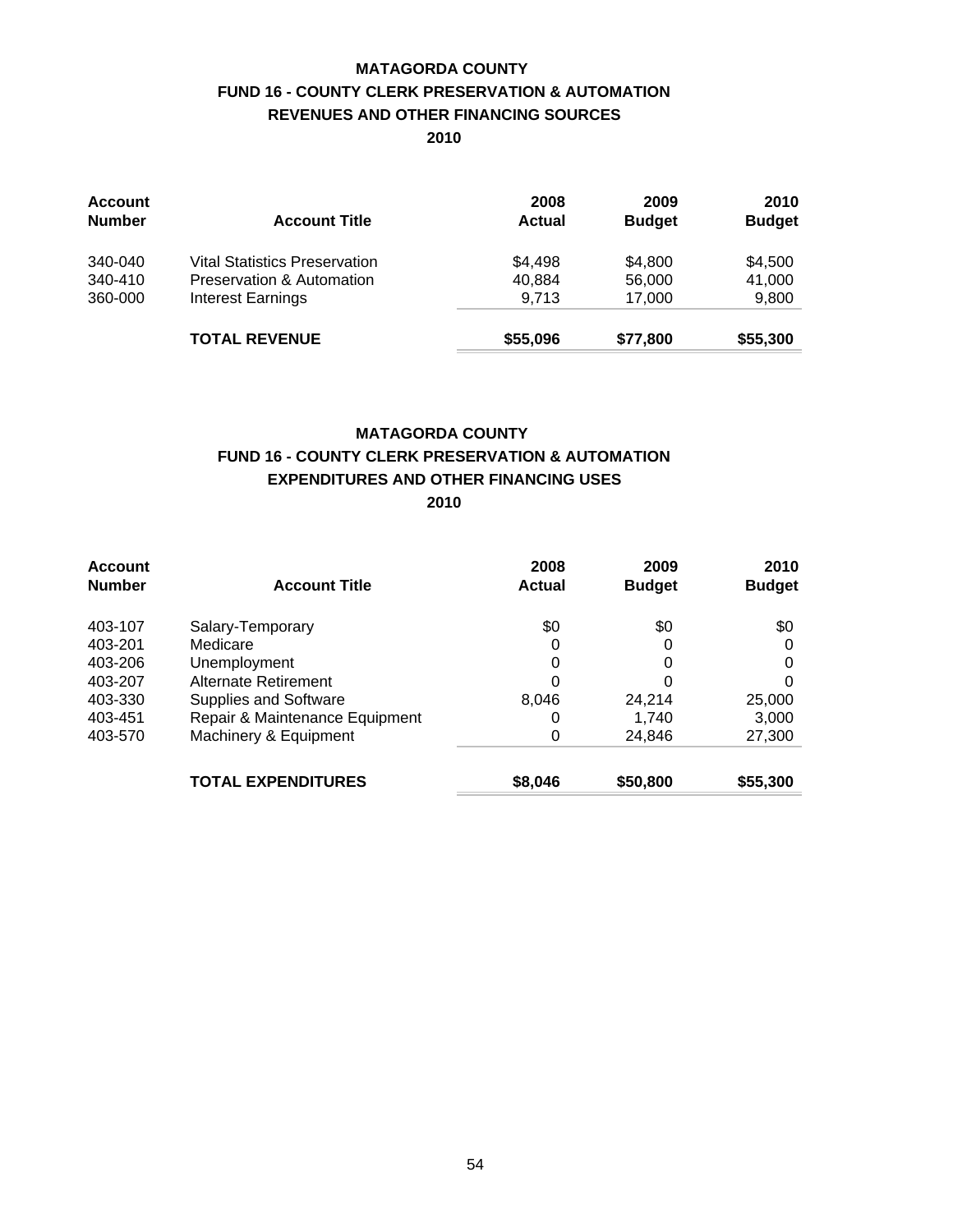## **MATAGORDA COUNTY FUND 17 - COUNTY WIDE RECORDS MANAGEMENT & PRESERVATION REVENUES AND OTHER FINANCING SOURCES**

**2010**

| <b>Account</b><br><b>Number</b> | <b>Account Title</b>                 | 2008<br><b>Actual</b> | 2009<br><b>Budget</b> | 2010<br><b>Budget</b> |
|---------------------------------|--------------------------------------|-----------------------|-----------------------|-----------------------|
| 340-040                         | Co-Wide Records Mgmt. & Preservation | \$9,784               | \$10,000              | \$10,000              |
| 360-000                         | Interest Earnings                    | 7.308                 | 7.092                 | 6,500                 |
|                                 | <b>TOTAL REVENUE</b>                 | \$17,092              | \$17,092              | \$16,500              |

### **MATAGORDA COUNTY FUND 17 - COUNTY WIDE RECORDS MANAGEMENT & PRESERVATION EXPENDITURES AND OTHER FINANCING USES 2010**

| Account<br><b>Number</b> | <b>Account Title</b>      | 2008<br><b>Actual</b> | 2009<br><b>Budget</b> | 2010<br><b>Budget</b> |
|--------------------------|---------------------------|-----------------------|-----------------------|-----------------------|
| 510-330                  | <b>Supplies</b>           | \$17.092              | \$17,092              | \$16,500              |
|                          | <b>TOTAL EXPENDITURES</b> | \$17,092              | \$17,092              | \$16,500              |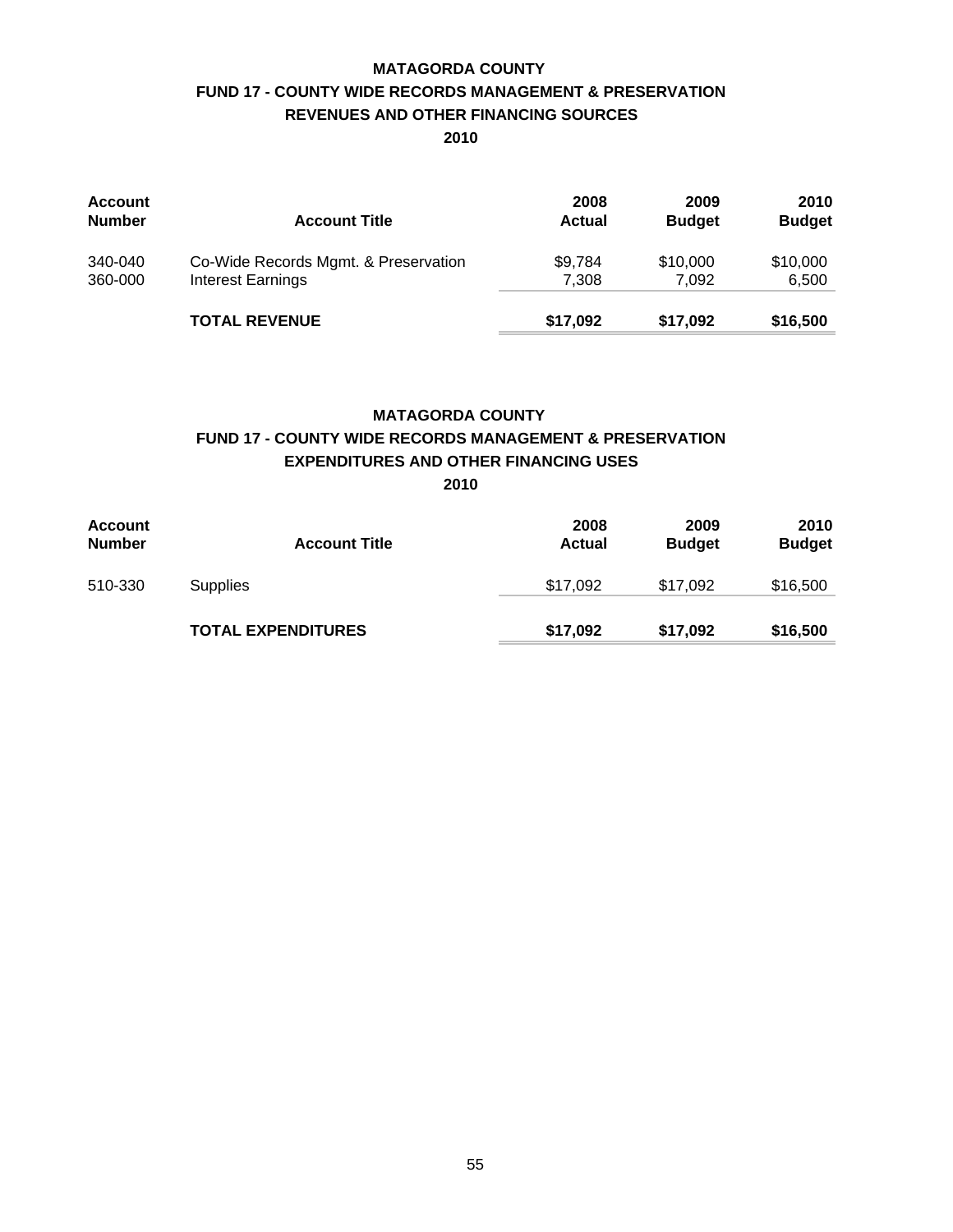#### **MATAGORDA COUNTY FUND 18 - COURTHOUSE SECURITY REVENUES AND OTHER FINANCING SOURCES 2010**

| <b>Account</b><br><b>Number</b> | <b>Account Title</b>                         | 2008<br><b>Actual</b> | 2009<br><b>Budget</b> | 2010<br><b>Budget</b> |
|---------------------------------|----------------------------------------------|-----------------------|-----------------------|-----------------------|
|                                 | 340-060-001 Courthouse Security - Co Court   | \$11,840              | \$12,500              | \$12,500              |
|                                 | 340-060-002 Courthouse Security - Dist Court | 3,170                 | 3.400                 | 3,400                 |
| 340-060-003                     | Courthouse Security-JP Court                 | 8,795                 | 8,500                 | 8,800                 |
| 340-060-004                     | Justice Court Bldg Security                  | 2,107                 | 2,000                 | 2,200                 |
| 360-000                         | <b>Interest Earnings</b>                     | 5.375                 | 10,000                | 5,400                 |
|                                 | <b>TOTAL REVENUE</b>                         | \$31,287              | \$36,400              | \$32,300              |

#### **MATAGORDA COUNTY FUND 18 - COURTHOUSE SECURITY EXPENDITURES AND OTHER FINANCING USES 2010**

| <b>Account</b><br><b>Number</b> | <b>Account Title</b>         | 2008<br><b>Actual</b> | 2009<br><b>Budget</b> | 2010<br><b>Budget</b> |
|---------------------------------|------------------------------|-----------------------|-----------------------|-----------------------|
| 510-104                         | Salarys-Bailiff              | \$0                   | \$34,070              | \$34,070              |
| 510-107                         | Salaries - Part Time Bailiff | 17,470                | 16,500                | 16,500                |
| 510-201                         | Medicare                     | 253                   | 733                   | 733                   |
| 510-202                         | Group Hospital Insurance     | 0                     | 7,020                 | 7,020                 |
| 510-203                         | Retirement                   | 2,247                 | 4,388                 | 4,582                 |
| 510-206                         | Unemployment Insurance       | 30                    | 76                    | 46                    |
| 510-207                         | <b>Alternate Retirement</b>  | 655                   | 2,953                 | 2,953                 |
|                                 | <b>Total Personnel</b>       | 20,655                | 65,740                | 65,904                |
| 510-210                         | Travel & Trip                | 558                   | 500                   | 600                   |
| 510-330                         | <b>Supplies Courthouse</b>   | 1,071                 | 50                    | 1,200                 |
| 510-451                         | Repair & Maint-Equipment     | 168                   | 0                     | 200                   |
| 510-485                         | Seminars & Training          | 645                   | 600                   | 700                   |
| 510-570                         | Machinery & Equipment        | 0                     | 0                     | 0                     |
|                                 | <b>Total Operating Costs</b> | 2,442                 | 1,150                 | 2,700                 |
|                                 | <b>TOTAL EXPENDITURES</b>    | \$23,097              | \$66,890              | \$68,604              |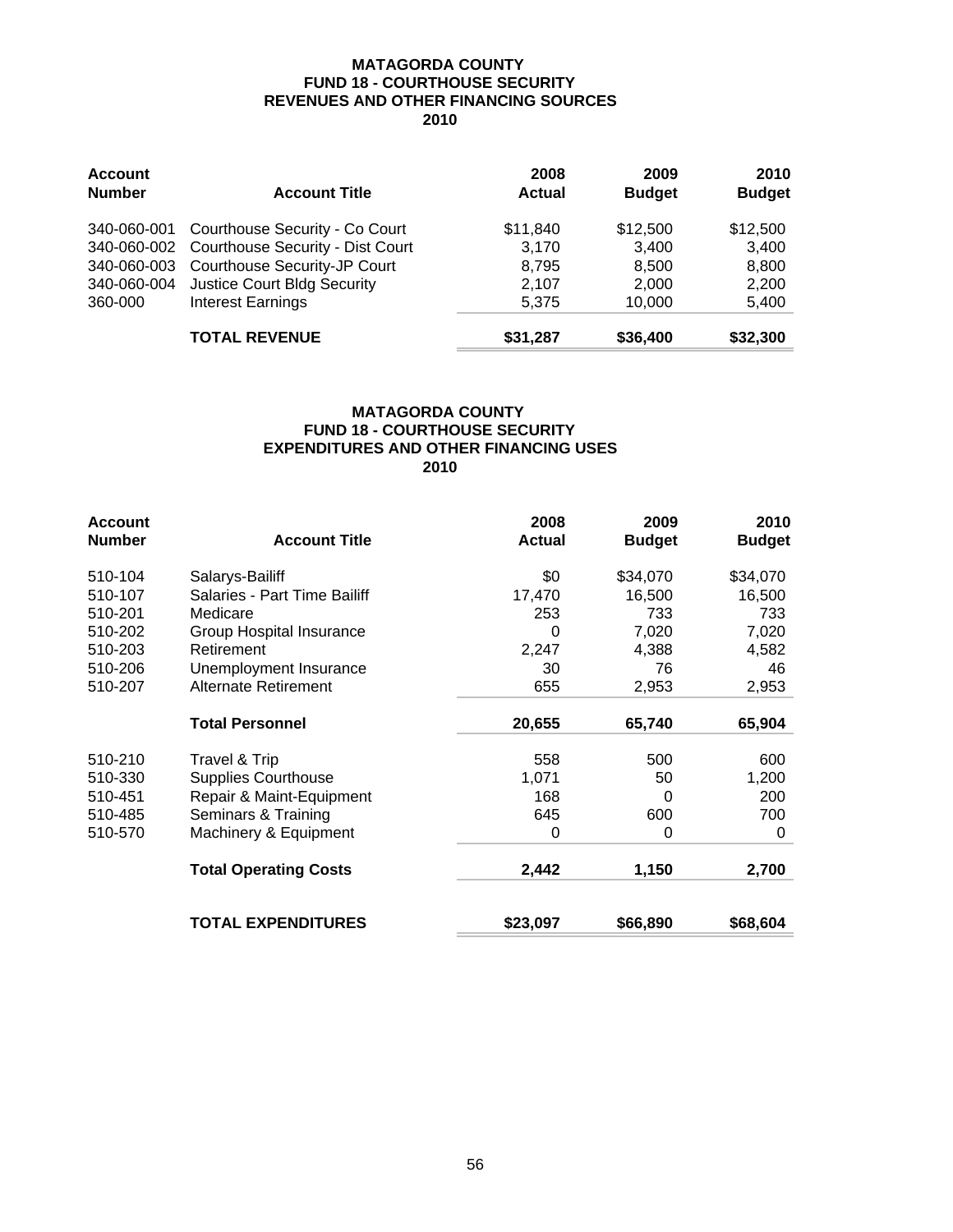## **MATAGORDA COUNTY FUND 19 - JUSTICE COURT TECHNOLOGY FUND REVENUES AND OTHER FINANCING SOURCES**

**2010**

| <b>Account</b><br><b>Number</b> | <b>Account Title</b>            | 2008<br><b>Actual</b> | 2009<br><b>Budget</b> | 2010<br><b>Budget</b> |
|---------------------------------|---------------------------------|-----------------------|-----------------------|-----------------------|
| 335-050                         | <b>Trial Court Connectivity</b> | \$0                   | \$20,000              | \$0                   |
| 335-090                         | JP Equip & Education            | 0                     |                       |                       |
| 340-455                         | Justice Court Technology Fund   | 11,152                | 10,000                | 10,000                |
| 360-000                         | <b>Interest Earnings</b>        | 1,673                 | 3,000                 | 3,000                 |
|                                 | <b>TOTAL REVENUE</b>            | \$12,826              | \$33,000              | \$13,000              |

## **MATAGORDA COUNTY FUND 19 - JUSTICE COURT TECHNOLOGY FUND EXPENDITURES AND OTHER FINANCING USES**

**2010**

| <b>Account</b><br><b>Number</b> | <b>Account Title</b>      | 2008<br><b>Actual</b> | 2009<br><b>Budget</b> | 2010<br><b>Budget</b> |
|---------------------------------|---------------------------|-----------------------|-----------------------|-----------------------|
| 460-330                         | JC Technology Supplies    | \$9,119               | \$33,000              | \$13,000              |
|                                 | <b>TOTAL EXPENDITURES</b> | \$9,119               | \$33,000              | \$13,000              |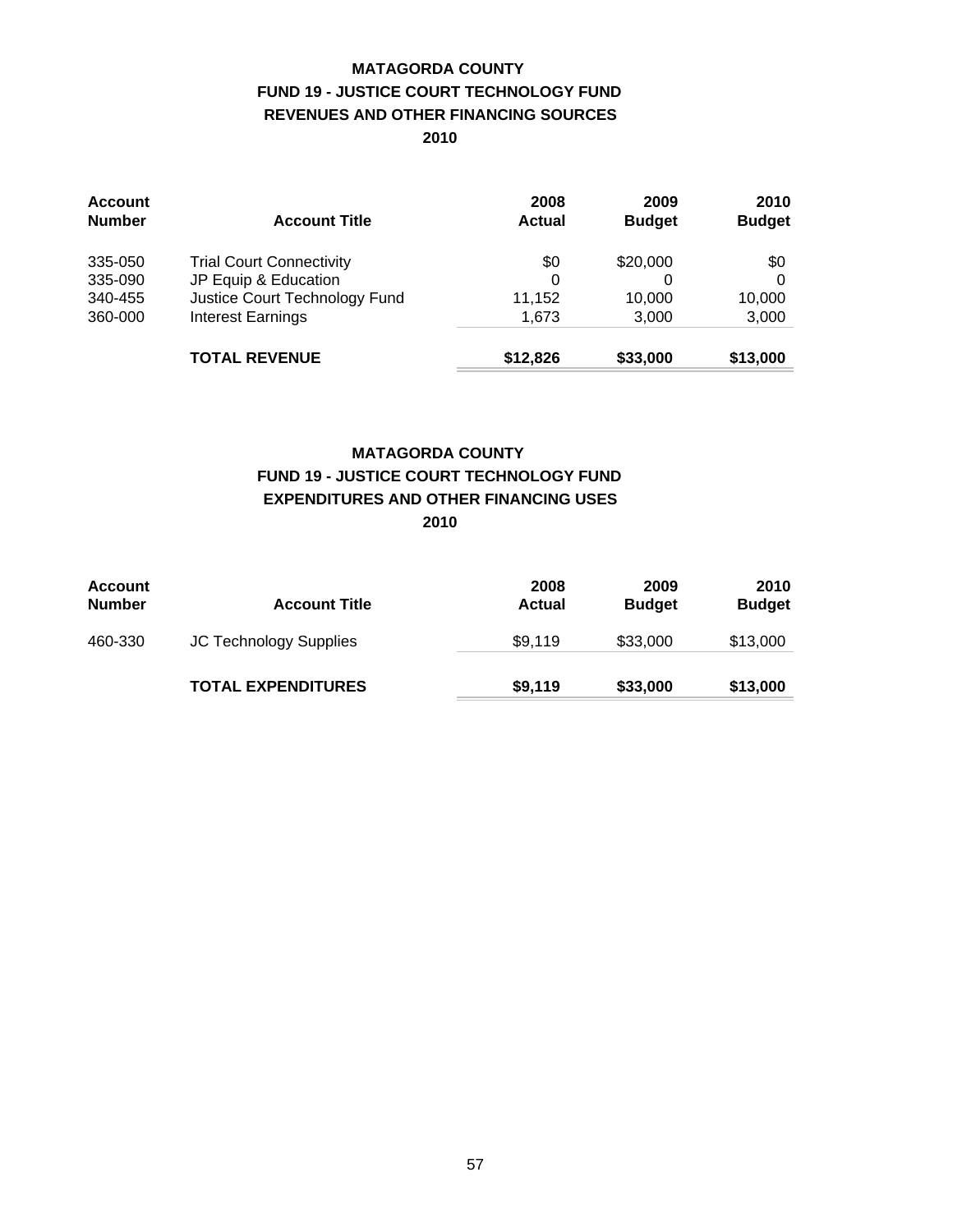## **MATAGORDA COUNTY FUND 20 - DISTRICT CLERK RECORDS MGT & PRESERVATION FUND REVENUES AND OTHER FINANCING SOURCES**

**2010**

| <b>Account</b><br><b>Number</b> | <b>Account Title</b>       | 2008<br><b>Actual</b> | 2009<br><b>Budget</b> | 2010<br><b>Budget</b> |
|---------------------------------|----------------------------|-----------------------|-----------------------|-----------------------|
| 340-000                         | DC Mgt & Preservation Fees | \$2,813               | \$3,000               | \$2,900               |
| 340-100                         | DC Records Archive Fees    | 0                     | 0                     | 4,410                 |
| 360-000                         | Interest Earnings          | 333                   | 500                   | 246                   |
|                                 | <b>TOTAL REVENUE</b>       | \$3,146               | \$3,500               | \$7,556               |

#### **MATAGORDA COUNTY FUND 20 - DISTRICT CLERK RECORDS MGT & PRESERVATION FUND EXPENDITURES AND OTHER FINANCING USES 2010**

| <b>Account</b><br><b>Number</b> | <b>Account Title</b>      | 2008<br><b>Actual</b> | 2009<br><b>Budget</b> | 2010<br><b>Budget</b> |
|---------------------------------|---------------------------|-----------------------|-----------------------|-----------------------|
| 450-330                         | DC Mgt & Pres Supplies    | \$0                   | \$3,500               | \$3,146               |
|                                 | <b>TOTAL EXPENDITURES</b> | \$0                   | \$3,500               | \$3,146               |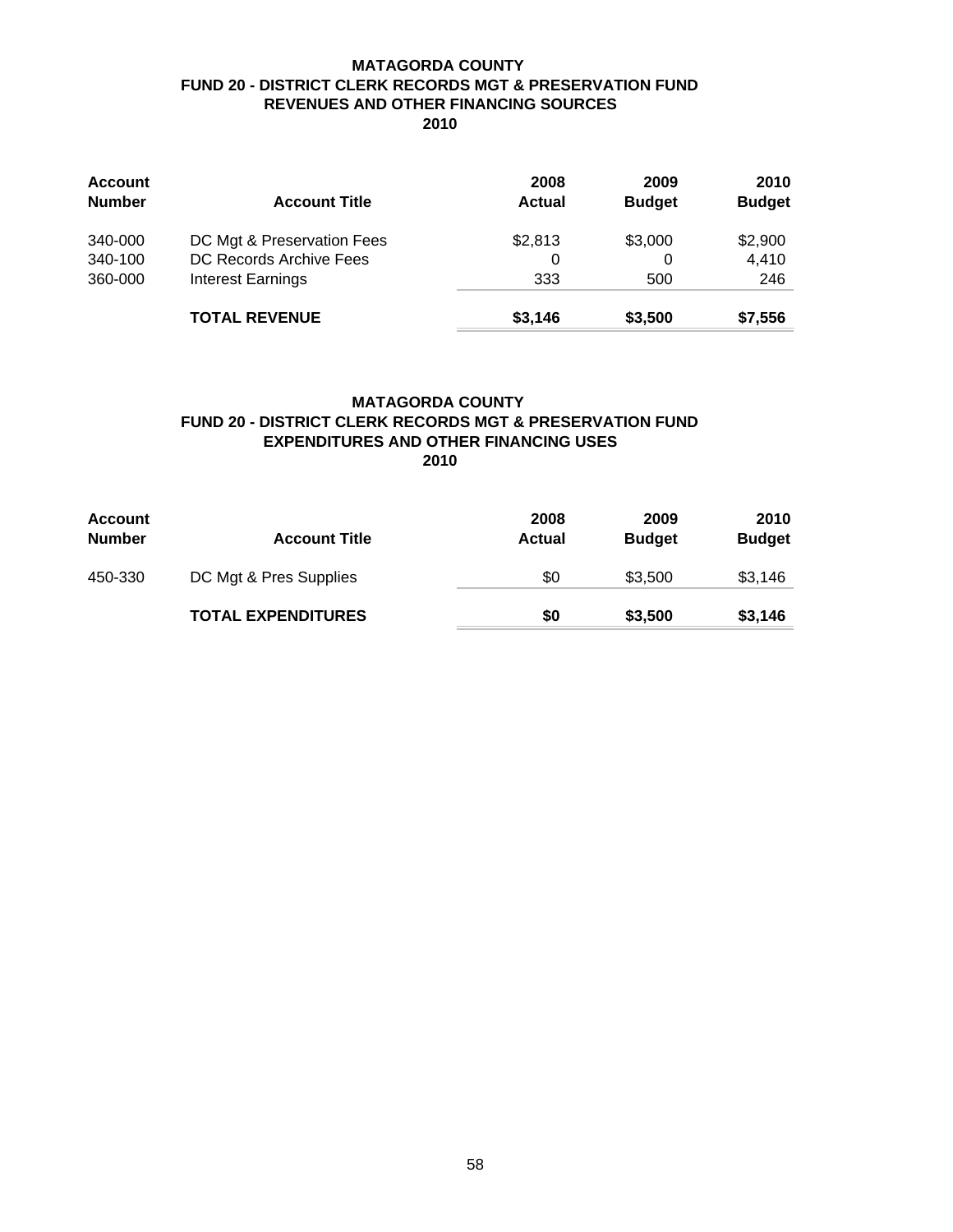# DEBT SERVICE FUND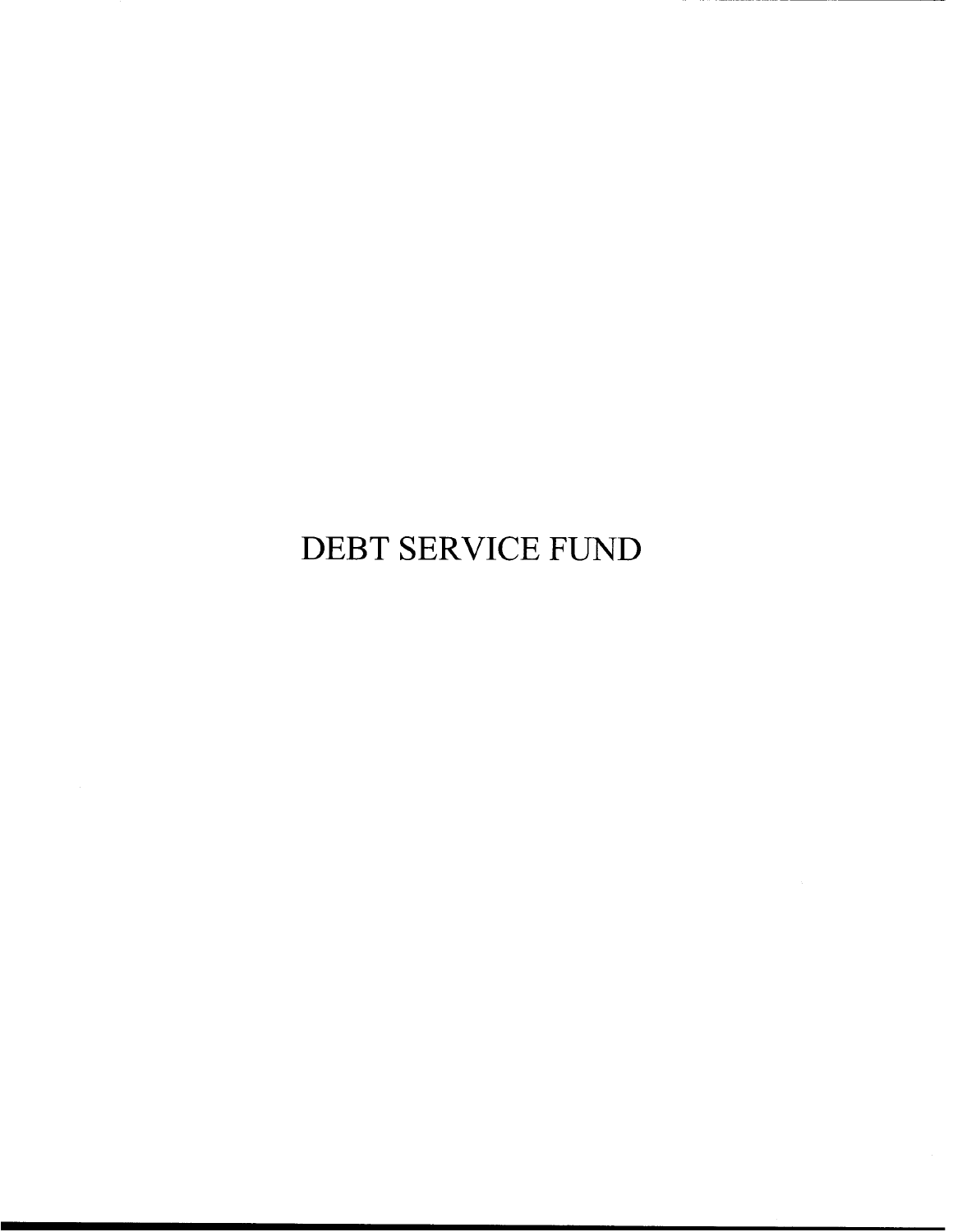## **MATAGORDA COUNTY FUND 61 - DEBT SERVICE FUND REVENUES AND OTHER FINANCING SOURCES 2010**

| <b>Account</b><br><b>Number</b> | <b>Account Title</b> | 2008      | 2009<br><b>Budget</b> | 2010<br><b>Budget</b> |
|---------------------------------|----------------------|-----------|-----------------------|-----------------------|
| 310-110                         | <b>Current Taxes</b> | 185,853   | 184.873               | 183,659               |
|                                 | <b>TOTAL REVENUE</b> | \$185,853 | \$184,873<br>S        | 183,659               |

## **MATAGORDA COUNTY FUND 61 - DEBT SERVICE FUND EXPENDITURES AND OTHER FINANCING USES 2010**

| <b>Account</b> |                                | 2008          | 2009          | 2010          |
|----------------|--------------------------------|---------------|---------------|---------------|
| <b>Number</b>  | <b>Account Title</b>           | <b>Actual</b> | <b>Budget</b> | <b>Budget</b> |
| 610-619        | Principal, Cert. of Obligation | 125,000       | 130,000       | 135,000       |
| 610-659        | Interest, Cert. of Obligation  | 60,853        | 54.873        | 48,659        |
|                | <b>TOTAL EXPENDITURES</b>      | \$185,853     | \$184,873     | \$183,659     |